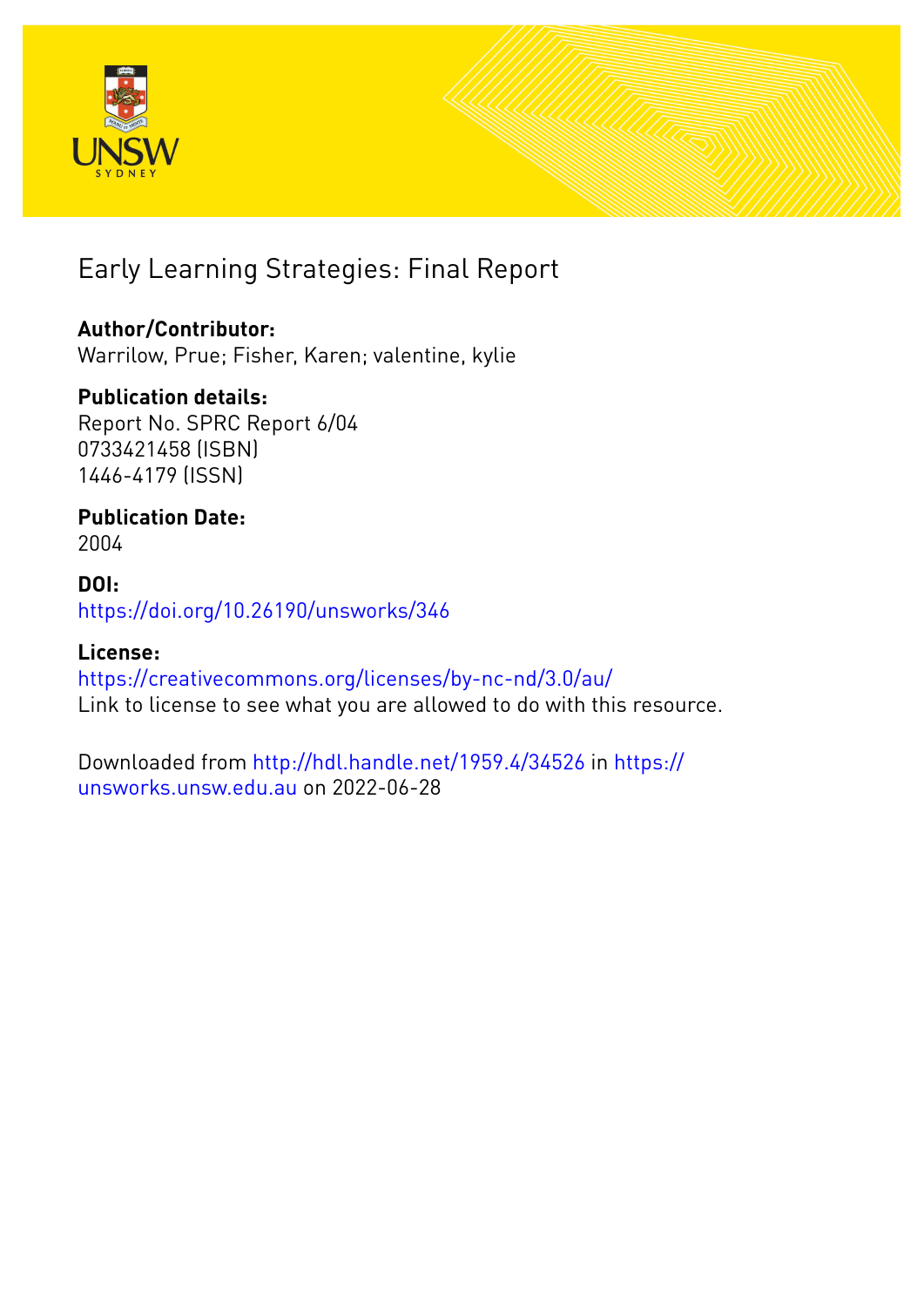### THE UNIVERSITY OF NEW SOUTH WALES





# **EARLY LEARNING Strategies**

Final Report

# **For families first Cumberland prospect**

**SPRC Report 6/04** 

**University of New South Wales Research Consortium**  Social Policy Research Centre Families At Work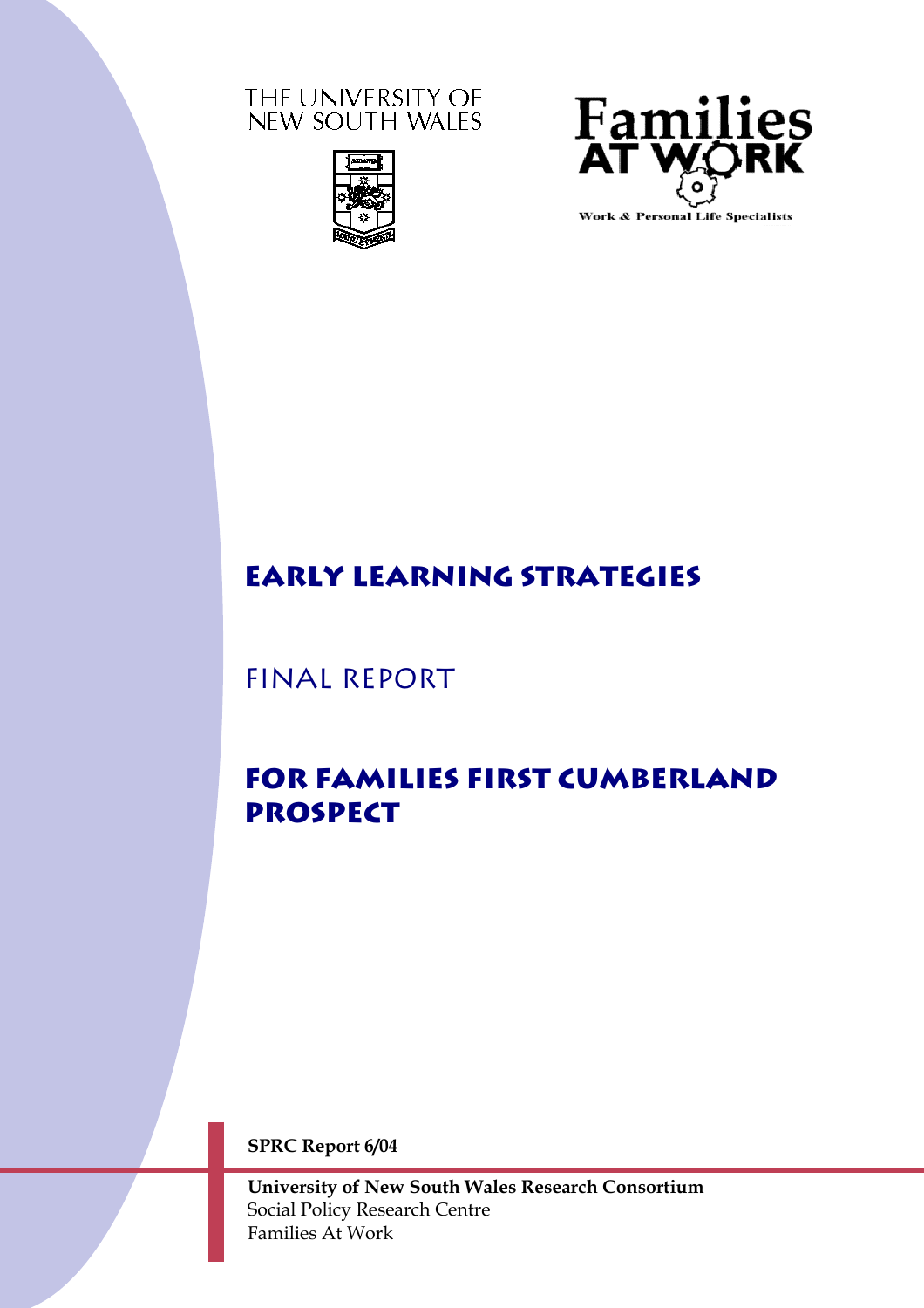For a full list of SPRC Publications see, www.sprc.unsw.edu.au or contact: Publications, SPRC, University of New South Wales, Sydney, NSW, 2052, Australia. Telephone: +61 (2) 9385 7800 Fax: +61 (2) 9385 7838 Email: sprc@unsw.edu.au

ISSN 1446 4179

ISBN 0 7334 2145 8

January 2004

The views expressed in this publication do not represent any official position on the part of the Social Policy Research Centre, but the views of the individual authors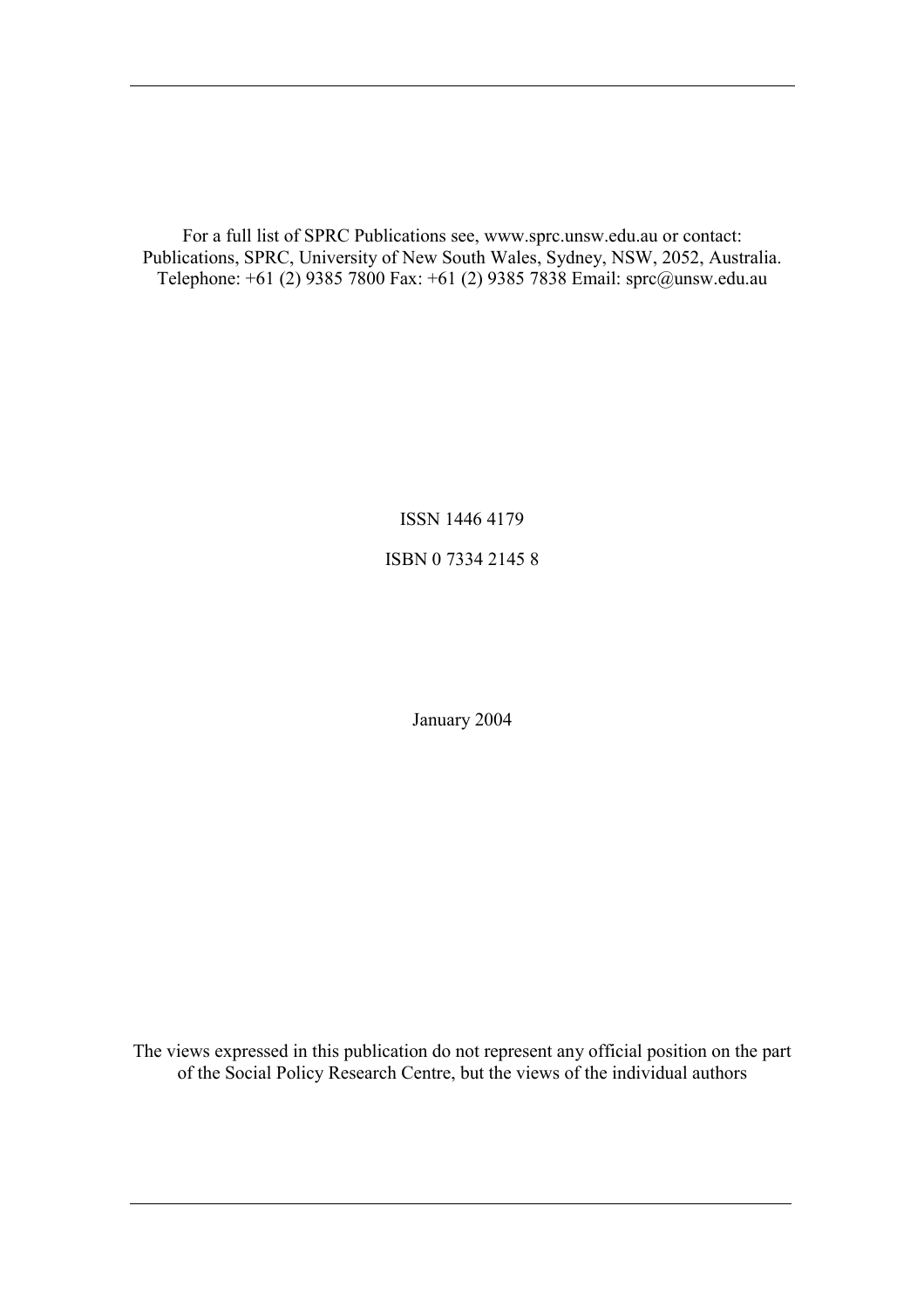# **UNSW Consortium**

#### **Social Policy Research Centre**

Karen Fisher, kylie valentine, Sonia Hoffmann, Kyungja Jung, Nicole Aggett and Katherine Cummings

#### **Families At Work**

Prue Warrilow and Fay Bennett

# **Authors**

Prue Warrilow, Karen Fisher and kylie valentine

# **Contacts**

Karen Fisher ph 9385 7813, fax 9385 7838, email karen.fisher@unsw.edu.au

Prue Warrilow ph 9261 1855, fax 9261 1864, email p.warrilow@familiesatwork.com

# **Acknowledgements**

We would like to thank all the participants in the Early Learning Strategies fieldwork for their time and effort devoted to the project including Forum participants, stakeholder interview respondents and families.

We would also like to acknowledge the contribution of the Families First Reference Group for their support and advice.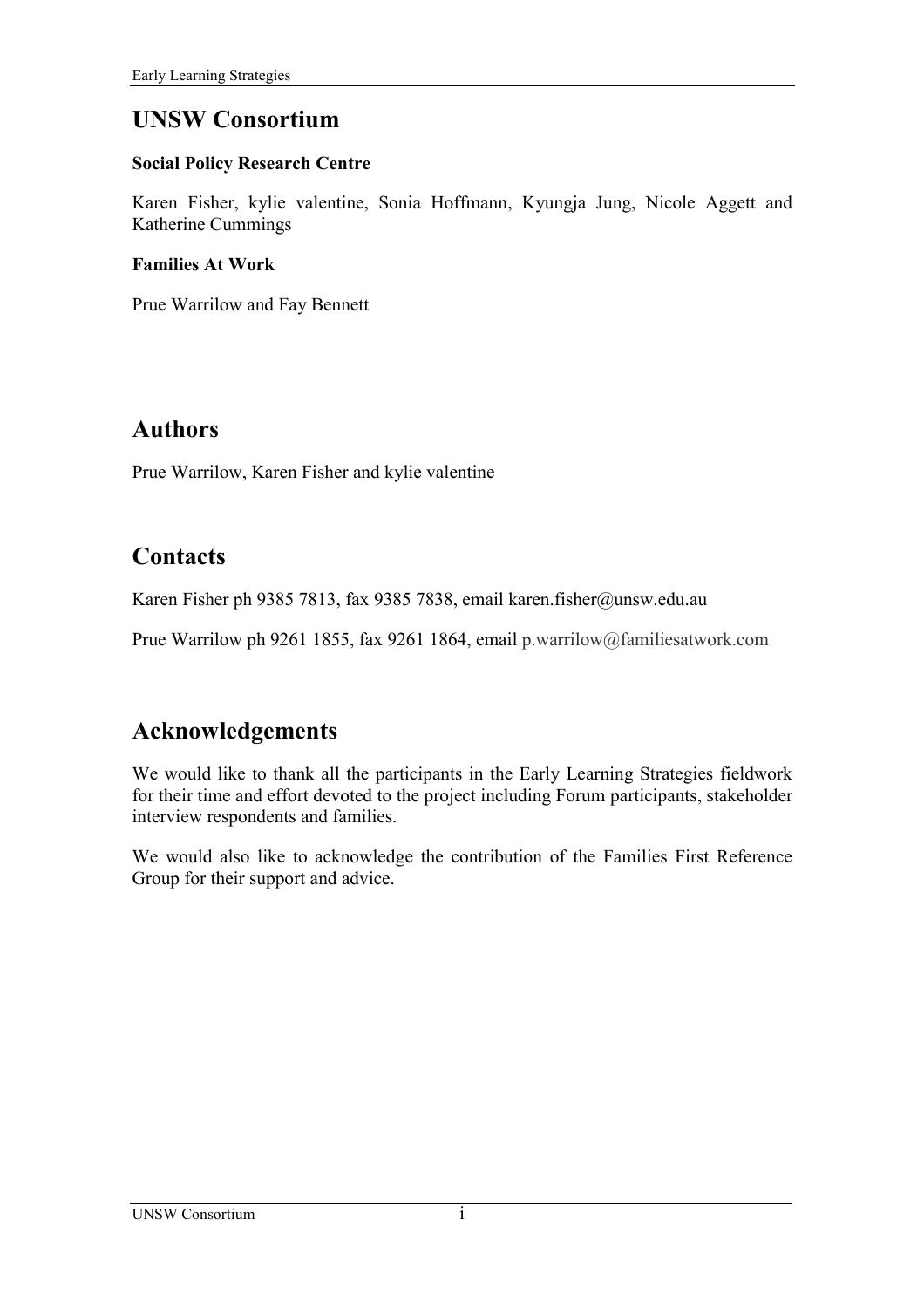# **Contents**

| 1                 |     |                                                                                          |  |  |  |  |  |  |
|-------------------|-----|------------------------------------------------------------------------------------------|--|--|--|--|--|--|
|                   | 1.1 |                                                                                          |  |  |  |  |  |  |
|                   | 1.2 |                                                                                          |  |  |  |  |  |  |
| $\mathbf{2}$      |     |                                                                                          |  |  |  |  |  |  |
|                   | 2.1 |                                                                                          |  |  |  |  |  |  |
|                   | 2.2 |                                                                                          |  |  |  |  |  |  |
|                   |     |                                                                                          |  |  |  |  |  |  |
|                   |     |                                                                                          |  |  |  |  |  |  |
|                   |     |                                                                                          |  |  |  |  |  |  |
|                   |     |                                                                                          |  |  |  |  |  |  |
|                   | 2.3 |                                                                                          |  |  |  |  |  |  |
|                   |     |                                                                                          |  |  |  |  |  |  |
|                   |     |                                                                                          |  |  |  |  |  |  |
| 3                 |     |                                                                                          |  |  |  |  |  |  |
|                   | 3.1 |                                                                                          |  |  |  |  |  |  |
|                   |     | Appropriate – promoting positive relationships between families and services  13         |  |  |  |  |  |  |
|                   |     |                                                                                          |  |  |  |  |  |  |
|                   |     |                                                                                          |  |  |  |  |  |  |
|                   |     |                                                                                          |  |  |  |  |  |  |
|                   |     |                                                                                          |  |  |  |  |  |  |
|                   |     |                                                                                          |  |  |  |  |  |  |
|                   | 3.2 |                                                                                          |  |  |  |  |  |  |
|                   |     |                                                                                          |  |  |  |  |  |  |
|                   |     |                                                                                          |  |  |  |  |  |  |
|                   |     |                                                                                          |  |  |  |  |  |  |
|                   |     |                                                                                          |  |  |  |  |  |  |
| $\boldsymbol{4}$  |     |                                                                                          |  |  |  |  |  |  |
|                   |     | Weekly supported playgroups and home visits that promote in-home programs  22            |  |  |  |  |  |  |
|                   |     |                                                                                          |  |  |  |  |  |  |
|                   |     |                                                                                          |  |  |  |  |  |  |
|                   |     | Promote positive relationships with families through flexible, opportunistic delivery 24 |  |  |  |  |  |  |
| 5                 |     |                                                                                          |  |  |  |  |  |  |
|                   |     |                                                                                          |  |  |  |  |  |  |
|                   |     |                                                                                          |  |  |  |  |  |  |
|                   |     |                                                                                          |  |  |  |  |  |  |
|                   |     |                                                                                          |  |  |  |  |  |  |
|                   |     |                                                                                          |  |  |  |  |  |  |
|                   |     |                                                                                          |  |  |  |  |  |  |
| <b>Appendix A</b> |     |                                                                                          |  |  |  |  |  |  |
| <b>Appendix B</b> |     |                                                                                          |  |  |  |  |  |  |
|                   |     |                                                                                          |  |  |  |  |  |  |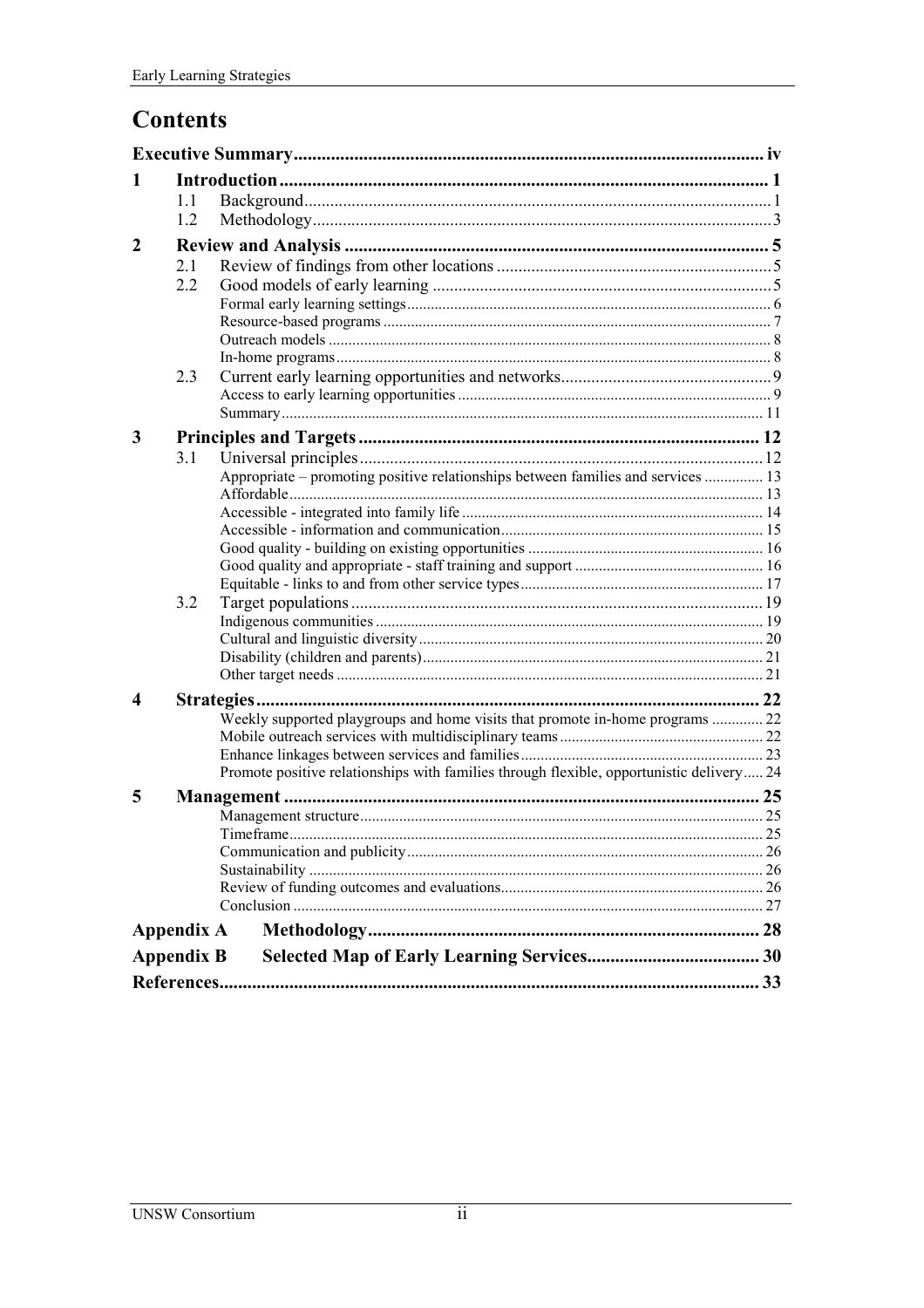### **List of Tables**

[Table 1.1: Cumberland Prospect Demographics by Local Government Area, 2001 ....... 2](#page-11-0) 

# **Abbreviations**

| <b>ATSI</b>  | Aboriginal and Torres Strait Islander                            |
|--------------|------------------------------------------------------------------|
| <b>CALD</b>  | Culturally and linguistically diverse                            |
| <b>DADHC</b> | NSW Department of Ageing, Disability and Home Care               |
| <b>DIMIA</b> | Commonwealth Department of Immigration and Multicultural and     |
|              | Indigenous Affairs                                               |
| <b>DoCS</b>  | NSW Department of Community Services                             |
| <b>ECICP</b> | Early Childhood Intervention Co-ordination Program               |
| <b>FFIG</b>  | <b>Families First Implementation Group</b>                       |
| <b>HIPPY</b> | Home Instruction Program for Preschool Youngsters                |
| <b>LGA</b>   | Local government area                                            |
| <b>MOTT</b>  | Mobile Outreach Therapy Team, Western Sydney Area Health Service |
| <b>NESB</b>  | Non-English speaking background                                  |
| <b>NESC</b>  | Non-English speaking country                                     |
| <b>SCAN</b>  | Supporting Children with Additional Needs                        |
| <b>SNSS</b>  | Special Needs Subsidy Scheme                                     |
| <b>SUPS</b>  | <b>Supplementary Services Program</b>                            |
|              |                                                                  |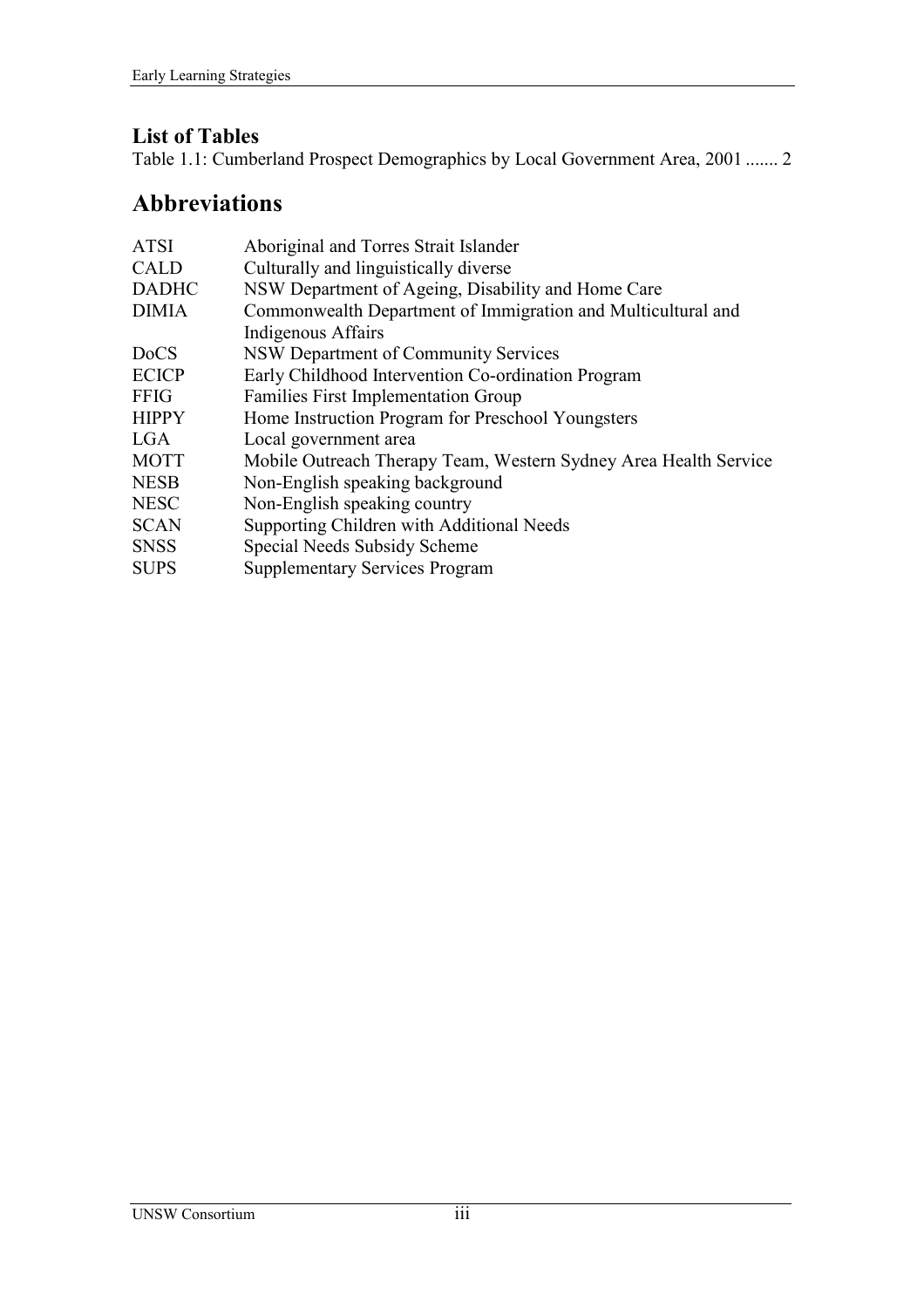### <span id="page-6-0"></span>**Executive Summary**

#### **Background**

The objective of the Early Learning Project was to increase formal early learning opportunities for children 0-5 years in the Families First Cumberland Prospect Area (Auburn, Baulkham Hills, Blacktown, Holroyd and Parramatta Local Government Areas (LGAs)).

Formal early learning opportunities in this context mean structured early learning activities, for children in formal services, informal settings or at home. They might include pre-school, long day care, child care, supported playgroups and other structured child and relationship-centred activities, as well as in-home early learning ideas for families who are house-bound.

The project involved:

- documenting issues about groups who did not access formal early learning opportunities in the Cumberland Prospect Families First Area;
- identifying early learning models and strategies that would increase early learning opportunities for children 0-5 years from the identified groups; and
- developing a plan outlining priority strategies to increase early learning opportunities for children 0-5 years that could be implemented over the next 3-year period in each LGA within the Cumberland Prospect Area.

The UNSW Consortium, a group of academics and researchers managed by the Social Policy Research Centre and including Families At Work, conducted the research.

The aim of the research activities was to map existing opportunities and issues and develop a strategic plan for the following three years. The methodology included a review of local and early learning literature; analysis of the Families First and other data bases; interviews with key stakeholders and families; and a Service Providers Forum to identify strategies that had been implemented and opportunities for development (referred to as 'the Forum' in this report).

Underlying the emphasis in current policy on the provision of services in the early years of life is the recognition that these years set the base for competence and coping skills that affect learning, behaviour and health outcomes throughout life.

#### **Good models of early learning and local opportunities**

The early learning opportunity plan builds on the strengths and experience of existing models. Models for early learning opportunities can be broken into four key types: formal early learning settings, resource-based, outreach and in-home models. The report describes some of the models and examples observed in Cumberland Prospect and other locations.

Difficulties for families accessing early learning opportunities related to understanding the potential benefits of this type of activity, cultural considerations in appropriateness of services, active recruitment of priority families and the shortage of formal opportunities in this area. They are discussed in the report.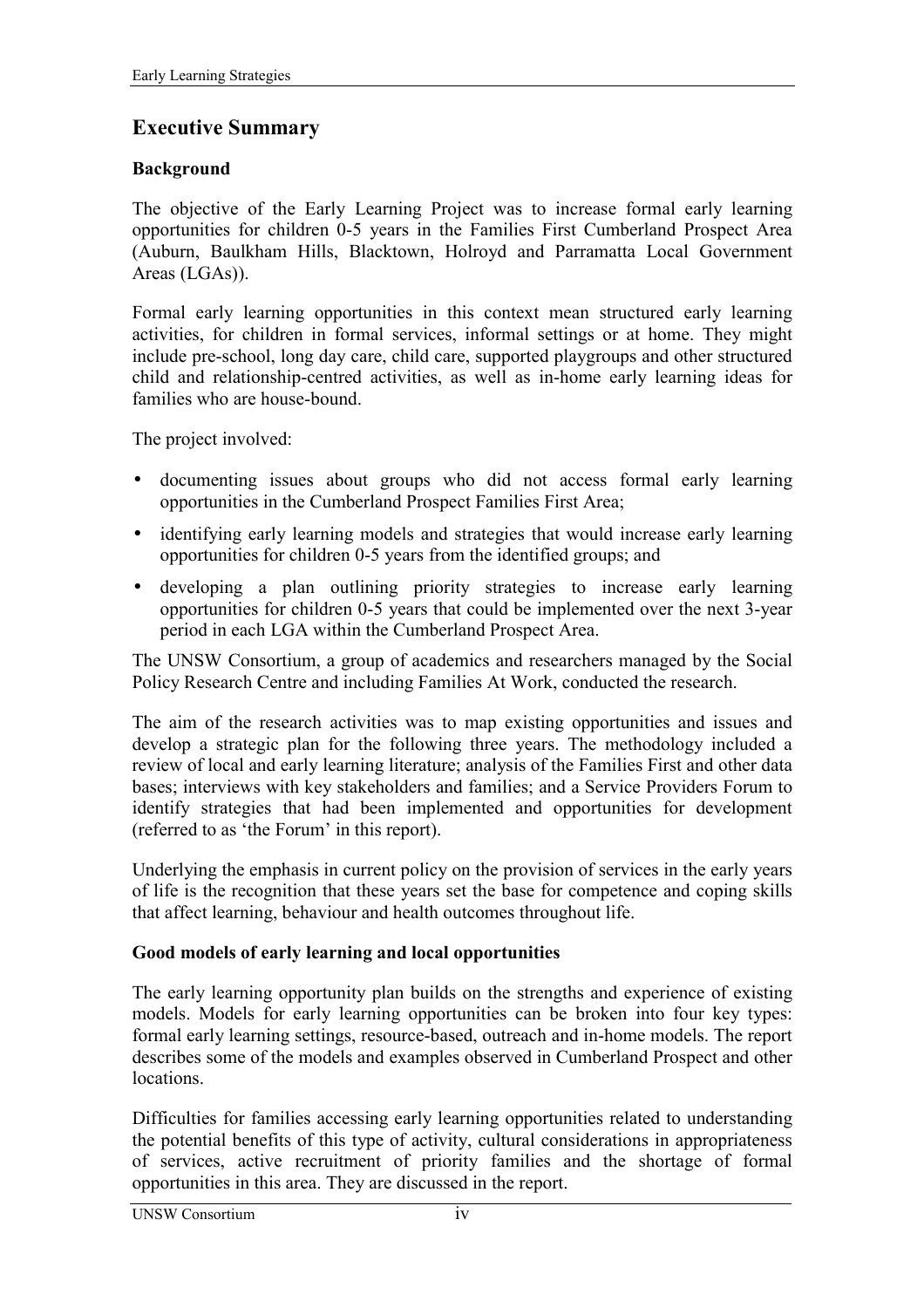Early learning opportunities, ranging from formal to flexible and integrated, are available to varying degrees to families in Cumberland Prospect. The current system was reported as suffering from a shortage of opportunities, particularly formal activities; severely limited resource-based programs, outreach programs and in-home programs; a shortage of trained staff; a need for information for families about potential benefits of early learning activities, particularly taking account of cultural diversity; and limited infrastructure for services to coordinate their activities. These findings informed the development of the following strategic plan.

#### **Plan**

The researchers prepared the plan to develop early learning opportunities in Cumberland Prospect over the following three years. The overarching principle is that every child can benefit from access to appropriate, good quality, equitable and affordable early learning opportunities before attending school.

The plan is a universal, broad strategy for inclusive early learning opportunities. The rationale for this is to reach the majority of families with a range of service types because of the diversity of need. For this reason the strategy concentrates on universal principles of early learning support, focussing on what could be possible for children in relation to early learning. In addition, consistent with the principles of Families First, strategies to address the needs of identified target populations, specific to the location are proposed.

Consideration needs to be given the types of families accessing formal early learning opportunities. There are three groups of families who could access services:

- families who are mobile and can get out of home to attend services;
- families who cannot get out of home, but would benefit from their children attending external services; and
- families who cannot get out of home, and need in-home or close to home services such as outreach programs.

Access to early learning opportunities within the local community helps support families, create information networks, build community infrastructure and trust in the service providers.

The universal principles state that early learning opportunities should be appropriate to the families accessing the services; affordable; accessible in terms of information and integration in to family life; good quality, with implications for existing opportunities and staffing; and equitable.

Early learning services need to adopt inclusive practices to ensure that target populations including ATSI and CALD communities, and children or parents with disabilities are incorporated into any program provision. Adoption of the universal principles work toward ensuring universal access to early learning opportunities and gives consideration to groups that require particular or additional assistance to participate effectively.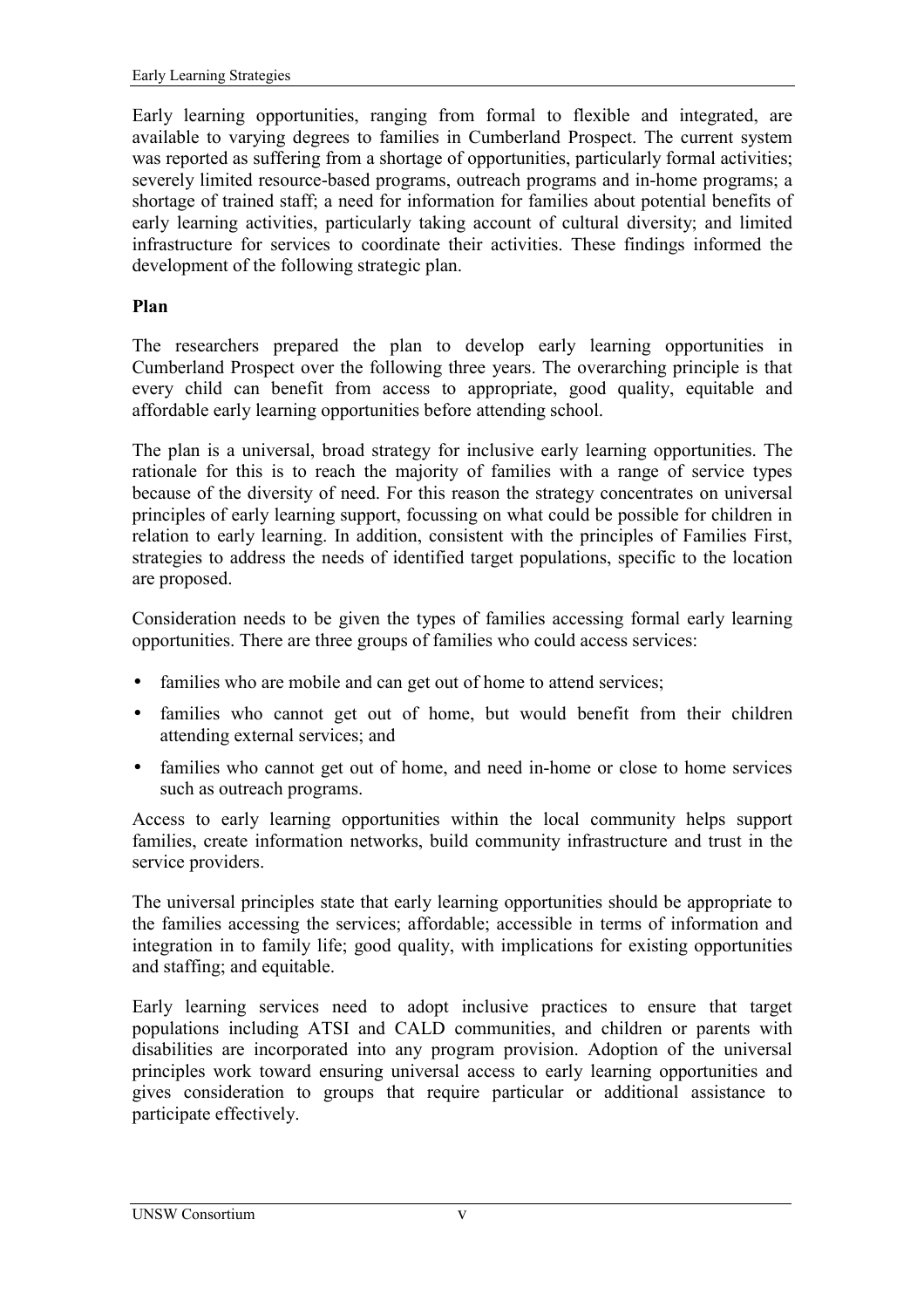The ability of early learning services and providers to reflect target populations requires an understanding of the issues facing these groups, their particular requirements and flexibility to accommodate these requirements.

#### **Strategies**

The proposed strategies for early learning opportunities consider the universal principles, target group needs and model types described above. Strategies are prioritised to provide the greatest early learning opportunities to a diverse range of families and to enhance linkages between early learning opportunities for families. The priorities emerged from the research activities to aim to achieve universal, inclusive access given the diversity of need and scarcity of formal early learning services.

#### *Weekly supported playgroups and home visits that promote in-home programs*

Strategy  $-$  to link families to supported playgroups that model good examples of early learning and parent support. Playgroups could be operated from a variety of locations, including mobile services, formal early learning services both in and out of operating hours depending on availability of space, parent support agencies, other community services, or in the child's own home depending on parent and child needs. They also provide a way to track children's development and promote in-home programs, such as parents as teachers where appropriate.

#### *Mobile outreach services with multidisciplinary teams*

Strategy  $-$  to provide families and children with access to outreach services that can provide the greatest range of early learning opportunities and parent support through a multidisciplinary team that would comprise a variety of specialist allied health and early childhood partners. This would require an interagency approach linking Area Health Services, early intervention, early childhood services and other agencies depending on family and community requirements.

#### *Enhance linkages between services and families*

Strategy - linkage programs between early learning services, education services, early childhood clinics and parent support opportunities. A specific family liaison people would be employed to ensure referrals are made to appropriate organisations, both early learning and parent support as required, and families are followed up after the referrals to assist in transition or access to services. Where possible these people would be from a community language group. There is no particular requirement for location, although it is more practicable to be located in an early childhood setting, working between multiple local services. Examples of activities would be to establish and facilitate interagency communication such as case management, information exchange and referral mechanisms.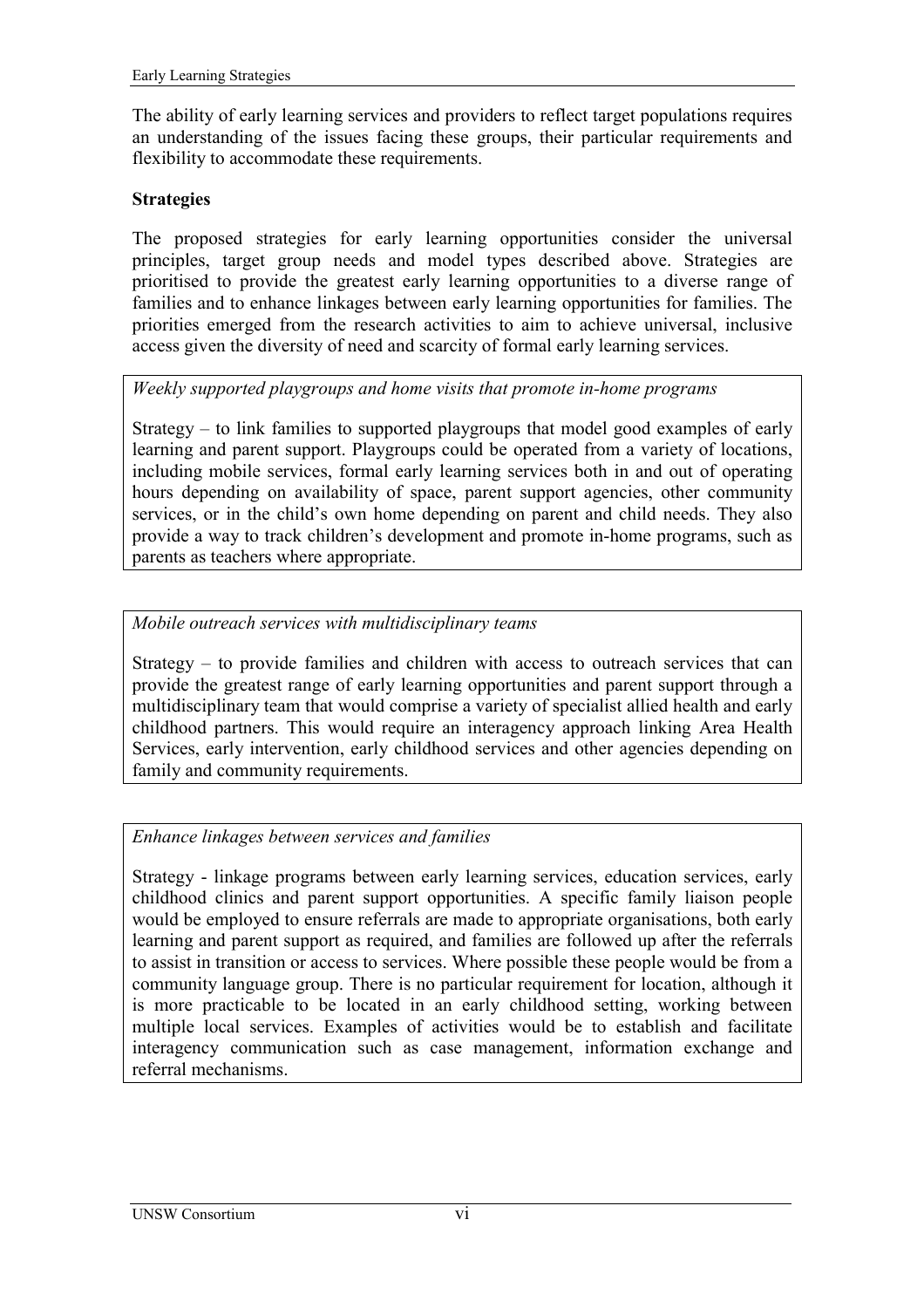#### *Promote positive relationships with families through flexible, opportunistic delivery*

Strategy  $-$  to ensure that early learning opportunities are not only provided in formal settings, but are available informally, through opportunistic events or occasions. The Brief prepared for the Parent Support Strategies project outlines an approach to adding value to existing family activities within a CALD or ATSI community as a way to provide parent support information and resources. This approach would also lend itself to early learning information and resources, such as modelling beneficial ways to play and talk with children, general discussion of formal early learning and its importance for children, what school is about and how families can support children's early learning.

The plan concludes with some of the considerations for management of the 3-year early learning strategy. They relate to management structure, funding, timeframe, communication, sustainability and review.

Families First funding complements core service funding. It is therefore important that as part of its role in the family services system, the Families First human service agencies actively seek secure and sustainable funding for core early learning services as part of its vision for children's health and well-being. This includes universal access to affordable preschool and child care services.

#### **Conclusion**

The strategic plan sets out principles and strategies to aim to achieve universal, inclusive early learning opportunities throughout Cumberland Prospect over the next three years. Strategies include supported playgroups and early learning home-visits; mobile outreach services; enhanced linkages; and enhanced family and service relationships. The plan includes management considerations from which the Families First planning process can prioritise its forward planning in relation to the further implementation of early learning opportunities.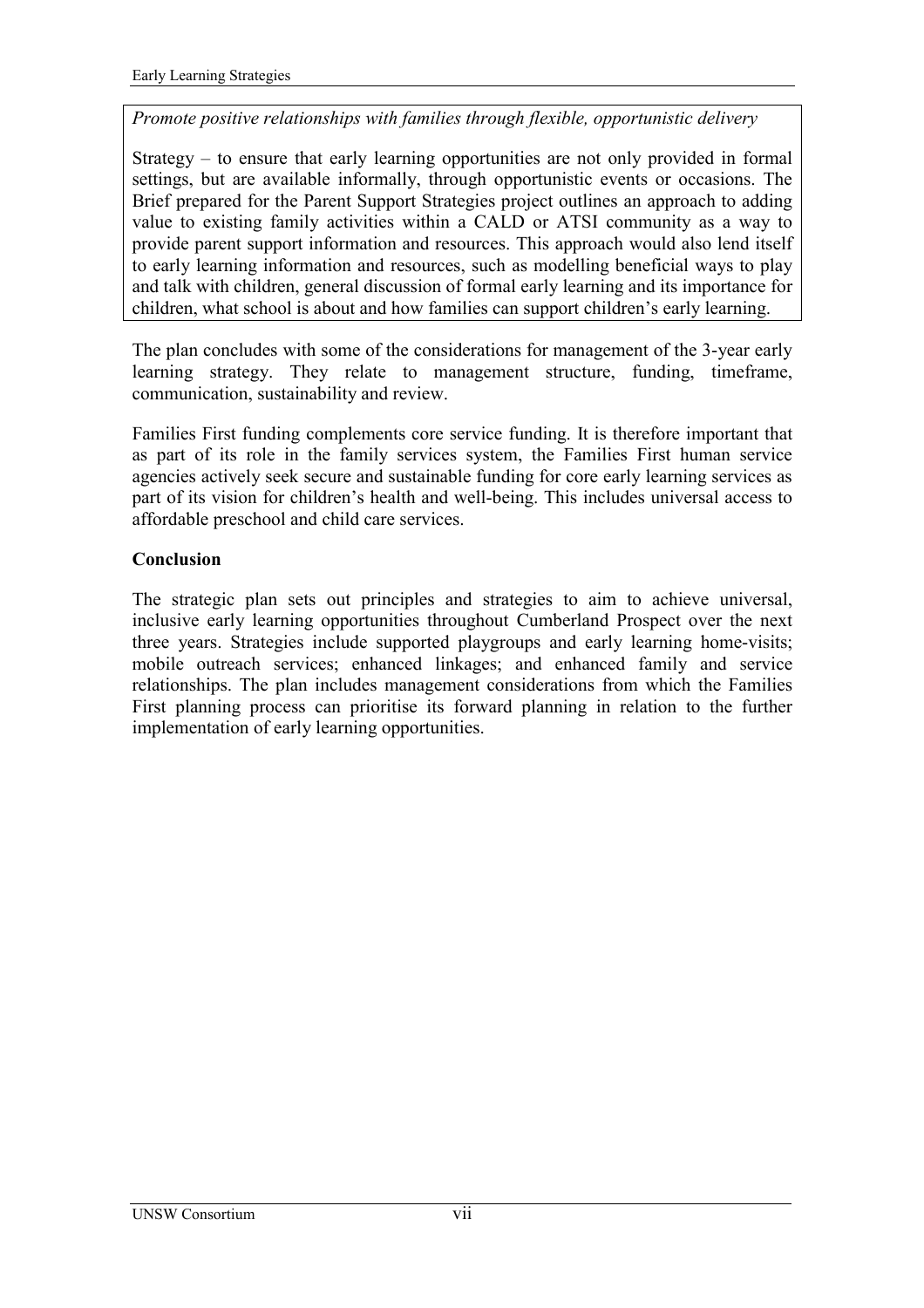### <span id="page-10-0"></span>**1 Introduction**

#### **1.1 Background**

The objective of the Early Learning Project was to increase formal early learning opportunities for children 0-5 years in the Families First Cumberland Prospect Area (Auburn, Baulkham Hills, Blacktown, Holroyd and Parramatta Local Government Areas (LGAs)).

Formal early learning opportunities in this context mean structured early learning activities, for children in formal services, informal settings or at home. They might include pre-school, long day care, child care, supported playgroups and other structured child and relationshipcentred activities, as well as in-home early learning ideas for families who are house-bound.

The project involved:

- documenting issues about groups who did not access formal early learning opportunities in the Cumberland Prospect Families First Area;
- identifying early learning models and strategies that would increase early learning opportunities for children 0-5 years from the identified groups; and
- developing a plan outlining priority strategies to increase early learning opportunities for children 0-5 years that could be implemented over the next 3-year period in each LGA within the Cumberland Prospect Area.

The UNSW Consortium, a group of academics and researchers managed by the Social Policy Research Centre (SPRC) and including Families At Work (FAW), conducted the research.

The Families First implementation plan for the Cumberland Prospect Area was developed by an Interagency planning committee using information gained from a series of consultations in each LGA and a variety of demographic and service data. The consultations indicated that many families with children 0-8 years are not accessing formalised early learning opportunities.

Previous consultation with parents in Cumberland Prospect suggested a range of reasons why families were not accessing formalised early learning opportunities. These reasons incorporated issues of accessibility, affordability and culture including:

- ! lack of services in new estate areas and mobility to other areas;
- lack of culturally appropriate services and/or supports;
- language barriers;
- ! difficulty in understanding the early learning opportunities available;
- insufficient places in children's services and other early learning programs;
- an increase in the number of people with disrupted learning in their home country; and
- ! the need for referrals between appropriate services, and more outreach services to address the needs of this local population.

The results of this project will also feed into the Enhancement of Transition to School Programs for parents and families and take account of evidence of innovative early learning models in NSW and overseas.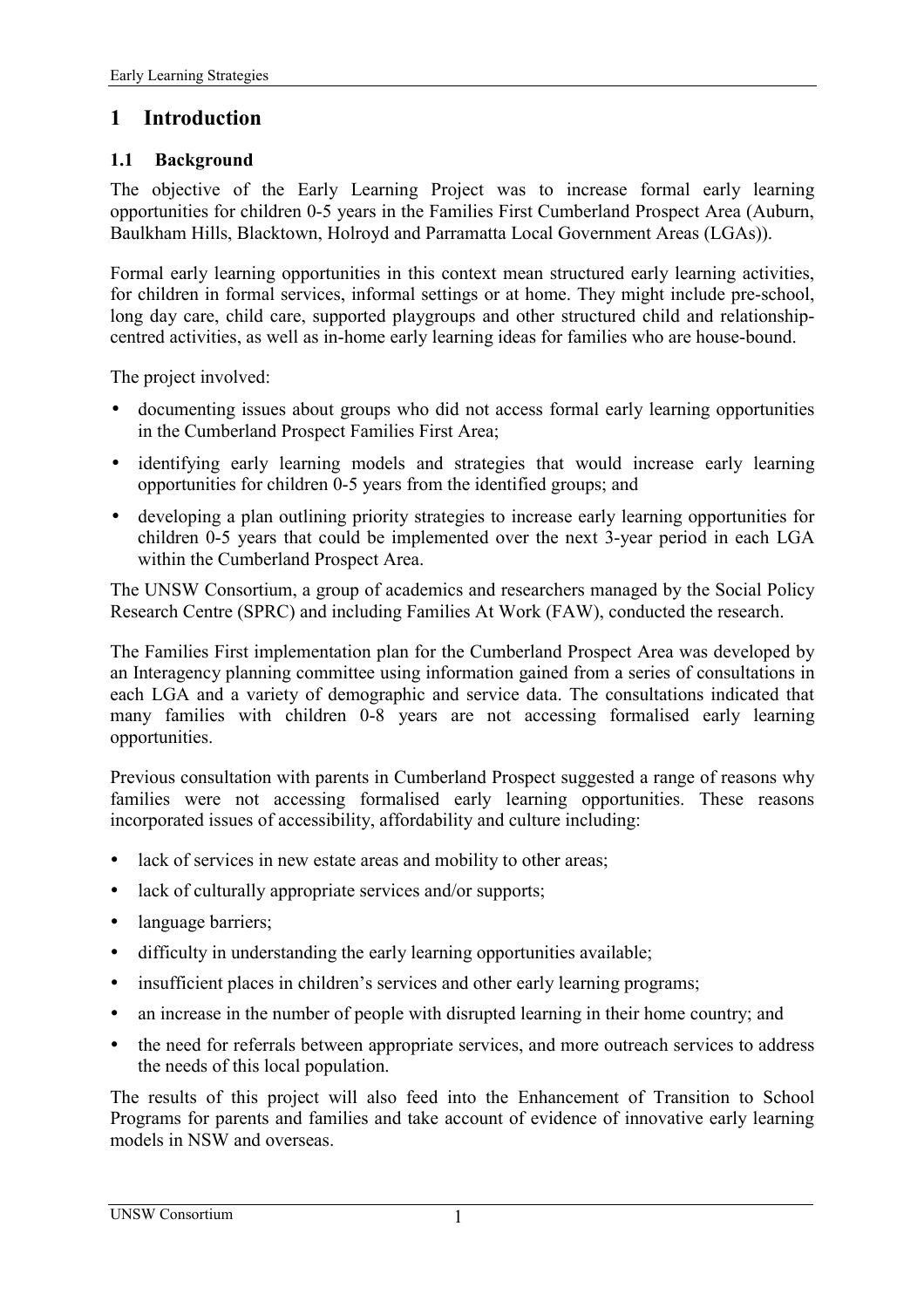<span id="page-11-0"></span>Table 1.1 shows the LGA population profiles for Cumberland Prospect. Of note are the high population growth (9.6 per cent), high proportion of people from cultural and linguistically diverse backgrounds (35.7 per cent) and high proportion of Aboriginal and Torres Strait Islander (ATSI) people (2.39 per cent in Blacktown). The only early learning data available, preschool attendance, shows highest use is in Baulkham Hills (23 per cent of children 0-5 years), almost double the lowest, Auburn (12 per cent).

|                                                                                              | Blacktown      | Auburn        | Holroyd        | Parramatta     | Baulkham<br>Hills | Cumberland<br>Prospect<br>(total) | <b>NSW</b> |
|----------------------------------------------------------------------------------------------|----------------|---------------|----------------|----------------|-------------------|-----------------------------------|------------|
| Total population                                                                             | 256,364        | 56,379        | 85,760         | 144,490        | 139,404           | 682,397                           | 6,371,745  |
| Population growth since<br>1996                                                              | 10.4           | 10.6          | 6.6            | 3.8            | 16.6              | 9.6                               | 5.5        |
| Born overseas<br>Per cent of total<br>population                                             | 34.4           | 56.7          | 39.0           | 39.6           | 28.9              | 36.7                              | 23.1       |
| Born overseas in NESC*<br>Per cent of total<br>population                                    | 27.2           | 53.2          | 33.2           | 33.1           | 19.8              | 29.8                              |            |
| Speak another language<br>Per cent of total<br>population                                    | 30.6           | 72.3          | 42.2           | 41.4           | 21.3              | 35.7                              | 18.8       |
| Indigenous persons<br>Per cent of total<br>population<br>Number                              | 2.39<br>6,093  | 0.83<br>464   | 0.80<br>680    | 0.80<br>1,147  | 0.27<br>372       | 1.29<br>8,756                     | 1.88       |
| Couple families with<br>children less than 15<br>years<br>Per cent of all families<br>Number | 38.4<br>36,976 | 40.3<br>7,611 | 32.9<br>11,366 | 34.8<br>18,144 | 37.9<br>23,544    | 37.0<br>65,804                    | 27.2       |
| One parent families with<br>children less than 15<br>years                                   |                |               |                |                |                   |                                   |            |
| Per cent of all families<br>Number                                                           | 11.4<br>12,741 | 7.4<br>1,998  | 8.6<br>3,822   | 7.9<br>5,825   | 3.9<br>3,479      | 8.4<br>14,973                     | 7.4        |
| Children 0-5 years<br>Per cent of total                                                      |                |               |                |                |                   |                                   |            |
| population<br>Number                                                                         | 10.5<br>26,838 | 8.9<br>5,039  | 8.6<br>7,357   | 8.3<br>12,006  | 7.8<br>10,875     | 9.1<br>62,115                     | 8.0        |
| Children 0-5 years attending<br>preschool<br>Per cent of all children                        |                |               |                |                |                   |                                   |            |
| $0-5$<br>Number                                                                              | 16.6<br>4,466  | 12.0<br>604   | 16.2<br>1,191  | 16.8<br>2,021  | 23.0<br>2,500     | 17.4<br>10,782                    | 19.5       |

| Table 1.1: Cumberland Prospect Demographics by Local Government Area, 2001 |  |  |  |
|----------------------------------------------------------------------------|--|--|--|

Source: ABS Census 2001 Basic Community Profiles & ABS Census 2001 data analysed by WESTIR, *Families First in NSW - Cumberland Area Profile* 

Note:  $*$  NESC – non-English speaking country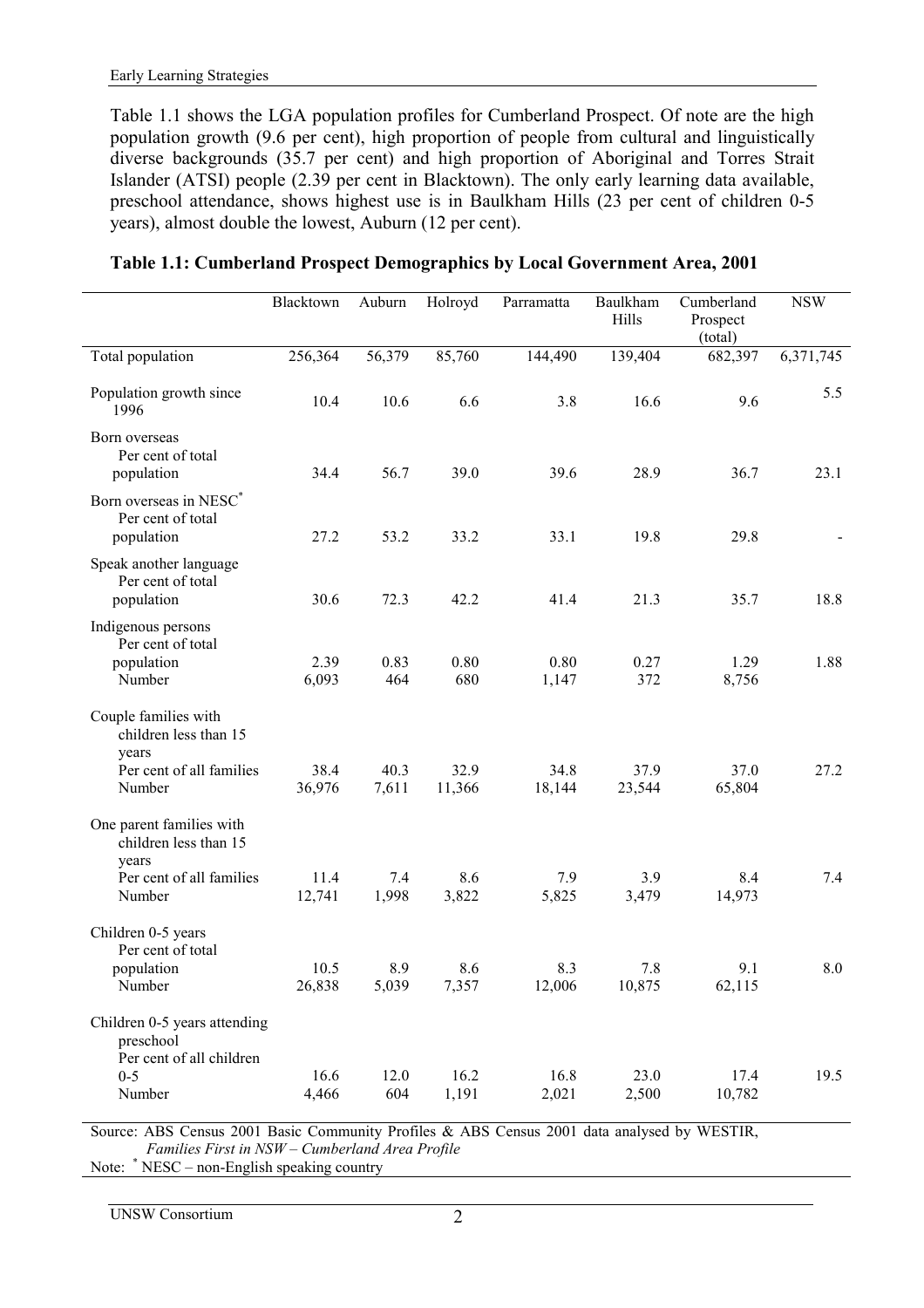<span id="page-12-0"></span>Overall the Cumberland Prospect area has a fast growing population. It has significant populations of children between 0-5 years of age (9.1 per cent). Blacktown had the largest population of ATSI persons in the area (6,093) and has the largest population in any LGA for the state. Auburn had the highest concentration of its population born overseas in NESC (53.2 per cent) and the highest concentration of its population speaking another language (72.3 per cent).

Blacktown had the highest percentage of children between 0-5 years (10.5 per cent) followed by Auburn (8.9 per cent) and Holroyd (8.6 per cent). Blacktown also the highest percentage of one-parent families with children less than 15 years of age (11.4 per cent) followed by Holroyd (8.6 per cent) and Parramatta (7.9 per cent). Auburn had the highest percentage of couple families with children less than 15 years of age (40.3 per cent) followed by Blacktown (38.4 per cent) and Baulkham Hills (37.9 per cent).

Baulkham Hills had the highest percentage of children aged 0-5 attending preschool (23.0 per cent), but the lowest percentage of children aged 0-5 in the area (7.8 per cent). Auburn had the lowest percentage of children aged 0-5 attending preschool (12.0 per cent) and the second highest percentage of children aged 0-5 years in the area (8.9 per cent).

This is indicative of the inequitable uptake and availability of preschool places in the area, given the distribution of children aged 5 years or less by LGA. While 'early learning' for the purposes of this report is broader than attendance at pre-schools, ABS data is not available for participation rates in other early learning activities such as long day care.

### **1.2 Methodology**

The aim of the research activities was to map existing opportunities and issues and develop a strategic plan for the following three years. The methodology included:

- a review of local and early learning literature;
- analysis of the Families First and other data bases;
- interviews with key stakeholders and families; and
- a service providers forum to identify strategies that had been implemented and opportunities for development (referred to as 'the Forum' in this report).

Details are listed in Appendix A. Findings from these activities informed the review and analysis of the current opportunities and the development of the plan.

Early learning providers, facilities, projects and networks were defined as including:

- formal children's services (including, for example, centres, family day care, home-based care, occasional care, multipurpose, mobile; specialist such as Aboriginal services; multicultural; supported playgroups; preschools; SCAN, DoCS support for preschools accommodating children with additional needs);
- education (for example Schools as Community Centres, specialist education services, supplementary services such as priority schools, disability support units, language support and integrated support);
- programs attached to family and parent support agencies;
- specific services for ATSI communities;
- services for CALD communities, Temporary Protection Visa holders and refugees; and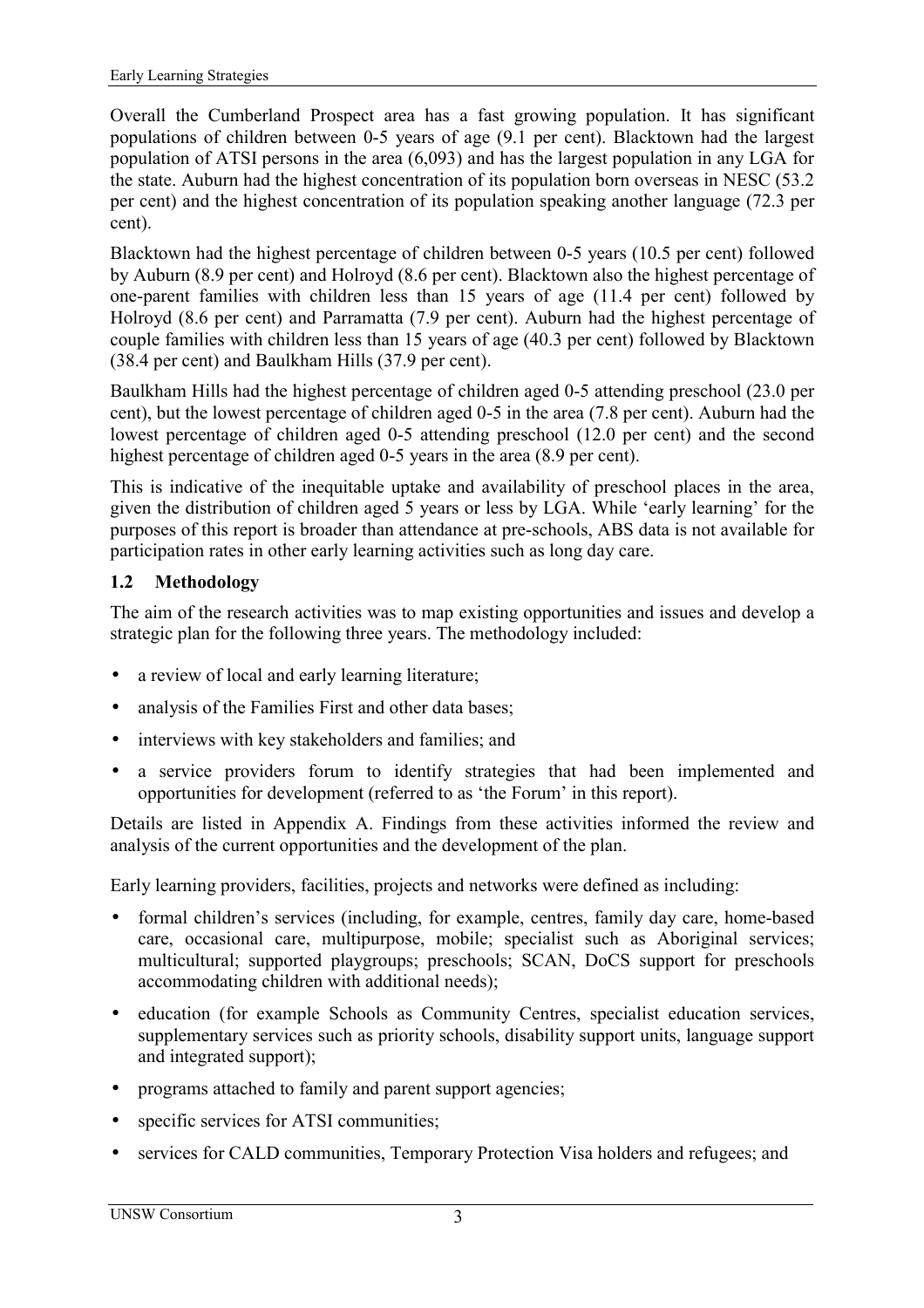• local government and other relevant family services and other interested generalist services such as community facilities and networks (eg community centres; public libraries; local government support; cultural and religious facilities).

In this report, Section 2 reviews the literature in relation to reasons for providing early learning opportunities and summarises four service types. It also reviews the opportunities in Cumberland Prospect. Section 3 describes the universal principles for facilitating the provision of early learning opportunities and the needs of target populations. Section 4 presents strategies for enhancing opportunities in Cumberland Prospect in the next 3 years. The final section describes management issues for consideration in the implementation of the strategies.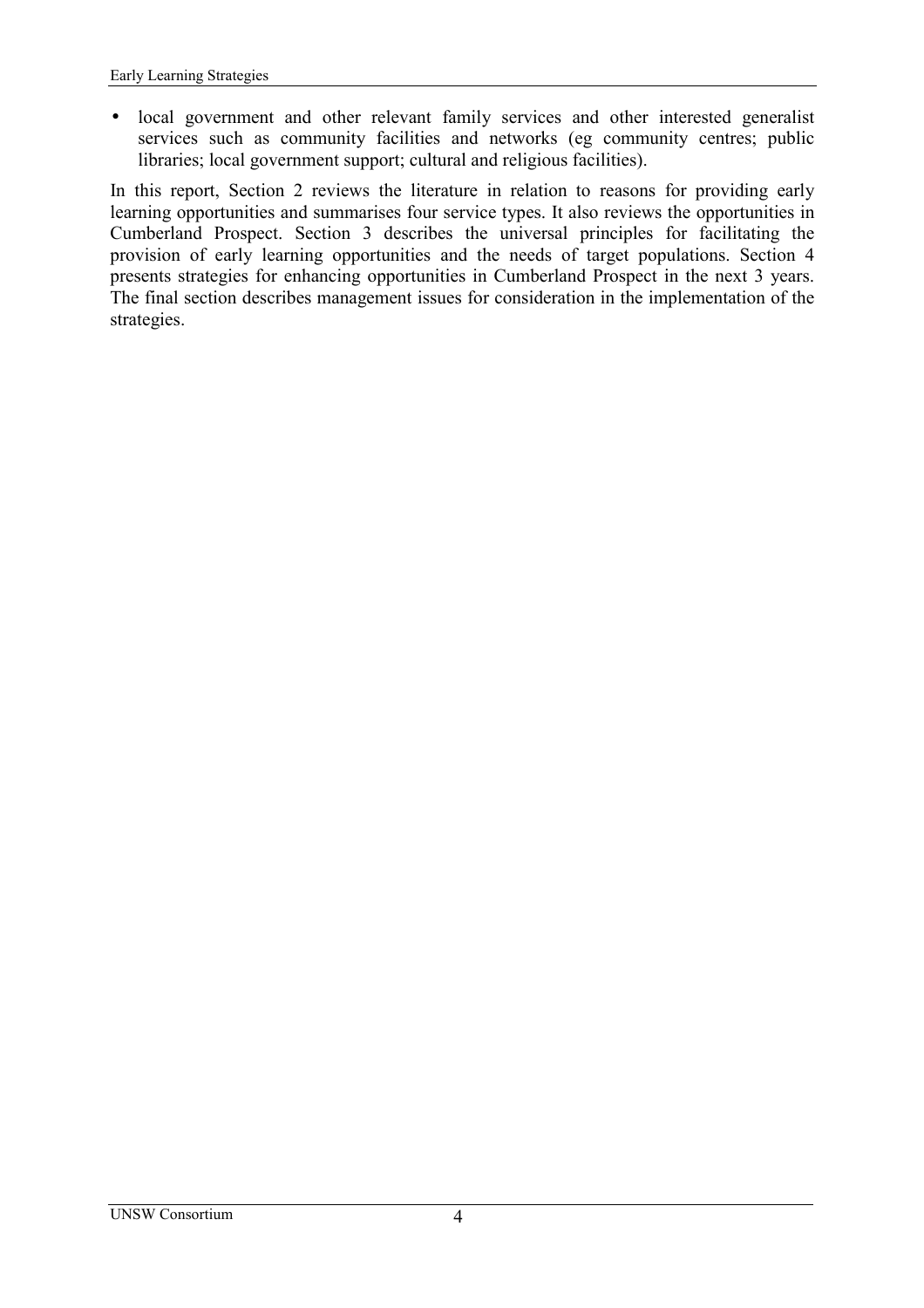### <span id="page-14-0"></span>**2 Review and Analysis**

#### **2.1 Review of findings from other locations**

Research has shown that support for families prenatally, during infancy and early childhood helps create a healthy environment that fosters children's lifetime development, health and wellbeing, educational attainment, minimises the risk of abuse or neglect, and reduces the likelihood of future criminality and addiction (Provence and Naylor, 1983; Johnson and Walker, 1987; Miller and Whittaker, 1988; Oates et al, 1995; Child Protection Council, 1997; National Crime Prevention, 1999; McCain and Mustard, 1999).

Underlying the emphasis in current policy on the provision of services in the early years of life is the increased recognition of the importance of brain development during this phase of the lifespan. The success of brain development in early childhood has far reaching impact throughout life. In a review of a number of international studies on the significance of the first years of life to the development of children, McCain and Mustard (1999) indicated that the early years from conception to age six set the base for competence and coping skills that affect learning, behaviour and health outcomes throughout life.

Families First has a goal of universal access to formal early learning opportunities. Universal access can support targeted provision by acting as referral points for children and families with additional needs, and supporting early childhood professionals to develop competencies in assisting families (Woodruff, 2003). Mustard (2003:25) comments that ëif you do not have good early child development programs for all your population, it will be difficult to improve the performance of literacy by the school systems alone'. He further comments that an approach that combines both universal and targeted opportunities may be more useful than only universal or only targeted approaches. This ensures that overall, services are being supported toward universal access, while those groups that require additional opportunities are supported to access services. This could include, for example, groups that are currently defined with highest need or at greatest risk.

The Commonwealth Government has recently amended its priority of access guidelines for formal children's services that access the Child Care Benefit. The first priority now is for families and children 'at risk of serious abuse or neglect' (Child Care Benefit Determination 2000). Risk is not clearly defined. Need or risk could vary depending on the types of families in a geographic area, for example large numbers of families not in the paid workforce or new immigrant groups. While the Commonwealth Government has recognised the importance of targeting services to families and children at risk, there has not been a commensurate increase in funds or programs to support these families.

Children who have not been assessed as in high need also benefit from early learning opportunities. Ochiltree (1994) identified that child attendance in preschool activities assisted in reducing the gap between advantaged and disadvantaged groups of children in the early years of school. However, universal access will not be reached by assuming equivalence among children and groups of children. Funds for targeted groups need to be managed in a flexible manner to enable service providers to adapt programs as child and family needs change, while still ensuring accountability of funds.

#### **2.2 Good models of early learning**

Throughout this report early learning opportunities have been defined in a very broad way to accommodate a greater variety of services and early learning opportunities than had traditionally been defined, through Australian Bureau of Statistics and the like, that limits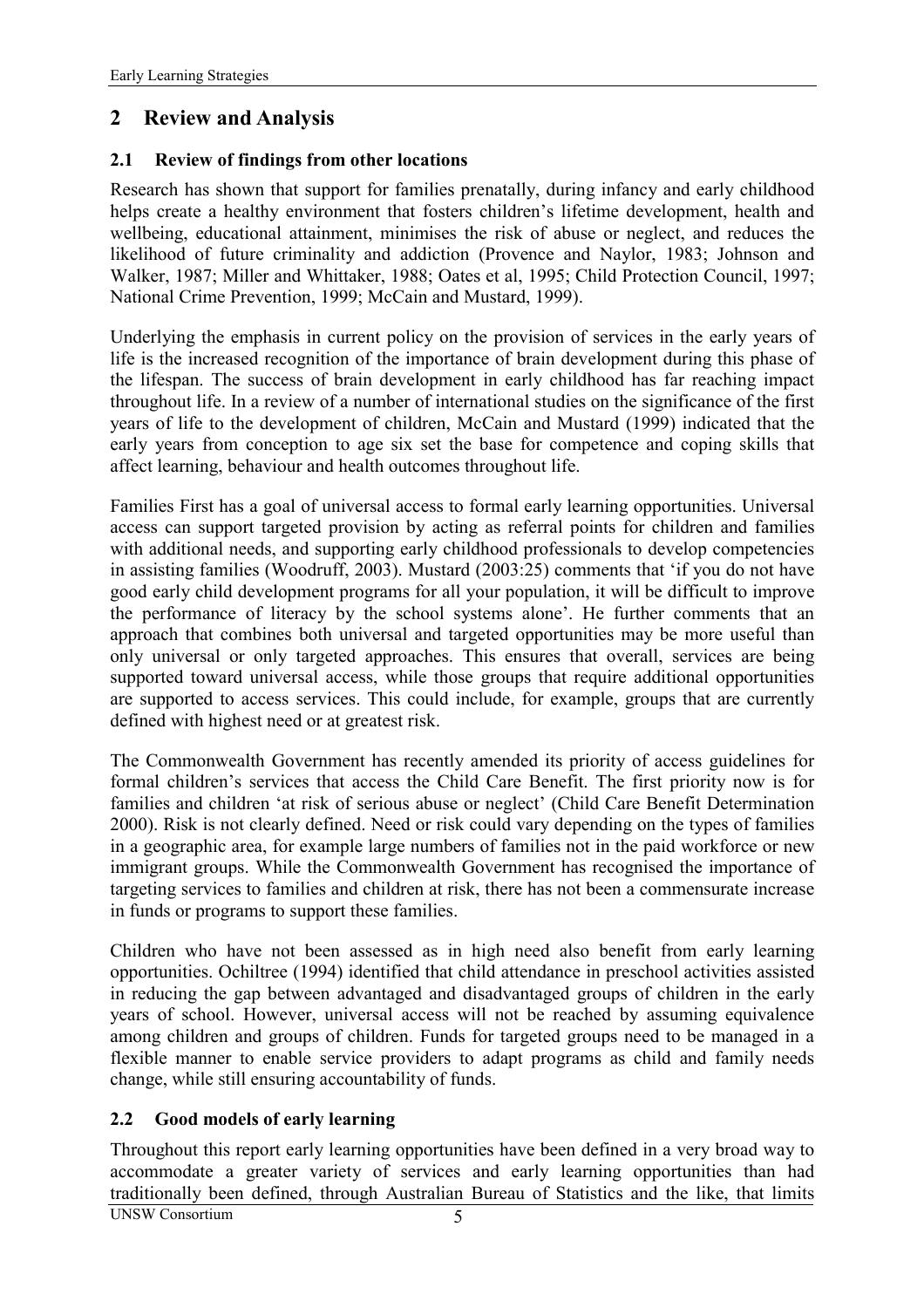<span id="page-15-0"></span>early learning to formal children's services such as long day care and preschools. The definition has been broadened to maximise a child's opportunity to participate in early learning, and recognising that these opportunities do not always present within formal children's services, but could be made available in association with parent support programs, other types of community services such as community centres or libraries, and existing family networks and social occasions such as culturally and linguistically diverse (CALD) gatherings.

The early learning opportunity plan should build on the strengths and experience of existing models. There are many models for early learning opportunities in use internationally and in Australia. These models can be broken into four key types: formal early learning settings, resource-based, outreach and in-home models. This section describes some of the models and examples observed in Cumberland Prospect and in other locations (see also Appendix B).

There is a significant amount of literature describing the types of programs that support early learning opportunities. Outcome measures for centre-based early learning opportunities relate to better academic achievement, fewer behaviour problems and better school performance (Gilliam and Zigler, 2000; Grantham-McGregor et al, 1997; Ramey, 1990; Campbell et al, 1994; Berruta-Clement, 1984; Schweinhart, 1993).

Studies of Australian early learning models do not include measurements of outcomes and long term impacts on children and families. The longitudinal study of Australian Children, *Growing Up in Australia*, that will follow a cohort of 10,000 children in two groups, babies and four year olds will include measuring two elements that will provide useful data for outcomes of early learning opportunities. First, what early learning experiences support children's emerging literacy and numeracy, and secondly, what experiences in early childhood promote a positive fit between child and transition to school (Millward, 2003).

#### **Formal early learning settings**

The first type of early learning is formal early learning settings such as long day care, preschool, family day care, home-based care, in-home care and supported playgroups. These were identified in the Forum as a key platform for formal early learning opportunities, both now and into the future. Centre-based formal services can provide one-stop shop opportunities for families where these services operate as a community hub supporting families and children with a range of information and resources. Attendance at these types of program assist in school preparation and regular attendance in early school years (Gilliam and Zigler, 2000).

Forum participants agreed that multifunction services incorporating a range of child and family needs such as supported playgroups, long day care, occasional carte and preschool programs provided good opportunities to meet child and parent needs.

Some services such as Children First, a small regional operation based in the Blacktown LGA (ex-Blacktown Kindergarten Association), have added to its provision of long day care with supported playgroups, supporting children with additional needs through Itinerant Early Childhood Intervention Advisory Service and SCAN programs, building on existing resources to reflect the changing needs of the community and families. It also provides different children's services types through several individual services (preschool, long day care and a multipurpose children's service providing long day care and occasional care).

It also provides a SCAN program for state funded services (preschools, occasional care and state funded vacation care) in the Sydney Metro West which includes Cumberland,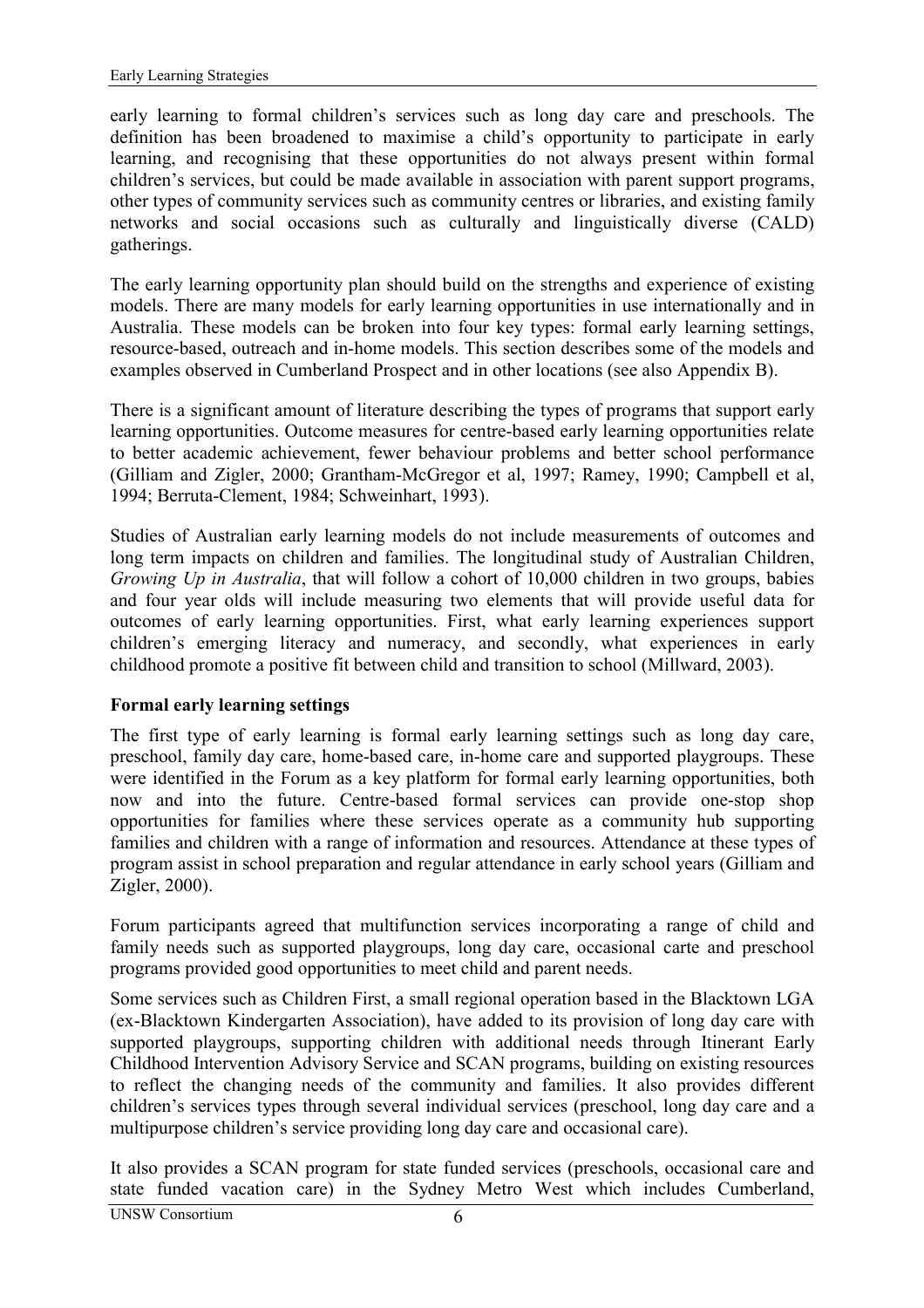<span id="page-16-0"></span>Blacktown/Baulkham Hills and Nepean Network areas; an early intervention program that operates as an outreach service providing speech therapy, occupational therapy and a special educator; and a mobile intervention service that supports playgroups and facilitates children with additional needs to participate in these playgroups.

Centre-based opportunities have high infrastructure and recurrent costs due the nature of services provided. There are some efficiencies where services link together to minimise administrative and other infrastructure costs. Larger service providers such as Burnside and SDN Children's Services (formerly Sydney Day Nursery and Nursery Schools Association), that manage multiple services, are examples of the provision of sustainable early learning opportunities.

Forum participants commented that there were a variety of children's services and other opportunities for formal early learning for children 0-5 years available across the Cumberland/Prospect area. Forum participants also added that there is a shortage of formal early learning opportunities, particularly culturally-specific services and services in new growth areas (Section [2.3\)](#page-18-0).

#### **Resource-based programs**

The second type of early learning opportunities is resource-based programs. These include mobile libraries, supported playgroups and toy libraries. Forum participants identified these resource-based programs as effective current practice that should be built on to increase access for families and children.

Resource-based programs enable flexible delivery, depending on how they are designed and implemented. The Birth to Kindergarten literacy project operating in the Parkes area provides a good example of flexible delivery across a number of service providers (Birth to Kindergarten, 2002). The project utilises informal information dissemination to new parents about the benefits of reading, talking, singing and playing with their child. Information is provided through the Parkes Maternity Ward, early childhood centre, community health centre, all local schools shops and library. A local committee from each local school manages the project.

The *Books in Homes* program is a successful example of an international initiative (New Zealand) now being implemented in Australia. The aim of the program is to raise literacy levels in children who may not have access to books in their home through facilitating the child selecting their own new books nine times a year. The Commonwealth Department of Education, Science and Training pays for the books and provides them free to children. The program is currently operating in Northern Territory, Queensland, and northern NSW (Parents and Citizens Association, 2003: 32). The New Zealand Council for Education in research conducted and analysed in 2002 found that in schools that started using the scheme in 1996 showed the 2001 mean reading scores were significantly greater than the 1996 scores' (TVNZ, 2002).

Burnside currently uses a multidisciplinary program for families, where tutoring is provided to low income families, along with supported playgroups and parent groups to enhance early learning opportunities and parenting skills to support children. Burnside's aim is to demonstrate the value of formal early learning prior to school entry and to utilise all opportunities to put such early learning in place.

Mt Druitt-Blacktown Learning Difficulties Support Group is a small non-profit service, funded by DoCS, that provides local practical support and resources to families of children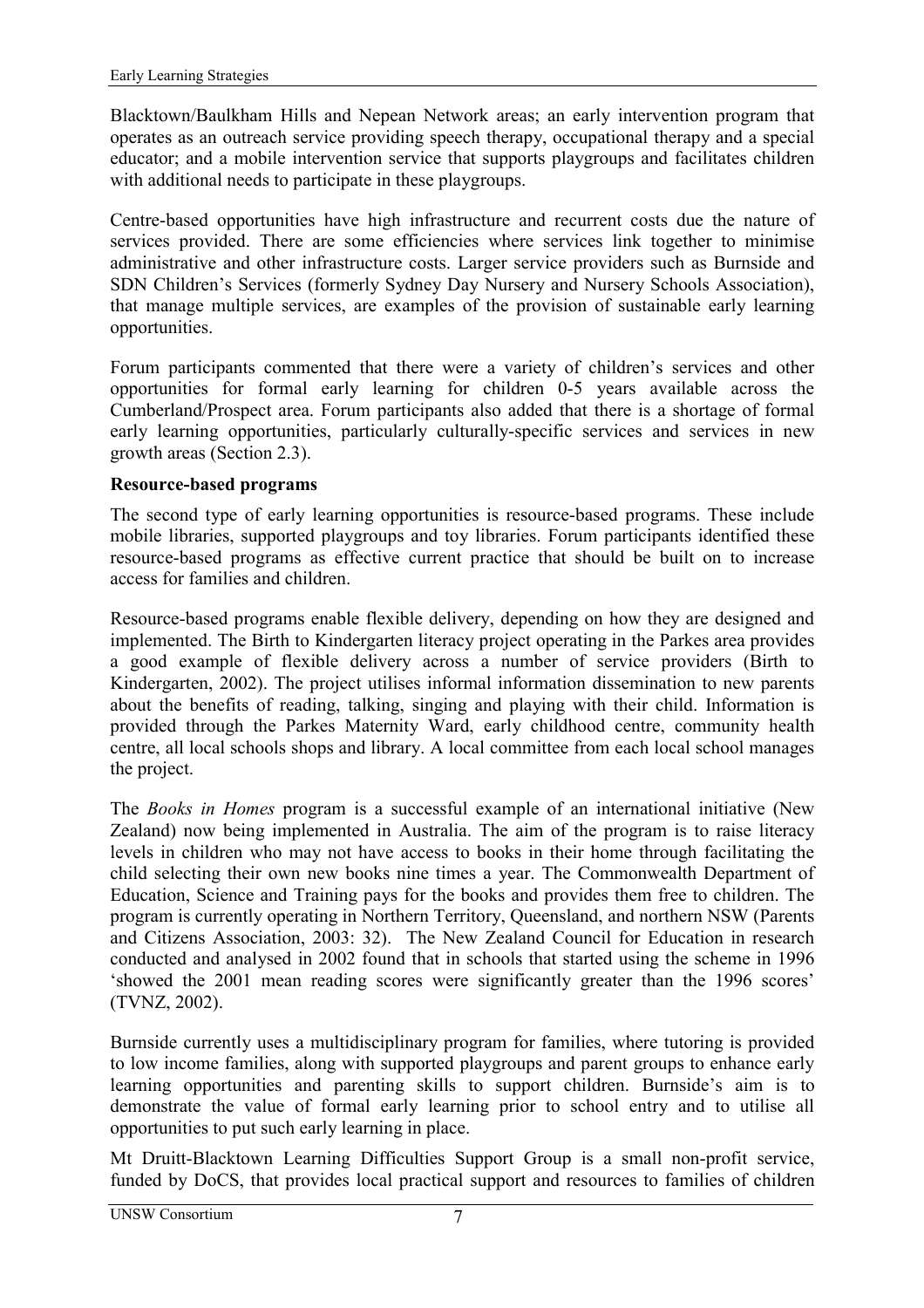<span id="page-17-0"></span>with learning difficulties. For a modest fee (\$16 for an individual per annum) they provide support and information to families with children with learning difficulties, drop in support meetings, individual family support, telephone advisory service, and access to a book and video library of information. They link with other local services such as schools and children's services to disseminate information and support service personnel with information and resources. The services also links early learning opportunities with parent support. Another flexible model in this service type is Schools as Community Centres (eg Lethbridge Park Primary School), which responds to local early learning opportunities and needs.

Forum participants commented that networking opportunities for resource-based services supported their role in providing referral information to families, particularly those currently using formal children's services.

#### **Outreach models**

Forum participants commented that access to affordable transport often limits families' access to services. This can be managed in two ways, either by providing low cost or free community transport to services and resources or providing outreach services to residents close to their homes. Depending on the types of activities, outreach services can be provided at local parks, community centres, schools, children's services, local shopping centres or other child safe areas.

Outreach programs can enhance early learning and parent support, create local community linkages and assist in supporting informal and formal parent networks. The Forum identified several existing outreach programs including the Marayong preschool outreach bus for early intervention where the service visits families in their own homes and the Mobile Outreach Therapy Team, Western Sydney Area Health Service (MOTT). The MOTT is a pilot mobile outreach team that includes an occupational therapist, speech pathologist, psychologist and social worker as required, linking with formal early learning services as opportunities present. This team visits disadvantaged families and families without capacity to provide support prior to the child starting in school. Another example is the Paint and Play model in Campbelltown.

Mobile services providing a range of child and parent services are provided in both rural and urban settings. Activities could include mobile playgroups, early intervention support, child games and activities, and parent information and resources. There was much discussion regarding the possibilities these types of services could have for families and children in Cumberland Prospect, given the current success of the Mt Druitt Community Health Mobile Service.

The possibility of multidisciplinary outreach services to families who do not have access to existing service was viewed very positively. Families could access the mobile at a local park or other child safe area on a regular basis.

#### **In-home programs**

Lastly, in-home programs support parents and children in their own homes, and include programs such as Home Instruction Program for Preschool Youngsters (HIPPY) and Parents as Teachers.

HIPPY is a program from Israel that is managed in Australia by the Brotherhood of St Laurence. It is a two-year early education program that provides for home visits and parent group meetings to help parents with limited formal education prepare their four and five year olds for school entry. Parents from the community are trained and employed as home visitors. Several HIPPY programs are currently running in NSW, one of these is located La Perouse,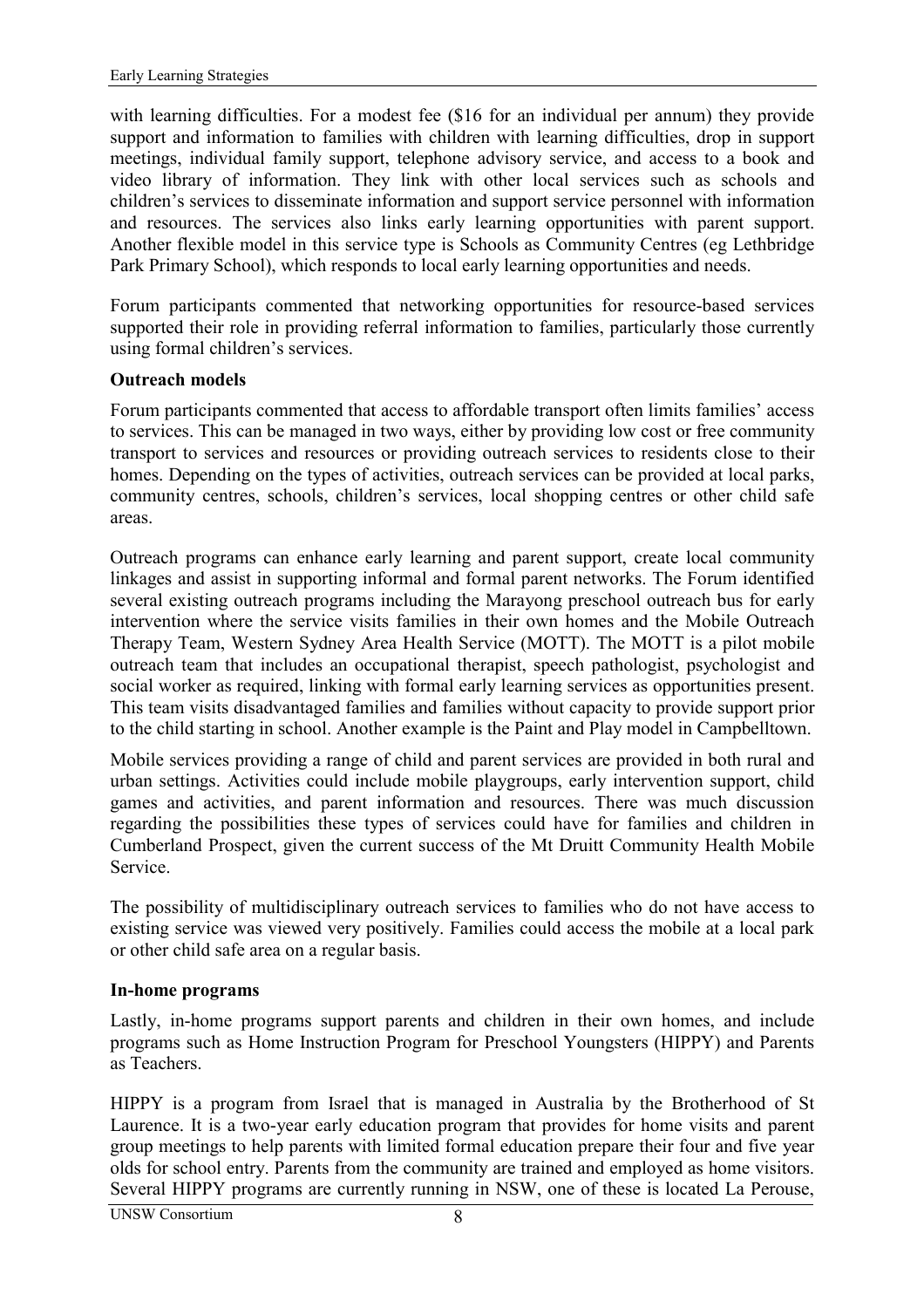<span id="page-18-0"></span>assisting Aboriginal parents prepare their children for school. This program was funded under the Commonwealth Government's Stronger Families Program for \$200,000. An application of the program in Melbourne has adapted the content to specific families speaking a language other than English. To date no evaluation of this program is available.

Parents As Teachers is a program that commences at birth and aims to continue through to the child's third birthday. It operates from Whalan Public School, Mt Druitt. Home visitors assist parents to strengthen their parenting skills and knowledge of child development and to prepare their children for school. A similar program that is focussing on home based learning for parents of young children in running in Ourimbah (NSW), funded through the Commonwealth Government's Stronger Families Program for \$175,000.

These programs have a high personal time commitment, combined with a relatively high family attrition. Some are prescriptive such as HIPPY, while other enable flexible implementation and design. The Forum identified these types of programs as useful and requiring ongoing resources for future sustainability and expansion.

#### **2.3 Current early learning opportunities and networks**

Formal early learning opportunities exist in each LGA in a variety of forms. Cumberland Prospect covers a diverse region in relation to socio-economic opportunities, culture and linguistic background. Concurrent research on the Service Network maps the extent of services available in Cumberland Prospect. An initial mapping is included in Appendix B.

The Early Learning Opportunities Forum attended by providers and associated services identified a number of current programs available. Many current opportunities focussed on meeting specific family and child needs.

#### **Access to early learning opportunities**

Forum participants highlighted difficulties for families accessing early learning opportunities that related to understanding the potential benefits of this type of activity, cultural considerations in appropriateness of services, active recruitment of priority families and the shortage of formal opportunities in this area. Each of these is briefly discussed below.

Forum participants identified a number of existing models and strategies that were effective in enhancing access to formal early learning opportunities. These services successfully combine formal opportunities, outreach services, linkages to other services and more informal group activities. The NEWPIN program provided by Burnside provided a number of linked services including parent education, counselling, supported playgroups and child care. This combination of parent support and early learning opportunities supports both parent and child.

Services reported that some families are unaware of the potential benefits of early learning. This is a major contributor to families not accessing services and is combined with, particularly for CALD families, a lack of understanding of how children's services work, what they do and when to access them. Woodruff (2003) describes a parent who after many years and many attempts to seek help to deal with family violence and abuse through traditional sources such as local doctors and informal parent support groups was eventually referred to the NEWPIN program. Here she was supported to develop new ways of interacting with her children to develop trust, self esteem and more effective and appropriate parenting.

Current models of early learning are not necessarily compatible with the aspirations of many parents, particularly those from different cultural backgrounds. For example, much long day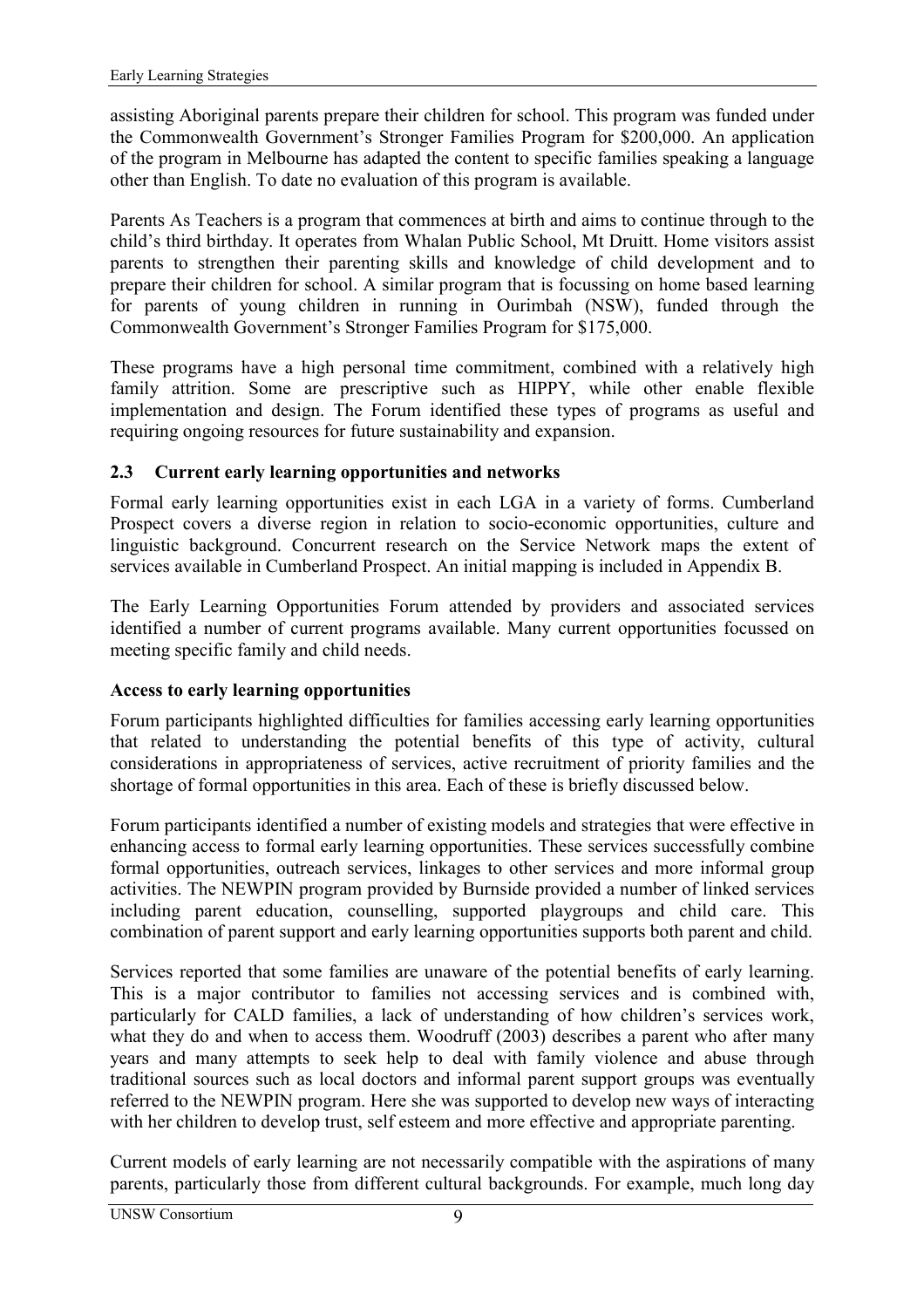care educational program planning in Australia is play-based, with activities and learning experiences determined from child observation and interest. The focus is to develop and enhance children's learning through play, developing a child's social skills and independent learning abilities. The *NSW Curriculum Framework for Children's Services* states that ëplayfulness, fantasy, fun, humour, silliness and occasionally even the ridiculous have a place in children's services' (Office of Childcare, 2002: 27).

In some cultures, such as ATSI and Somali families, children are expected to be more passive in their learning, with the primary requirement to respect the family and learn traditional ways (Brennan, 1999; Alcorso, 2003). Learning is more structured, based around cultural norms, and traditional experiences. Children are taught to view themselves as part of an extensive family community, rather than as an individual with the extended family involved in child rearing and learning is 'important as it relates to the people, the time and the place' (Brennan, 1999:22). Some families are unaware of formal early learning opportunities and so do not access them. Other families that are aware of services may also hold concerns that these opportunities may undermine cultural norms, which could create barriers to accessing services.

Some services such as the MOTT use mobile outreach with a multidisciplinary team to support families. However, many formal early learning providers reported they do not have the time and resources to actively seek out new families, and rely on current networks and activities to attract families and children. Service providers such as Burnside use their combined services to facilitate access, with parent support workers able to refer families and children to other Burnside or community services as appropriate. Smaller stand alone services do not have this ability.

The exhaustion and over-stretching of a number of services also acts as a barrier to active priority recruitment of families. Services with waiting lists and insufficient support to meet the needs of existing clients are unlikely to prioritise recruitment of families.

Forum participants identified a number of issues in relation to access to formal early learning opportunities. The overarching concern of participants was about the lack of places in formal children's services, as these were most often perceived by families to be the preferred location for early learning opportunities. The impact of lack of formal child care places was noted as a barrier to recently arrived women who needed child care to access English or pre-employment classes (Alcorso, 2003). Children's Services Advisers and other service providers reported there are insufficient child care places to meet current demand. To this end it is important for the Families First infrastructure to secure the State allocation of funding to increase the number and affordability of formal children's services places especially in new growth areas.

Many Forum participants stated that formal children's services are community hubs that should and could provide appropriate formal early learning that is culturally and linguistically sensitive, while supporting and linking families to relevant community organisations and supporting transition to school. The notion of formal children's services as community hubs is particularly important as they are viewed as places to provided trusted, unbiased information and support (Kingwell, 2003; Holloway et al, 1995), where families seek support and advice prior to Government sources.

Several participants felt very strongly that, given the current shortage in places due to lack of funds to support existing services, it was incongruent that they were being asked to consider new and innovative strategies.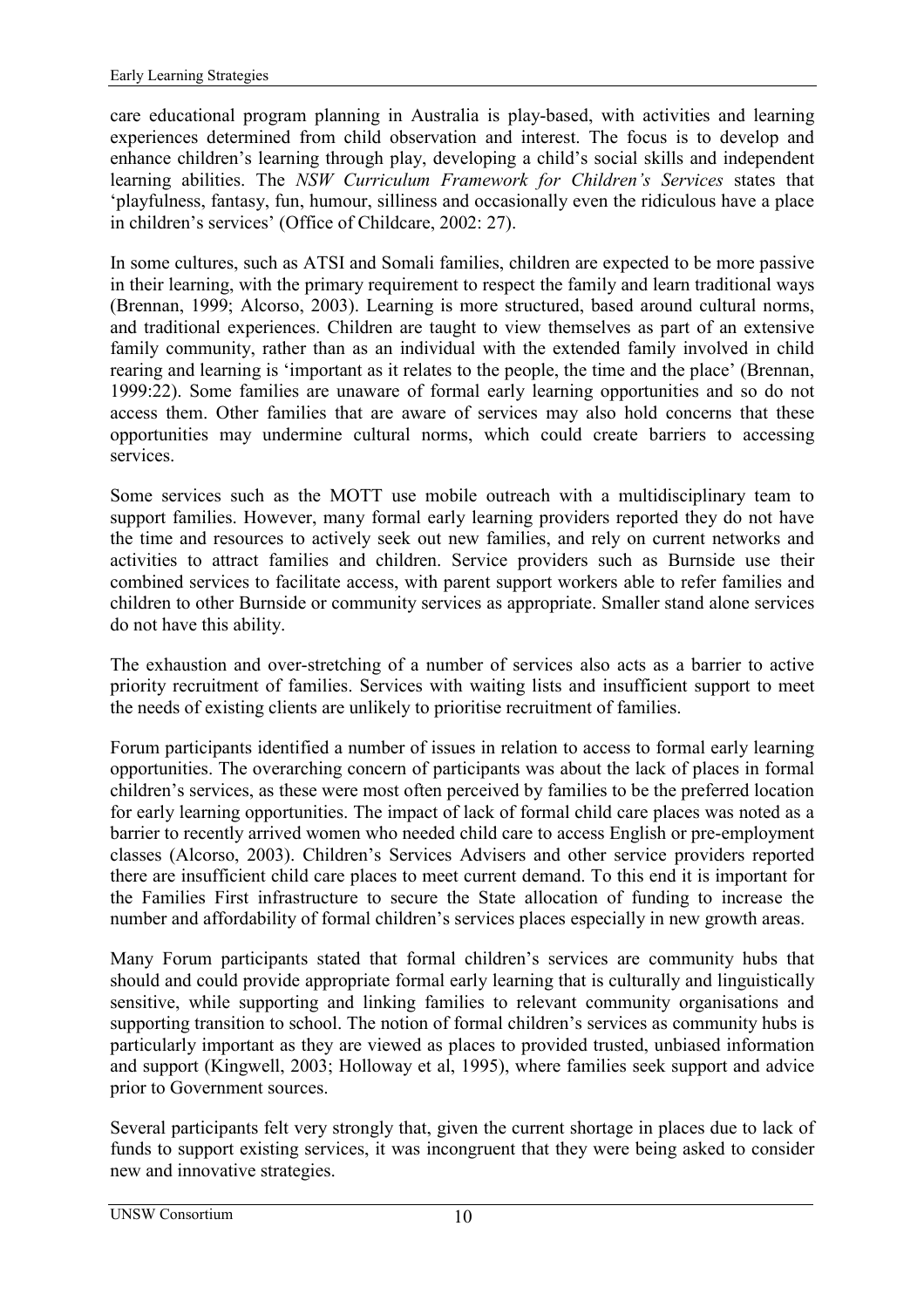<span id="page-20-0"></span>Many children's services and related early learning opportunities receive core funding from NSW Department of Community Services (DoCS), Department of Employment and Training and NSW Health. This core funding facilitates services providing primary care and support to children and parents. It usually does not allow scope to develop non-core early learning opportunities. Families First funds support programs, usually to existing services to provide value add programs for children and parents, it is not a substitute for or source of funding for core children's services. Formal children's services, while a very important part of formal early learning opportunities are not the only location that these opportunities are and could be provided to children and families.

#### **Summary**

Early learning opportunities ranging from formal to flexible and integrated are available to varying degrees to families in Cumberland Prospect. The current system was reported as suffering from a shortage of opportunities, particularly formal activities; severely limited resource-based programs, outreach programs and in-home programs; a shortage of trained staff; a need for information for families about potential benefits of early learning activities, particularly taking account of cultural diversity; and limited infrastructure for services to coordinate their activities. These findings informed the development of the following strategic plan.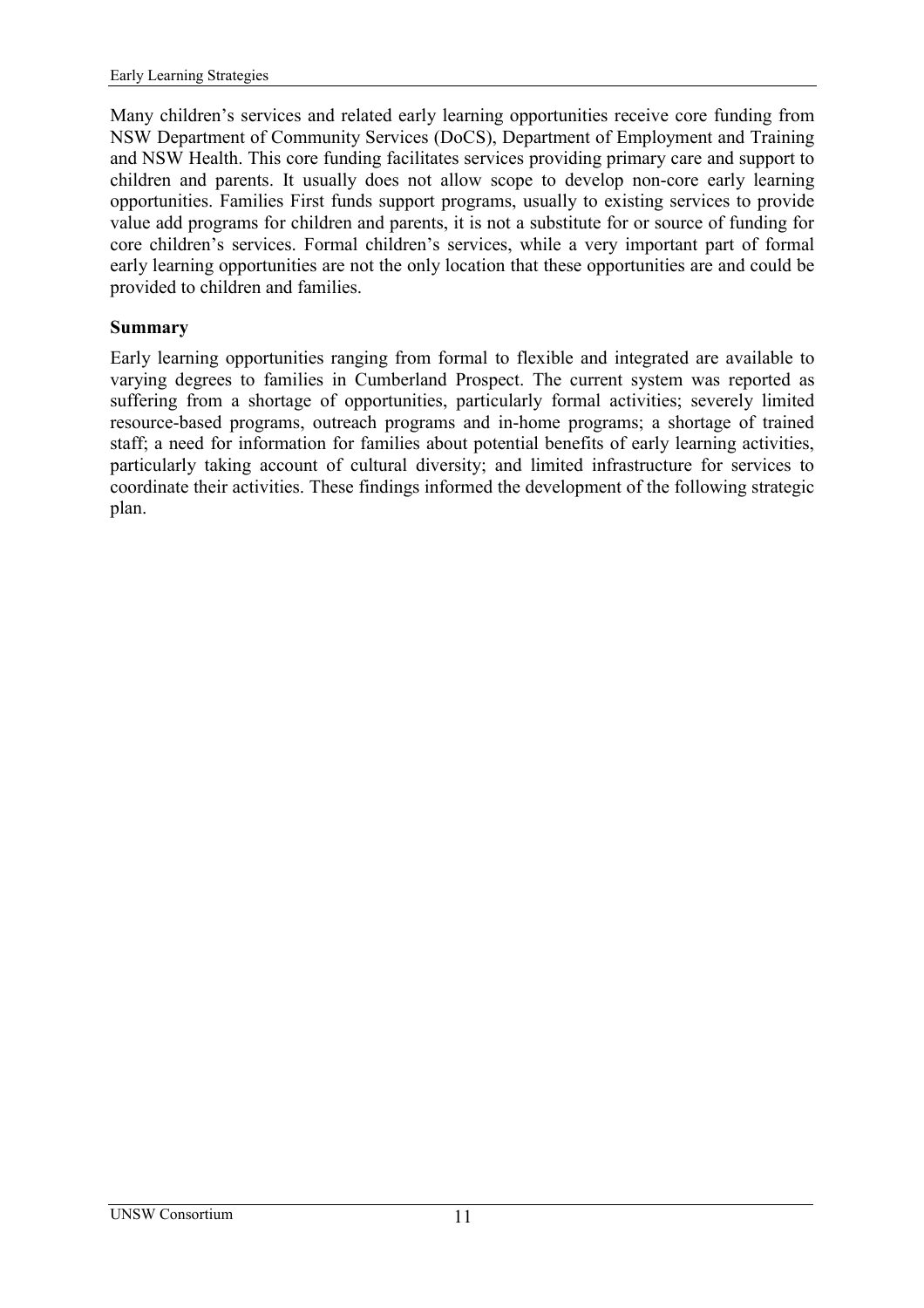## <span id="page-21-0"></span>**3 Principles and Targets**

Following the review of current early opportunities described in Section 2, the researchers prepared this plan to develop early learning opportunities in Cumberland Prospect over the following three years. The overarching principle that informs this discussion is that every child benefits from access to appropriate, good quality, equitable and affordable early learning opportunities before attending school.

The structure of the plan is:

- universal principles; and
- target populations.

Specific strategies follow in Section 4.

The plan has been written as a universal, broad strategy for inclusive early learning opportunities. The rationale for this is to reach the majority of families with a range of service types because of the diversity of need. For this reason the strategy concentrates on universal principles of early learning support, focussing on what could be possible for children in relation to early learning.

In addition, consistent with the principles of Families First, strategies to address the needs of identified target populations, specific to the location are proposed.

The plan is not separated by LGA because many of the stakeholders provide services that cover multiple LGAs. While there are specific needs within each of the five LGAs in Cumberland Prospect, it is recommended that part of the funding be provided to services that offer opportunities to a broad scope of families in a flexible service delivery form and prioritise target groups to get the best return from dollars invested.

#### **3.1 Universal principles**

The principles were developed from the local and international research. They relate to considerations to enhance child and family early learning opportunities, which work towards creating and supporting resilient family structures, where families can become key educators of children (summarised in Bennett et al, 2002; Woodruff, 2003). Elements of early learning models should operate from a strengths-based perspective, reinforcing existing family relationships, and supporting how a family is organised, how it functions, manages resources and copes with internal and external stress (Snow et al, 1991).

Consideration needs to be given the types of families accessing formal early learning opportunities. There are three groups of families who could access services:

- families who are mobile and can get out of home to attend services;
- families who cannot get out of home, but would benefit from their children attending external services; and
- families who cannot get out of home, and need in-home or close to home services such as outreach programs.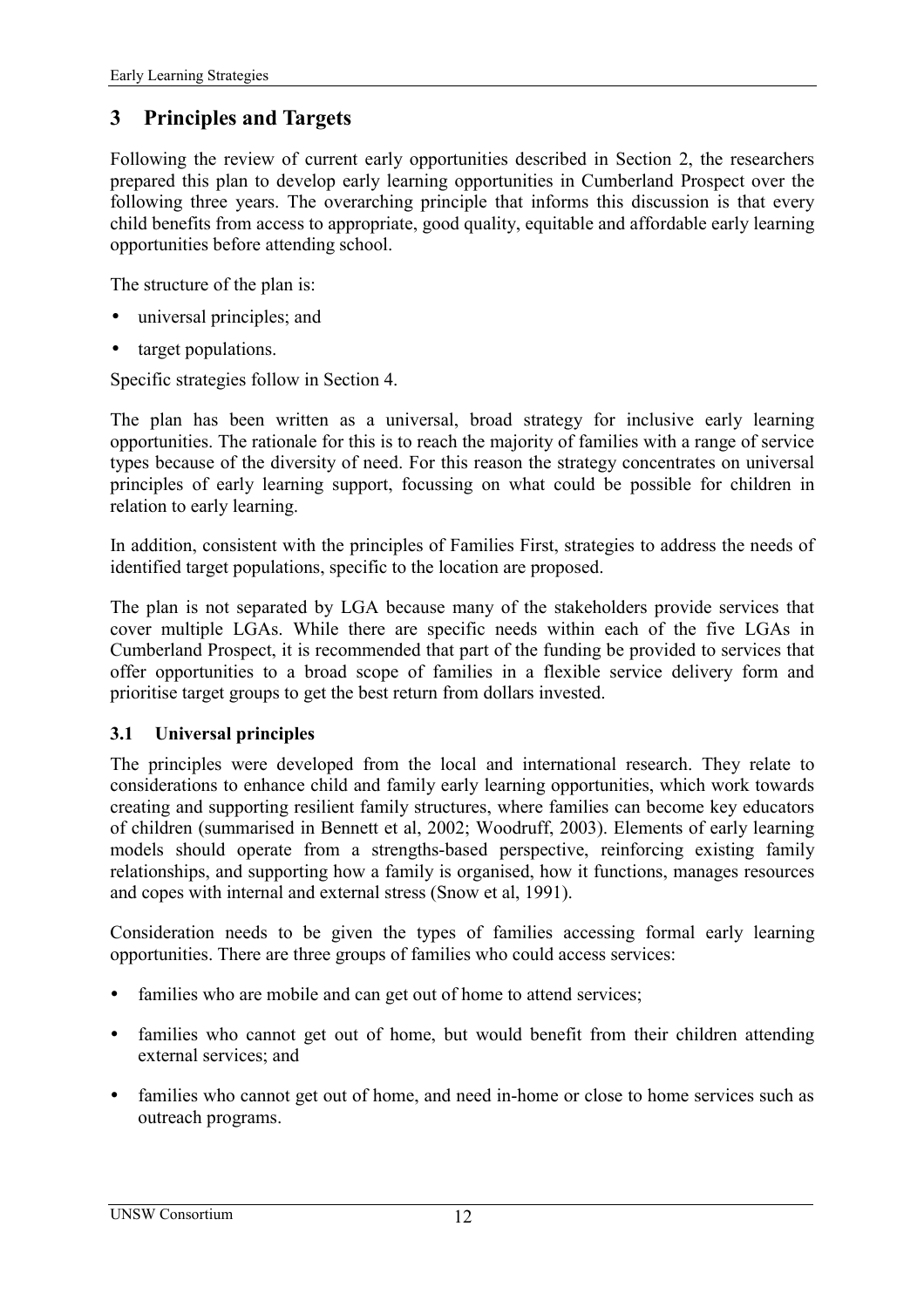<span id="page-22-0"></span>Access to early learning opportunities within the local community helps support families, create information networks, build community infrastructure and trust in the service providers.

The principles are summarised as early learning opportunities and should be appropriate to the families accessing the services; affordable; accessible in terms of information and integration in to family life; good quality, with implications for existing opportunities and staffing; and equitable. Each of these is described below.

#### Appropriate – promoting positive relationships between families and services

The provision of formal early learning opportunities needs to be considered in the context of how families perceive the value of the opportunities. Parents are receptive to information and resource provision when this provision 'furthered their own goals for their children' (Holloway et al, 1995). Whatever early learning opportunities are provided to families must consider family needs first, thus multiple models are required to facilitate congruency between family needs and early learning opportunities from which the child may benefit. This means that for all families, particularly CALD and ATSI families, a clear understanding of their goals for their child and how this fits with cultural expectations is imperative in any strategy developed. Alcorso (2003: 10) comments that the bringing together of families with common interests such as their children, supports the needs of CALD families, facilitating socialising and sharing parenting skills.

For parents the most important considerations are developing trust relationships with service providers (Kingwell, 2003), ensuring that their family and cultural needs and understood and respected (Office of Childcare, 2002).

#### **Affordable**

Affordable services are essential to enable families to access suitable early learning opportunities (Alcorso, 2003). Forum participants and stakeholder interviews identified cost as a barrier to access. One Forum group commented that whatever early learning opportunities were provided must be 'affordable care that is in tune with family economics'. That is, consideration must be given to the target group and their ability to pay or not. Many target families were described in the stakeholder interviews as living in poverty. Families were described as being in survival mode, having 'food insecurities' and lacking other resources that would enable families to participate in early learning opportunities.

D'Urso et al (2001) referred to formal early learning opportunities as one of the service types that required particular attention in relation to affordability. Difficulties experienced by families wanting to access early learning opportunities included:

- formal children's services such as long day care were not seen as a financially viable option for families due to the high costs of care and low income of families. This left many women housebound and isolated from the community; and
- the need for more affordable child care centres and preschools to provide respite care opportunities, enabling mothers to alleviate the sense of loneliness and isolation experienced, expose their children to formal early learning opportunities prior to commencing school, and allowing them to attend personal development course, English classes and other training courses such as women's health, child health, child behaviour, and dental care.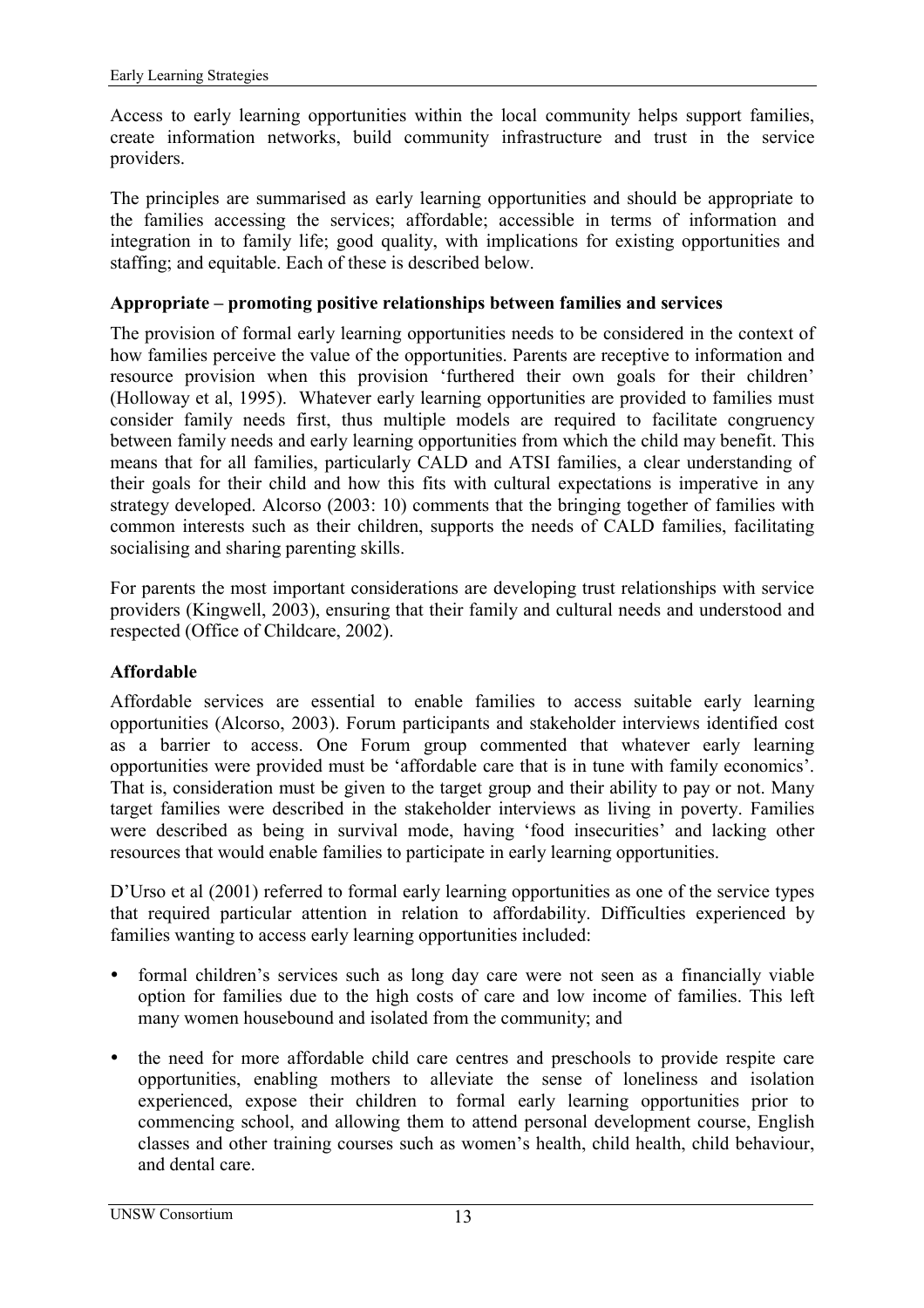<span id="page-23-0"></span>In the strategic plan implementation, affordability considerations could include free services, means-tested fees or access to services, access to Commonwealth Child Care Benefit, provision of Department of Education preschools and preference for low-cost opportunities.

#### **Accessible - integrated into family life**

Children are often viewed as the common thread to draw families, who may have limited social contacts, together (Alcorso, 2003; Holloway et al, 1995). Providing opportunities to integrate early learning as part of regular family activities facilitates and supports informal social networks for families, while providing important learning opportunities for children. This principle works in two directions: providing activities that are compatible with family interests and encouraging families to participate in community activities.

Programs that are child-focussed benefit children more than parents, while programs that are parent-focussed benefit parents more than children (Gomby et al, 1995). Woodruff (2003) identified several programs that combine child focussed learning with high level parent support and involvement – Perry Preschool, Carolina Abecedarian, Head Start and Sure Start – all showed significant positive results for both children and parents.

Stakeholders and Forum participants both commented that practical assistance, for example linking early learning opportunities with lunch clubs, clothes swaps, cooking classes or laundry facilities could enhance opportunities for parents and children. Play facilities where skilled facilitators can work with children and model parenting skills while parents were occupied with other responsibilities could be such an approach. A service provider noted,

One of our dreams would be to have a  $\dots$  fully equipped laundry where people could come and do their laundry while they're learning other stuff.

Some Forum participants felt that providing recreational opportunities, for example leisure activities, or respite for families could help support and promote early learning. These provide parents with opportunities for social contact while facilitating early learning outcomes for children.

Helping families become part of local community networks would assist in integrating early learning into family life. Aside from cultural and linguistic barriers to access, often one of the reasons families do not access these types of programs is that they are not part of any formal or informal network of support. Some families may be concerned that services represent a potential intrusion into their family and place subsequent risks on the family unit. For families where a child has a disability the care needs of the child may make it difficult for the family to be part of a network of support. Opportunities for early learning can also be a link to parent support opportunities. A service provider reported they would like to see

gathering families to talk and share about their  $\ldots$  concerns or their needs or their situations or  $\ldots$  even work things out for families, so gathering people in informal settings, and taking opportunities to build from their experiences to things that ... they might be hoping to respond to or participate in.

For some CALD families this is a vital consideration, where individuals are ëobligated to contribute to the family's welfare rather than maximising [their] own resources' (Holloway et al 1995, 467).

Many formal early learning opportunities such as formal children's services, supported playgroups and Schools as Community Centres rely on families being mobile and able to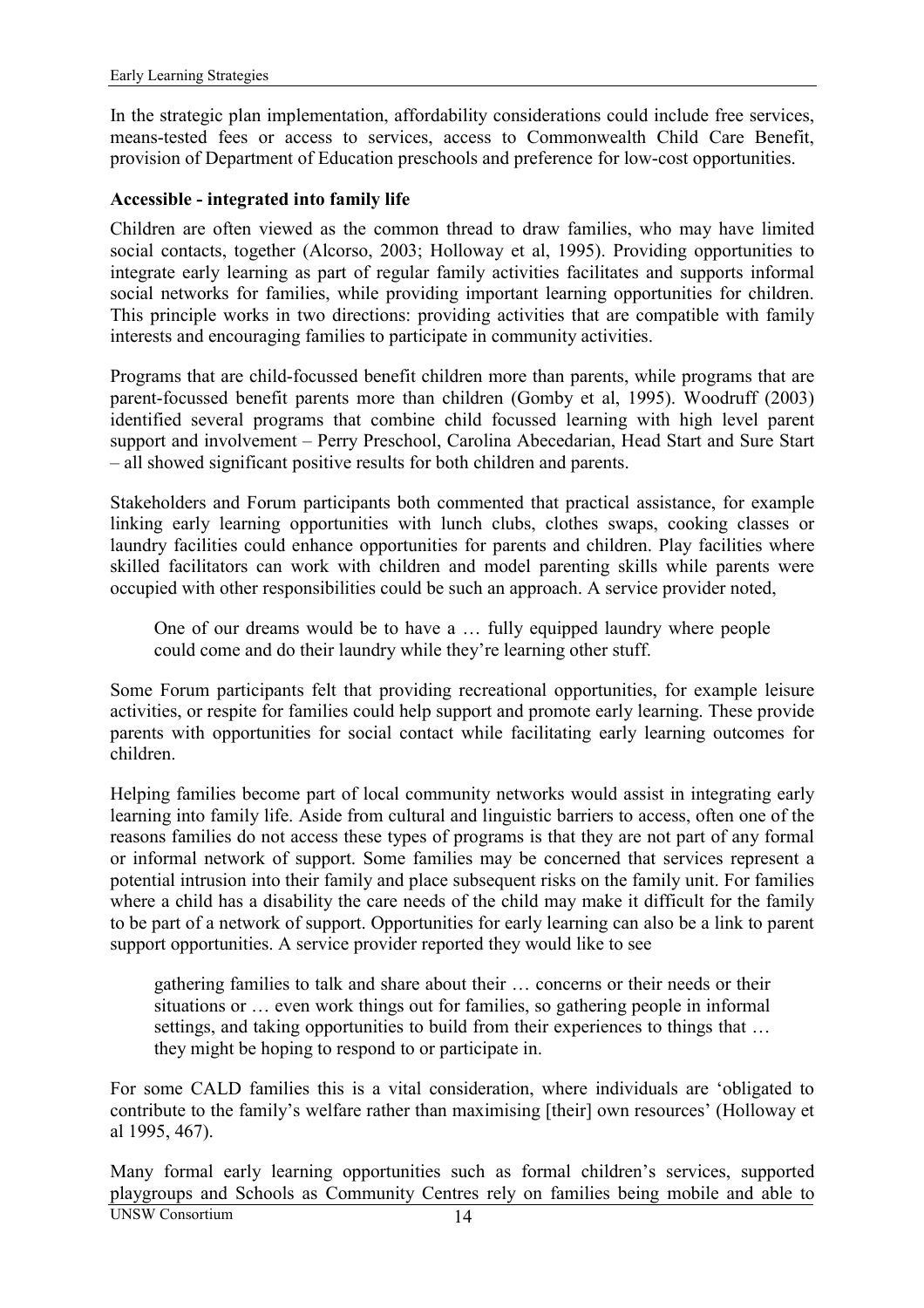<span id="page-24-0"></span>attend services. There are many families and children, for example children or parents with disabilities, for whom this is not possible. There are limited in-home services that can support children and families with services in their own home, or to make to transition to external services.

#### **Accessible - information and communication**

Articulating the potential child development benefits of early learning activities and of play as an early learning mode can support parenting in all families. Many families do not see a connection between play and learning (Holloway et al, 1995), but could see the links to the physical and emotional benefits of play. Holloway found that some parents with less education or from CALD backgrounds viewed a more didactic and formal approach to early learning as the preferred mode of education for young children.

Lack of information for both for families and services/providers regarding formal early learning service types was considered a barrier to access. Some Forum participants identified the need for a family support liaison person to facilitate transition into and between services. This person could provide information and support to families and services to ensure the process was positive for both parties. A service provider reported,

there is isolation  $\ldots$  a fear of trying to make those initial networks, of going somewhere new where you don't know people.

Consideration needs to be given to effective means of targeting information to families and children. New parents can access information associated with pre or post natal care, through home nursing visits and appropriate mothers groups (Alcorso, 2003). For example information provision and support to new parents while they are still in hospital may create linkage opportunities to early childhood clinics. However, multiple methods of communication are needed to meet the diversity of the community and the immediacy of need at different stages of children's development.

Using local resources and contacts as a means to disseminate information about local early learning opportunities to parents such as community services, doctors surgeries, housing offices, chemists, local shopping centres and the like is one way to support communication. Information needs to be available in writing and pictorial form as not all potential recipients may be literate in English, and while it is possible to translate this information into community languages this also assumes that recipients are literate in their first language. Using a family's existing networks can assist in reaching those families who may not currently utilise formal early learning opportunities.

One stakeholder commented that while many families who accessed her service did not have English as their first language, they had an adequate level of functional English making it easier to access early learning services as required. Her concern was that there were many families with little or no English, who are not literate in first languages and do not get access to any services. One service provider noted,

you can have data bases and you can have posters and this and this and this and pamphlets, but we're talking about people that can't read or don't have the English or just don't have the literacy skills to deal with that, who need it in another format, you know the mums that go to the local shopping centre but wouldn't pick up a pamphlet but have the TV on all the time.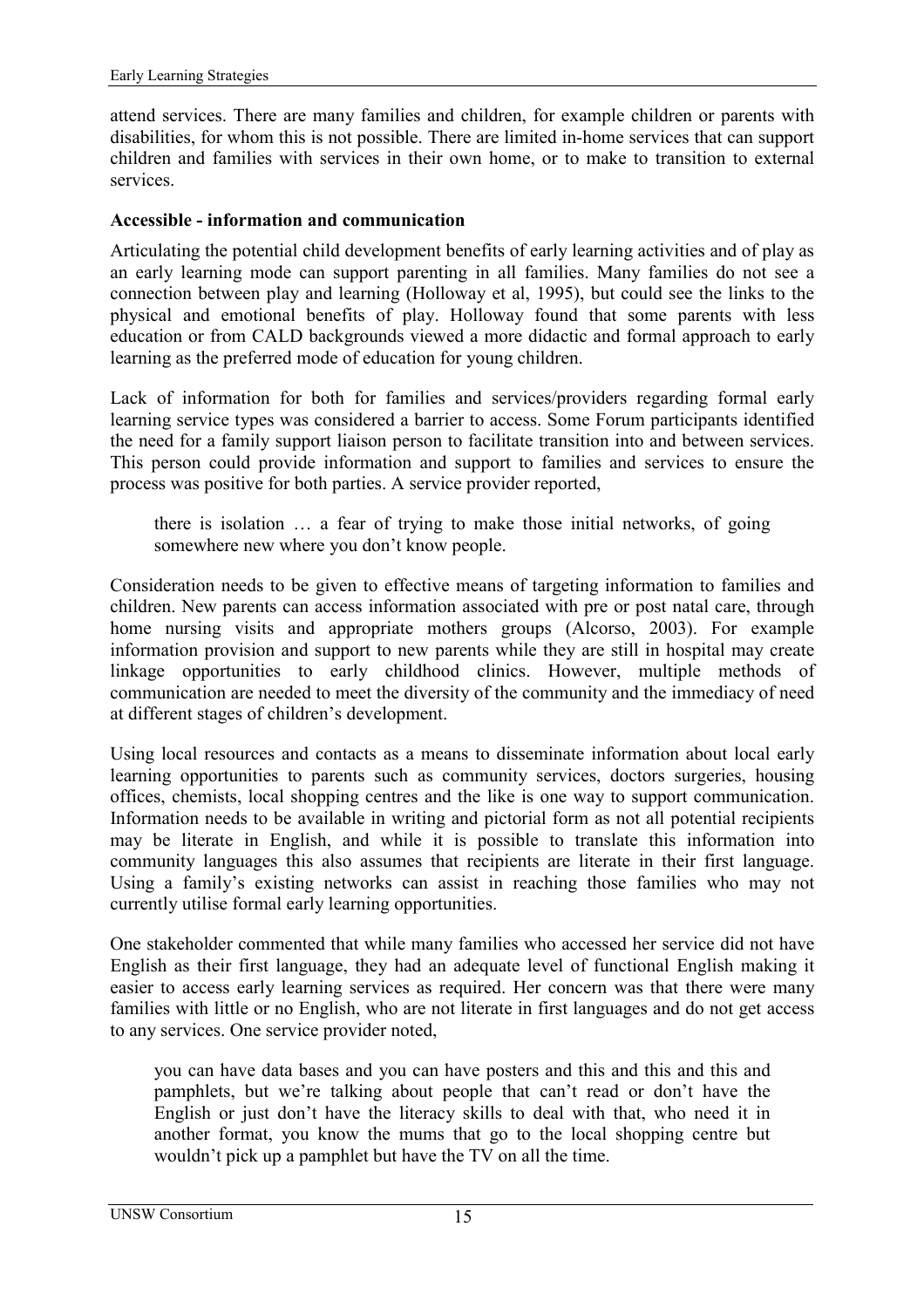<span id="page-25-0"></span>Information needs to be provided in a variety of formats to reach the greatest number of families.

#### **Good quality - building on existing opportunities**

Use of existing services, resources and community connections enhance early learning opportunities. Early learning opportunities must be sustainable and ongoing to assist in creating trust and partnership between families and service providers. If programs are not sustainable it makes it more difficult to reflect community needs in a practical way. Kingwell comments that by building on existing opportunities through being 'unobtrusive (as possible), interested and caring', effective community linkages are created, minimising the notion of 'outsiders and blow ins [who] are generally regarded with apprehension and suspicion' (2003: 3).

Engendering a sense of ownership by the local community in available early learning opportunities lifts the profile of that provision and facilitates grass roots communication and support for the service. This building of social cohesion also strengthens the informal social networks and integration of early learning into family life.

For example it may be possible to extend existing mobile services that optimise a multidisciplinary approach while facilitating opportunities for formal early learning and supporting parents. This is particularly important in areas such as Mt Druitt, where there is limited access to public transport or where families do not find it easy to access existing services. It may also be possible to combine mobile early childhood clinics with toy libraries. A service provider reported,

if families don't have transport, we're not able to provide a home-based service ... so a lot of families would not be able to access services because they can't get here.

Any funding for early learning opportunities must consider longer-term sustainability for both the service providers and the programs offered (Alcorso, 2003; Kingwell, 2003; Woodruff, 2003). A criticism at the Forum of Families First was the fragmentary approach to funding, without an apparent consideration of over all service profiles and potential for linkages between services to more effectively meeting family and child needs.

#### **Good quality and appropriate - staff training and support**

The availability of appropriately trained and experienced staff is a critical issue impacting on children and families accessing services (Warrilow and Fisher, 2003). This impact is severe in formal children's services such as long day care and preschool, and is starting to impact on other types of providers. One service provider reported,

we're in Western Sydney, and lots of professionals do not live in Western Sydney, so getting people like  $\ldots$  experienced speech pathologists and OTs, and those sorts of areas can take a lot of time, so we might have the funds, and not be able to get the people.

For CALD communities, lack of appropriate staff inhibits access to care. Identifying appropriately trained and experienced staff from existing and newly emerging cultural groups to link with families who may not be aware of early learning opportunities and services, or are not comfortable working with services who may not be aware of their culture often resulted in delays for these children and families having opportunities for access (Alcorso, 2003).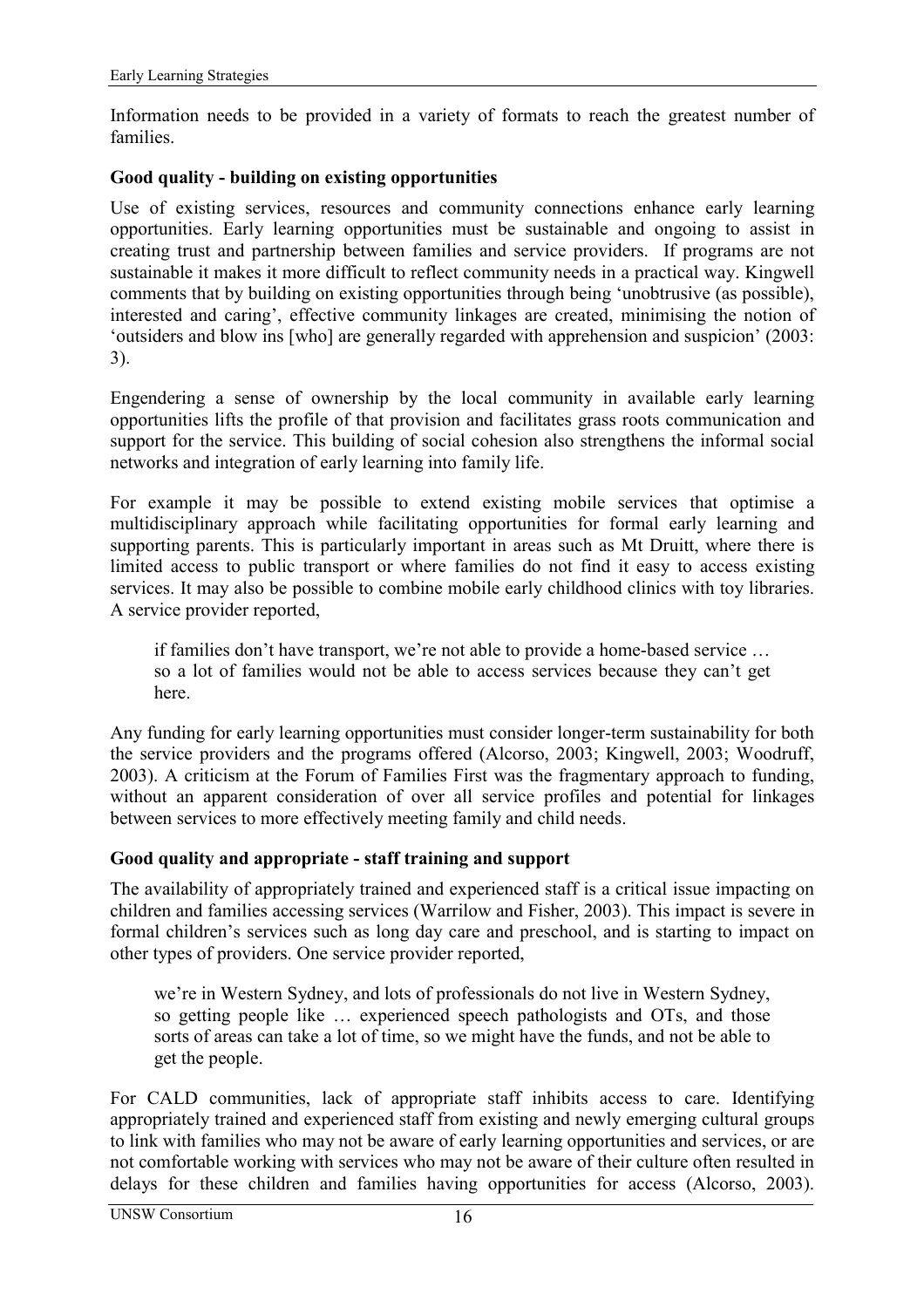<span id="page-26-0"></span>Services and staff need to be supported to take a dynamic approach to identifying the next set of potential family and child needs, assisting these families develop familiarity with early learning and facilitating access to these opportunities.

Early learning services and providers need to be supported to provide sustainable, ongoing programs so that they are aware of:

- ! the changing needs of their community so that their program and resources are dynamic, accommodating these changes;
- ! the need to upgrade skills and training as required, for example understanding different cultural backgrounds and how this may impact on accessing early learning opportunities;
- ! communicating effectively with each other through effective local networks;
- ! not all services having to provide the same things, but rather sharing resources. For example it may be possible to implement an effective local intranet site or email list (assuming means to facilitate internet access); and
- placing the child's needs as central to whatever is implemented. For example, at the Forum one participant commented as problematic that ëif we advertise then more people will want to use the service'. However, the inability to meet a real and growing need for formal early learning opportunities impacts on all services, as there are not adequate places in formal children's services to meet current demand, particularly for children aged under two years.

Many services that provide formal early learning opportunities have dedicated staff who work to the best of their ability to meet child and parent needs to ensure that the programs provided continue to meet the changing needs of the community. Staff need to have access to resources and training to upgrade skills as required. This may involve, for example, training to facilitate understanding of different cultural backgrounds and how these may impact on access to available formal early learning opportunities, and support to ensure communication through effective local networks. To maximise the efficacy of any Families First funding in Cumberland Prospect staff training and resources need to form part of any successful funding applications. It could also link to Families First provided training.

Professional support for staff that builds on strengths and capacity enhances their potential to work at a high level with children and families. Facilitating effective communication and coordination between services results in staff being able to refer and support families as required.

Good quality services need to plan and demonstrate how staff would be supported to develop and enhance skills to provide appropriate opportunities to children and families.

#### **Equitable - links to and from other service types**

Specific needs for equitable access by target populations is discussed in Section [3.2.](#page-28-0) A second principle for equitable access is service links to promote priority access to appropriate services.

In order to optimise equitable access to early learning opportunities, service providers need to be able to link families to a range of community services. Optimising early learning opportunities relies on service providers being able to support families through effective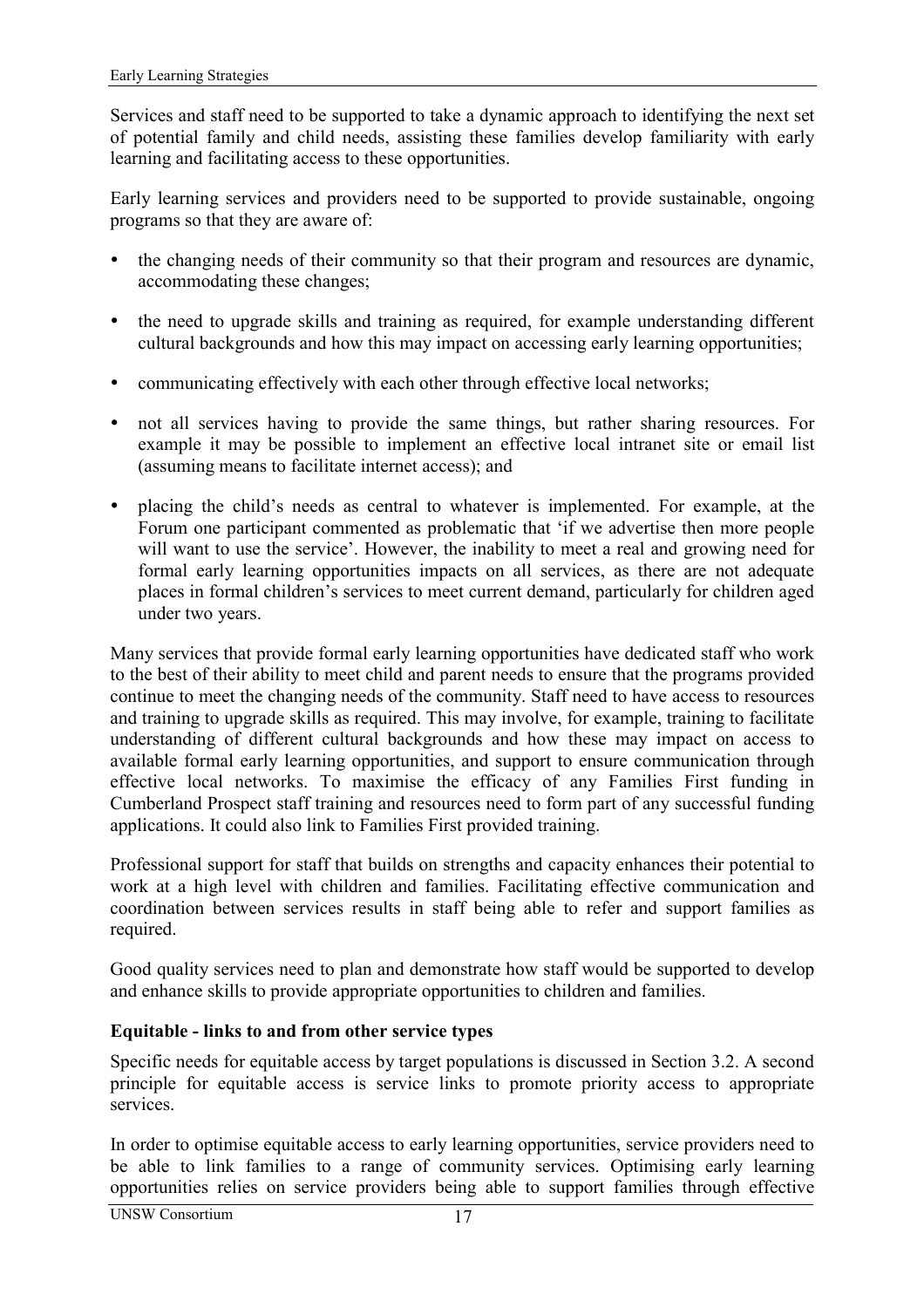linkages with a range of community services as required. A reliance on linkages assumes that service providers have the means and ability to communicate formally and informally to provide the best possible support for families and children. It may be that Families First needs to take a more proactive role in facilitating and resourcing these linkages through regular service forums and network meetings (Kingwell, 2003).

The researchers found patchy evidence of collaboration and coordination between services providing formal early learning opportunities or of their actively seeking out priority families and children who do not have access. Parramatta Children's Services Network was an example where the network provided regular opportunities for providers to share information on how they were working with families and children, peer support and examination of future opportunities.

Another example of a local network is the Early Childhood Intervention Co-ordination Program (ECICP), funded by the NSW Departments of Health, Education and Training, and Aging, Disability and Home Care (DADHC). ECICP is managed by local area committees to provide network and referral opportunities for all practitioners involved in working with children prior to school age with disability needs and their families. Attendees can include SUPS workers, community health therapists, disability workers, aging and disability personnel and those working in supported playgroups. ECICP also has an information line operated by the Early Childhood Intervention Association and funded by DADHC that lists all local early childhood agencies who work with children with additional needs.

When services are fragmented and often do not have opportunities or resources to be responsible for this coordination, communication between services can break down. Some services do not have access to adequate information sharing resources such as computers and internet access. An example was Early Childhood Clinics, which are often an initial point of contact after the birth of a baby for new parents and are an important link in parent support information and facilitating transitions to early learning opportunities. Access to IT and associated systems would enable services to communicate with each other, potentially minimising duplication of resources and information, and provide a higher level of networking and support for services, and ultimately families and children.

Many services attend networking opportunities, but this was only possible when there were adequate staff. Facilitating networking and information sharing was seen as essential to providing positive early learning opportunities. Service providers reported,

Networking/communication between services can be a means of providing services with support/assist with problem solving ... real demand for this something that can be instigated by DoCS.

What is lacking is the leadership and the central coordination of all those mechanisms to be able to meet the needs as they present in an immediate way.

Local interagencies, shared resource material, referrals, assisted transitions between services and joint service provision are some good ways that early learning providers could enhance opportunities for families. Families are often not sure where to go, or what other early learning opportunities may exist. Creating more effective linkages between pre and post natal services such as hospitals and early childhood clinics and early learning opportunities would provide potential opportunities for all families with babies born in local hospitals. An example of this could be any services that liaise with families taking responsibility to provide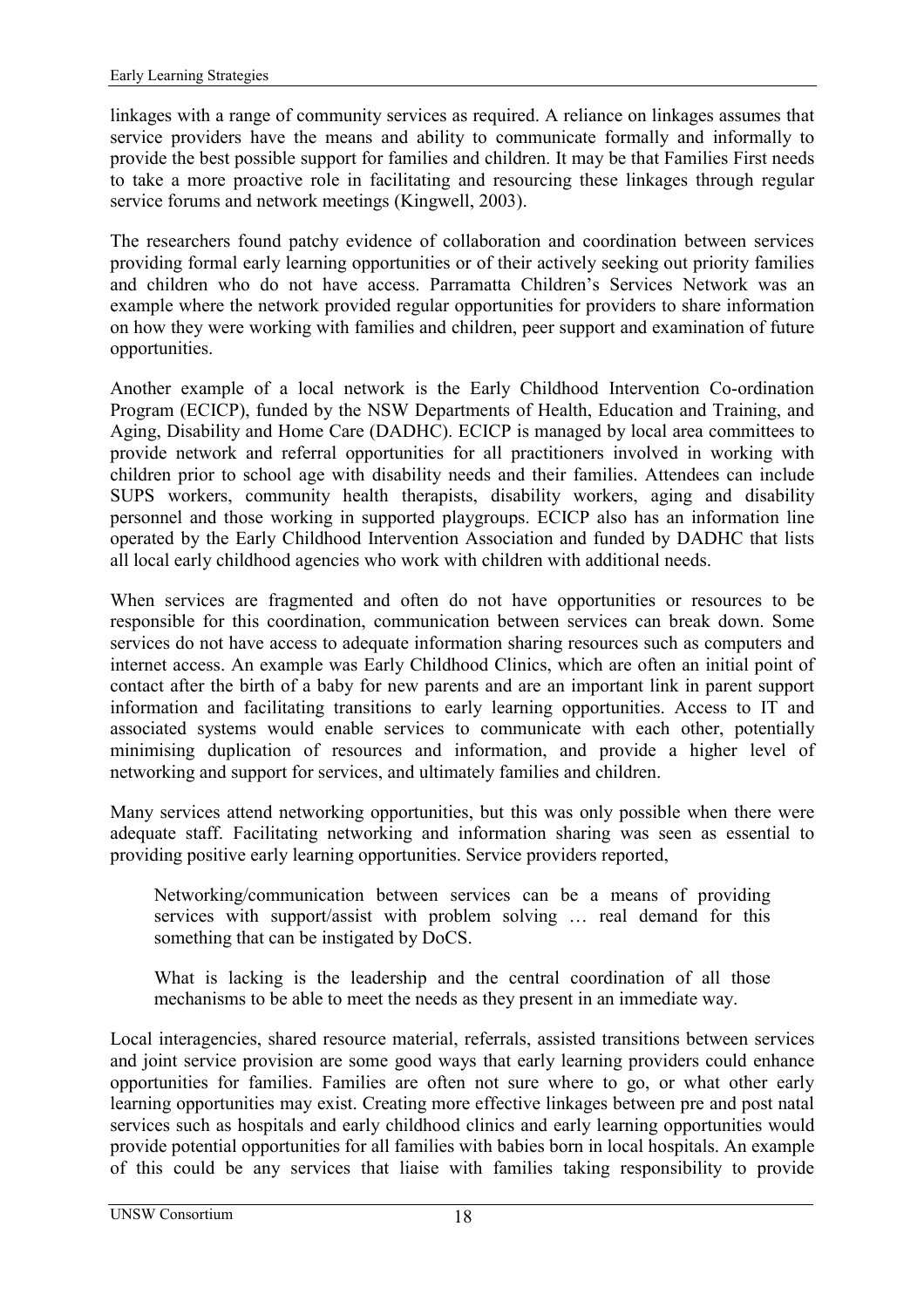<span id="page-28-0"></span>community information and network opportunities for and between existing and new early learning services and families. Parents reflected,

once the mother's group is finished then there's nothing. And if you don't want to join a playgroup then there really isn't anything else unless you all get into going to each other's houses and do that kind of stuff.

I've got the pamphlets stuck in there somewhere and I haven't referred back to them once.

Linkages between services must cross over between early learning and parent support (Woodruff, 2003). It is not possible to look at early learning in isolation from parent support. To create family resilience that supports early learning opportunities in the home, parenting skills must be effective (Gomby et al, 1995). Opportunities to link existing parent support activities with early learning, or vice versa through possible joint service provision maximises parent and child potential. For example, one service provider said they did not go into homes with domestic violence. Rather they pick them up free babysitting for mother, which is opportunistic early learning situation for kid. Another provider reported,

We provide transport, free ... all our programs are free ... and we usually build them around food. So that there's a meal sharing part of it  $\ldots$  or some kind of  $\ldots$ hospitality.

Good examples of links to and from other service types include outreach programs from existing early learning services to provide transition from home to formal early learning opportunities, for example supported playgroups operating from long day care services, parent support programs or similar. A service provider said,

people  $\ldots$  I think feel the need for greater home, you know in-home services, you know home visiting or opportunities for working with families inside the house.

#### **3.2 Target populations**

Early learning services need to adopt inclusive practices to ensure that target populations including ATSI and CALD communities, and children or parents with disabilities are incorporated into any program provision. Adoption of the universal principles will work toward ensuring universal access to early learning opportunities, but consideration needs to be given to those groups that require particular or additional assistance to participate effectively.

The ability of early learning services and providers to reflect target population needs requires an understanding of the issues facing these groups, their particular requirements and flexibility to accommodate these requirements. Holloway comments that it is important for services to be aware of and manage the overarching unwritten cultural assumptions regarding 'authority and social relations'  $(1995: 470)$  which are implicit in early learning practices and provision. These implicit practices may not always reflect target population expectations and requirements.

#### **Indigenous communities**

Inclusion of ATSI families and children requires careful consideration of culturally appropriate formal early learning opportunities (Brennan, 1999). Forum participants believed that looking at ways to assist in family and child transitions between parent support programs,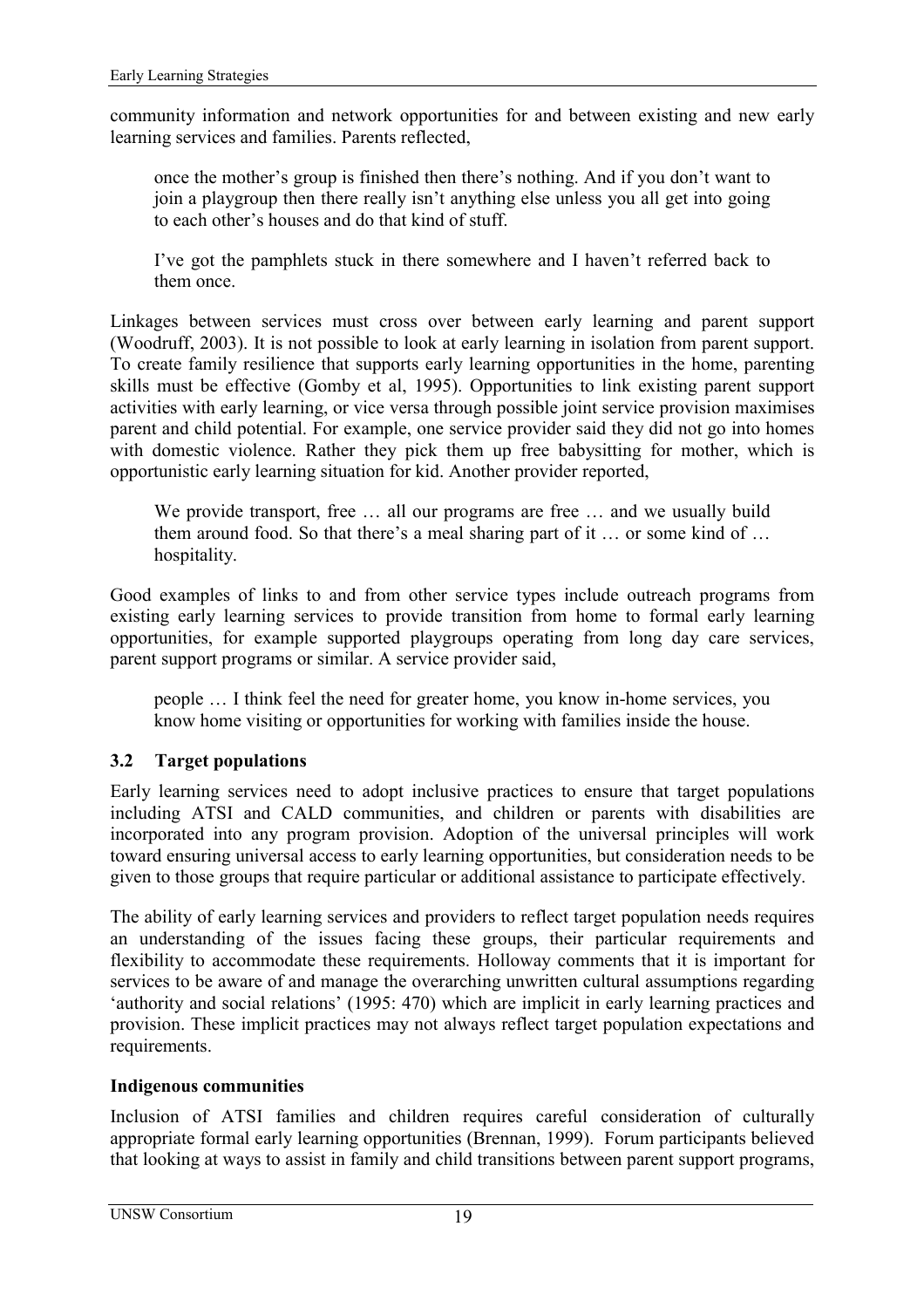<span id="page-29-0"></span>early learning opportunities and other community services requires specific Aboriginal facilitators to support this process.

Aboriginal and non-Aboriginal stakeholder interviewees reiterated the need to have appropriate ATSI representation to facilitate access for parents and families. One stakeholder commented,

They're doing the gig the right way  $\ldots$  if we're going to do things in multicultural communities, make sure that all the structures and hierarchies actually mirror who we are.

Service and resources need to be provided at no or very low cost as many ATSI families do not have capacity to pay for services.

ATSI communities are not the only communities beset by poverty and its associated problems of family violence, however, these issues were identified by stakeholders as particularly urgent for ATSI families. Access to culturally appropriate early learning opportunities were considered essential in a context of some families living with poverty and violence.

#### **Cultural and linguistic diversity**

Concurrent with this project, specific investigation into the needs of CALD families and communities was conducted (Alcorso, 2003). The findings of the CALD research have impacts for any current and future early learning opportunities.

The most significant challenge is addressing the perception that for some CALD families that child-focussed early learning activity can undermine the need to consider traditional learning and communities (Holloway, 1995).

Early learning providers and services need to develop methods for overcoming language barriers, both verbal and written. Some services still assume that all parents are literate in their first language, or have access to people that can translate English documents. This is not always so.

Content of early learning activities needs to include culturally specific material and methods. Understandings and expectations of early learning vary dramatically across cultures. For example the importance of childhood immunisation is not well known throughout all immigrant populations. Alcorso (2003) comments that many privately sponsored refugees are not familiar with early childhood centres, as they are not always provided with the referral information that a DIMIA-funded refugee may be. A parent said,

They can still work with Pakistani people but I don't feel very comfortable, sometimes I need Pakistani, need some information about my language, so there is no service for this or I don't have idea.

The way that programs are delivered needs to accommodate the needs of the particular CALD group being targeted. Mobile outreach bi-lingual workers can support CALD mothers who are not always able, nor encouraged, to access support outside their home or cultural group (Families First, 2002). The formality of a classroom, hospital environment or early childhood clinic can intimidate potential attendees (Alcorso, 2003). Locating services and resources in the local community may facilitate participation by CALD mothers particularly. Additionally, some families considered providing women-only services important, as well as mixed classes when appropriate.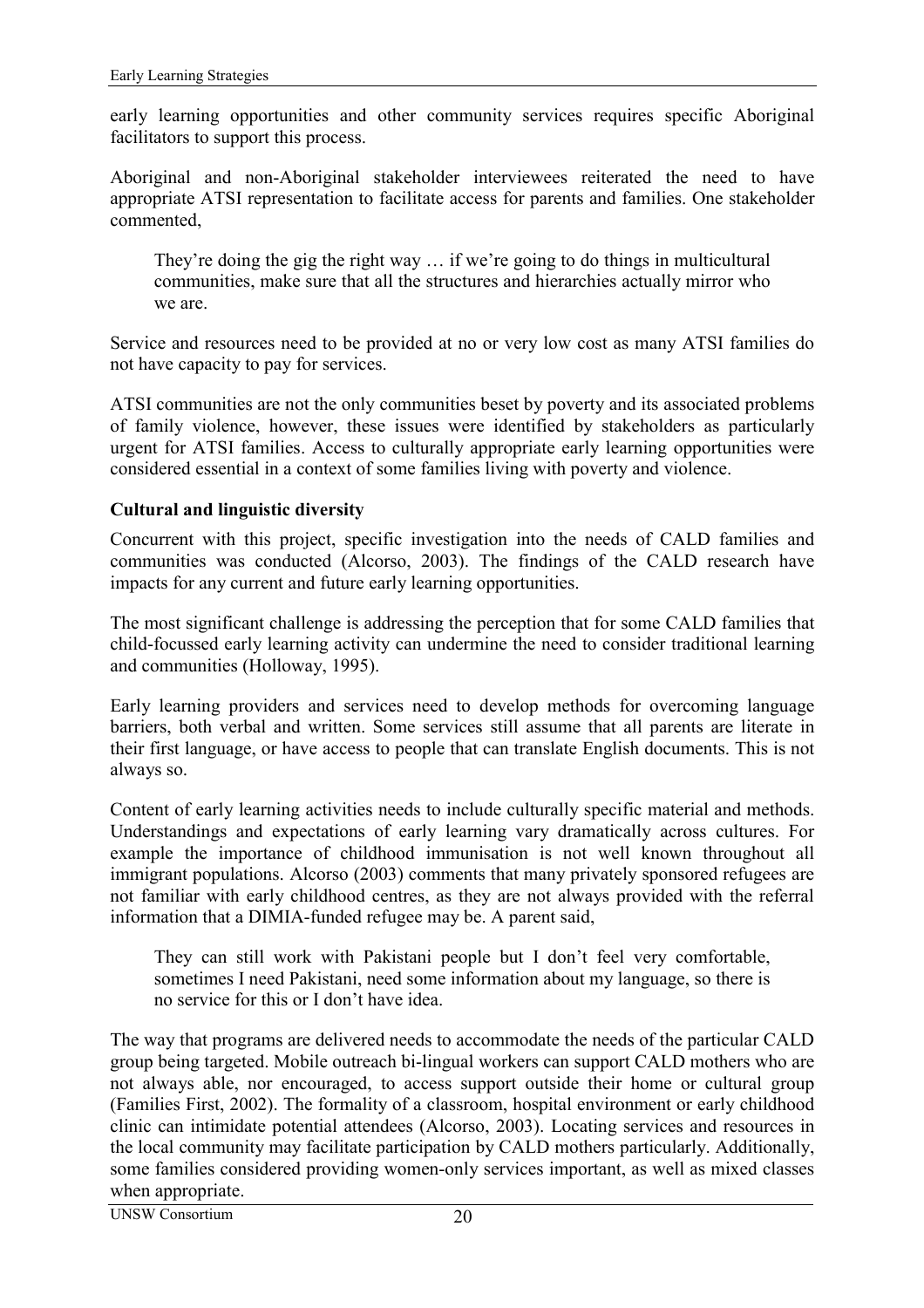#### <span id="page-30-0"></span>**Disability (children and parents)**

Children and parents with disabilities face a variety of issues when trying to use or find out about early learning opportunities. Meeting the early learning needs of children with special needs requires additional support for families: access to early intervention services, support for parents and staff training.

There are a number of existing State and Commonwealth funded programs to facilitate children with disabilities attend formal early learning opportunities. These programs (SCAN, SUPS and SNSS) have limited funds that result in limited access to services. This is exacerbated if the child or parents have a CALD or ATSI background, with many services not having the skills or resources to manage both (or singular) needs effectively.

Children with disabilities often require multiple interventions and funding does not always translate across service types. This results in a child receiving adequate support and resources in one service, but not necessarily the next or concurrent service (Llewellyn, 1996).

Children with disabilities are not always identified as many do not access early learning. While there are early intervention agencies and support available, if families are either not aware of these services or children who may require these services are not identified, a child may not present with an identified disability until they start school (Alcorso, 2003). Early identification is essential. However, not all disabilities can be identified early, for example, autism cannot easily be identified until a child is around 2 to 3 years of age. The dilemma is to create ways of staying in contact with a family for long enough to be able to identify any emerging issues or concerns.

Access to adequate and affordable transport is also an issue for children with disabilities. If a family relies on public transport this decreases the likelihood of a family being able to access services outside of the home, given the limited disabled access to public transport. Providing transport links between services or home/local visits to enhance early learning opportunities for children with disabilities is vital to maximise their potential for participation.

#### **Other target needs**

Strategies for single parents and young mothers were not specifically identified in the research as a group that currently required specific support. Some Stakeholders noted the Plumpton Young Mums program as an inclusive model, supporting mothers and providing early learning opportunities for their children and several commented that many ATSI parents were aged 15 to 18 years and required additional support as discussed above. This does not mean that single parents and young mothers residing in Cumberland Prospect do not require assistance, but is more a reflection of Forum participants and Stakeholder backgrounds and interests.

Western Sydney Area Health Service, Women's Health completed a research project, Blacktown Teenage Pregnancy Initiative, in 2003.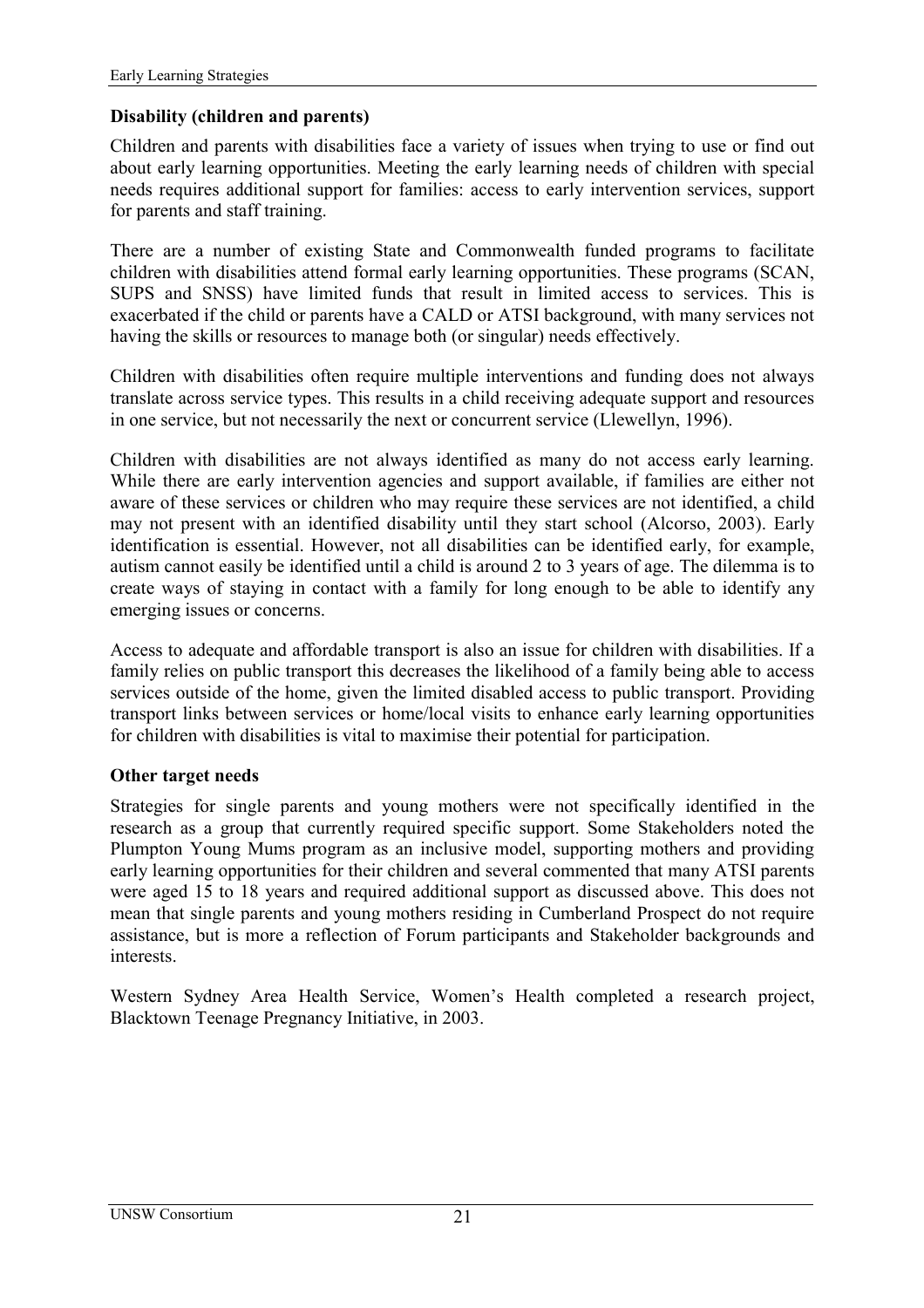### <span id="page-31-0"></span>**4 Strategies**

The proposed strategies for early learning opportunities below consider the universal principles, target group needs and model types described previously. Strategies have been prioritised to provide the greatest early learning opportunities to a diverse range of families and to enhance linkages between early learning opportunities for families. The priorities have emerged from the research activities to aim to achieve universal, inclusive access given the diversity of need and scarcity of formal early learning services.

It may be appropriate for strategies to be located across a number of services providers to maximise opportunities for families to access the services. It may be possible to provide the strategies under a joint model, thus enhancing linkages between services. For example the weekly supported playgroups could be operated from an existing mobile provider as part of its multidisciplinary approach to support families and children.

#### **Weekly supported playgroups and home visits that promote in-home programs**

*Strategy* – to link families to supported playgroups that model good examples of early learning and parent support. Playgroups could be operated from a variety of locations, including mobile services, formal early learning services both in and out of operating hours depending on availability of space, parent support agencies, other community services, or in the child's own home depending on parent and child needs. They also provide a way to track children's development and promote in-home programs, such as Parents as Teachers where appropriate.

*Goal* - to enhance family information and activities in relation to early learning and parent support through a variety of locations including close to home and within existing services.

*Target* - playgroups can target specific groups such as children or parents with disabilities, CALD or ATSI families.

*Rationale* – to provide structured early learning opportunities for children in small group or individual settings depending on child and family needs and requirements.

*Resources* – varied depending on location of playgroups, community needs, and whether existing infrastructure and resources are available. Supplementing the resources of existing supported playgroup providers may be most cost effective. For example, one such supported playgroup in the Area costs approximately \$65,000 per annum, for salary and on-costs for two part-time early childhood qualified staff for two supported playgroups per week for children with additional needs, with additional home visits to families on the waiting list or transitioning to other services. Families make a small contribution. Other operating costs, such as office infrastructure, toy libraries and administrative staff and resources are covered by the organisation.

*Time* – first 12 months of 3-year strategy for roll out of initial playgroups.

#### **Mobile outreach services with multidisciplinary teams**

*Strategy* – to provide families and children with access to outreach services that can provide the greatest range of early learning opportunities and parent support through a multidisciplinary team that would comprise a variety of specialist allied health and early childhood partners. This would require an interagency approach linking Area Health Services,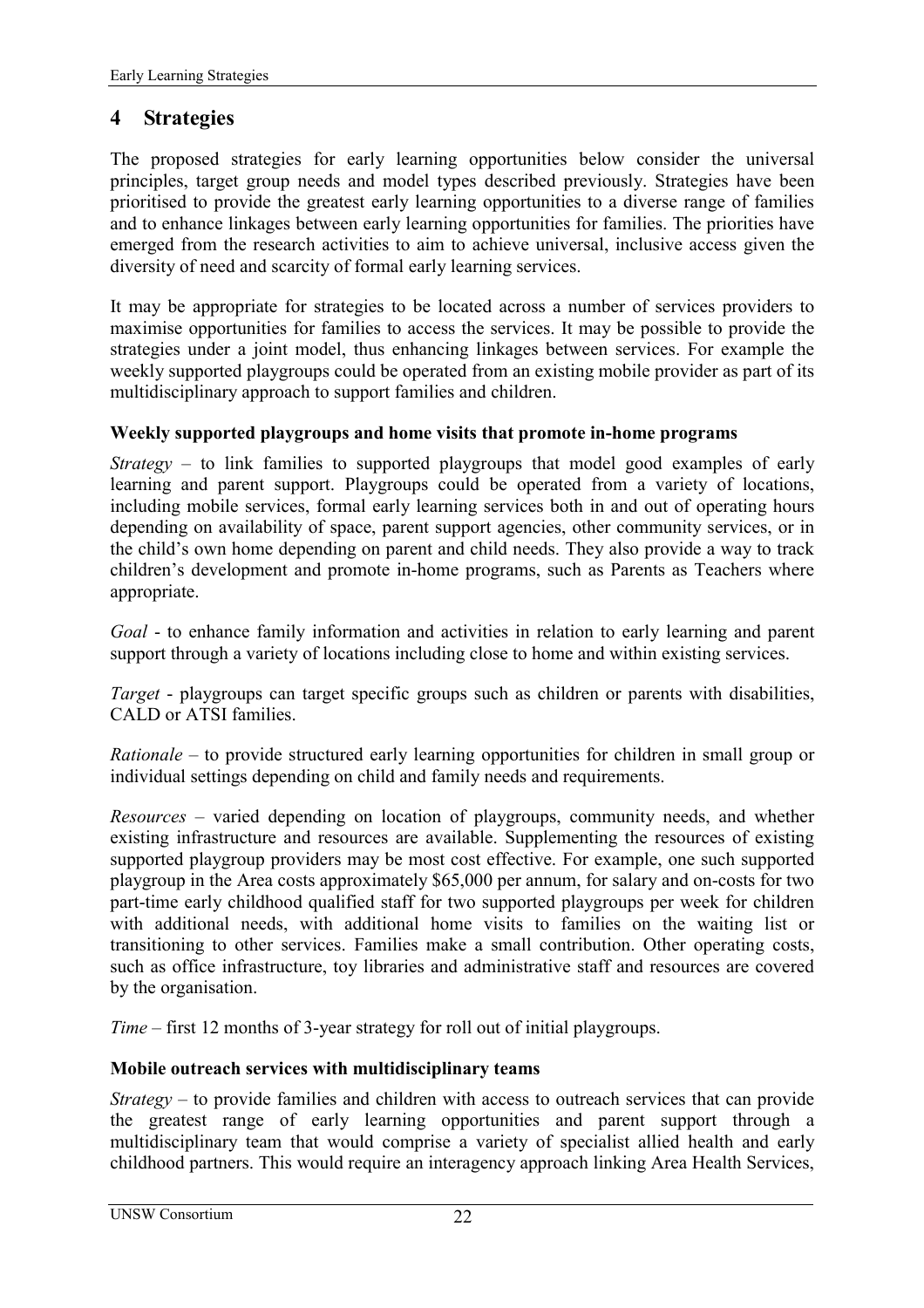<span id="page-32-0"></span>early intervention, early childhood services and other agencies depending on family and community requirements.

*Goal* – to attract families and children who are not easily able to attend external services, who are not familiar with early learning opportunities or who may need some assistance with transition to more formal early learning or school.

*Target* – specifically CALD, ATSI and families with disabilities, or families who are not able to easily access external services.

*Rationale* – to provide structured early learning opportunities for children in small group or individual settings depending on child and family needs and requirements, in local areas close to or at family homes. The use of opportunistic events, in locations close to the families' homes would assist in building good working partnerships with families and encourage mobiles to respond to local community need. The use of multidisciplinary teams would link families to other support.

*Resources* – vary depending on services currently provided, additional multidisciplinary team members required and other resources available eg toy library, child leisure activities, play resources etc. Funds should be prioritised to existing mobiles who have the relevant service and transport infrastructure, and would need to include new funds to assist with modifications to fit out, operating costs and service upkeep. Additional costs could include time for agency partners to develop infrastructure to support collaborative planning, and subsequently for multidisciplinary team members to plan, release time from existing work and to network as required.

*Time* – first six months identification of need and additional resources required by existing mobile services to extend their services; roll out of multidisciplinary mobiles next 6-12 months of 3-year strategy.

#### **Enhance linkages between services and families**

*Strategy* - linkage programs between early learning services, education services, early childhood clinics and parent support opportunities. A specific family liaison people would be employed to ensure referrals are made to appropriate organisations, both early learning and parent support as required, and families are followed up after the referrals to assist in transition or access to services. Where possible these people would be from a community language group. There is no particular requirement for location, although it is more practicable to be located in an early childhood setting, working between multiple local services. Examples of activities would be to establish and facilitate interagency communication such as case management, information exchange and referral mechanisms.

*Goal* – to assist early learning and other family services to communicate regarding family needs and outcomes, including referral opportunities, greater understanding of services available, reduce duplication of service provision, joint service opportunities and cross training and resource development for service staff.

*Target* - CALD, ATSI and families with disabilities, vulnerable and at risk families.

*Rationale* – to increase early learning opportunities through providing agencies with an external point for information and support. Through increased awareness of other services appropriate referrals or similar can be made, with families being assisted to access and use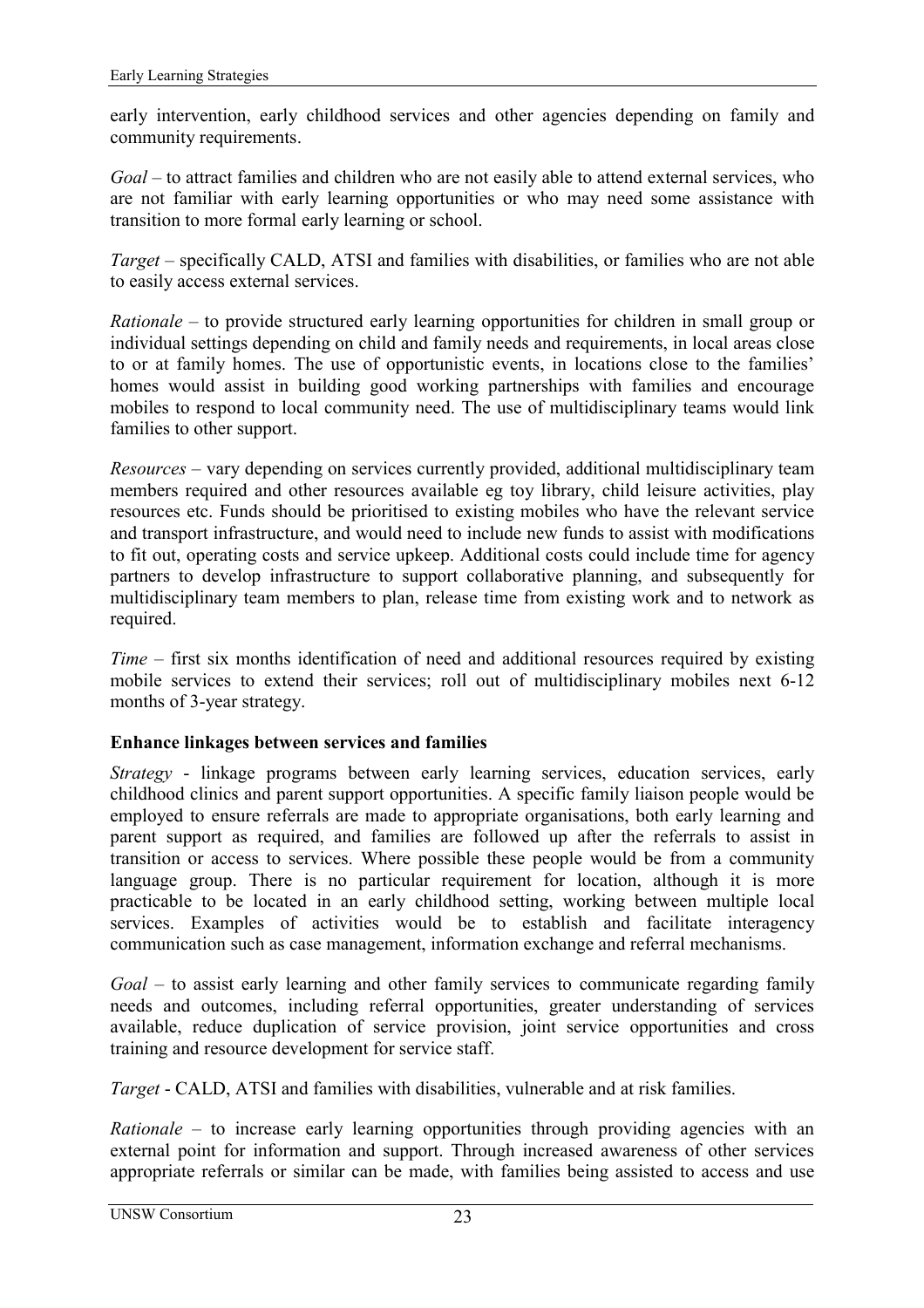<span id="page-33-0"></span>referred agencies. Families would be able to access appropriate information to support their transition between services and schools as required.

*Resources* – an identified family liaison person per early childhood setting. Costs would include salary and on-costs, resources (depending on service infrastructure), development of family and service resources, transport and communication strategies.

*Time* – second year of 3-year strategy. The first 12 months of the position would be an establishment phase.

#### **Promote positive relationships with families through flexible, opportunistic delivery**

*Strategy* – to ensure that early learning opportunities are not only provided in formal settings, but are available informally, through opportunistic events or occasions. The Brief prepared for the Parent Support Strategies project outlines an approach to adding value to existing family activities within a CALD or ATSI community as a way to provide parent support information and resources. This approach would also lend itself to early learning information and resources, such as modelling beneficial ways to play and talk with children, general discussion of formal early learning and its importance for children, what school is about and how families can support children's early learning.

*Goal* - support families and children in ways that uses parents' goals as a way to facilitate early learning.

*Target* – families who are not accessing formal early learning opportunities, but who may participate in informal, family-based community activities.

*Rationale* – many families do not have access to formal early learning opportunities for a variety of reasons including lack of places, cost, transport and lack of information about the potential benefits of early learning activities. Supporting opportunistic early learning is one way to target families currently not in formal services. It is also a way to provide early learning information and resources in a culturally sensitive way, within the relevant community and in a safe place for families who may be vulnerable or at risk. Examples would be activities at mosques, Tots and Mums morning sessions, churches and shopping malls, antenatal clinics and Schools as Community Centres.

*Resources* – initial funding through Parent Support CALD brief. Promotion and publicity relating to the final methodology and its applicability to early learning opportunistic events. Limited funding to providers to develop and provide early learning opportunistic models.

*Time* – year 3 of 3-year strategy. Early learning in this instance may not necessarily be provided by a traditional early learning organisation or institution, it may be more effective for families to access early learning through other community services that may have links, formal or informal, back to an early learning service or provider. This enables accommodation of opportunistic events for providing early learning and fosters communication between and within early learning and community services and agencies.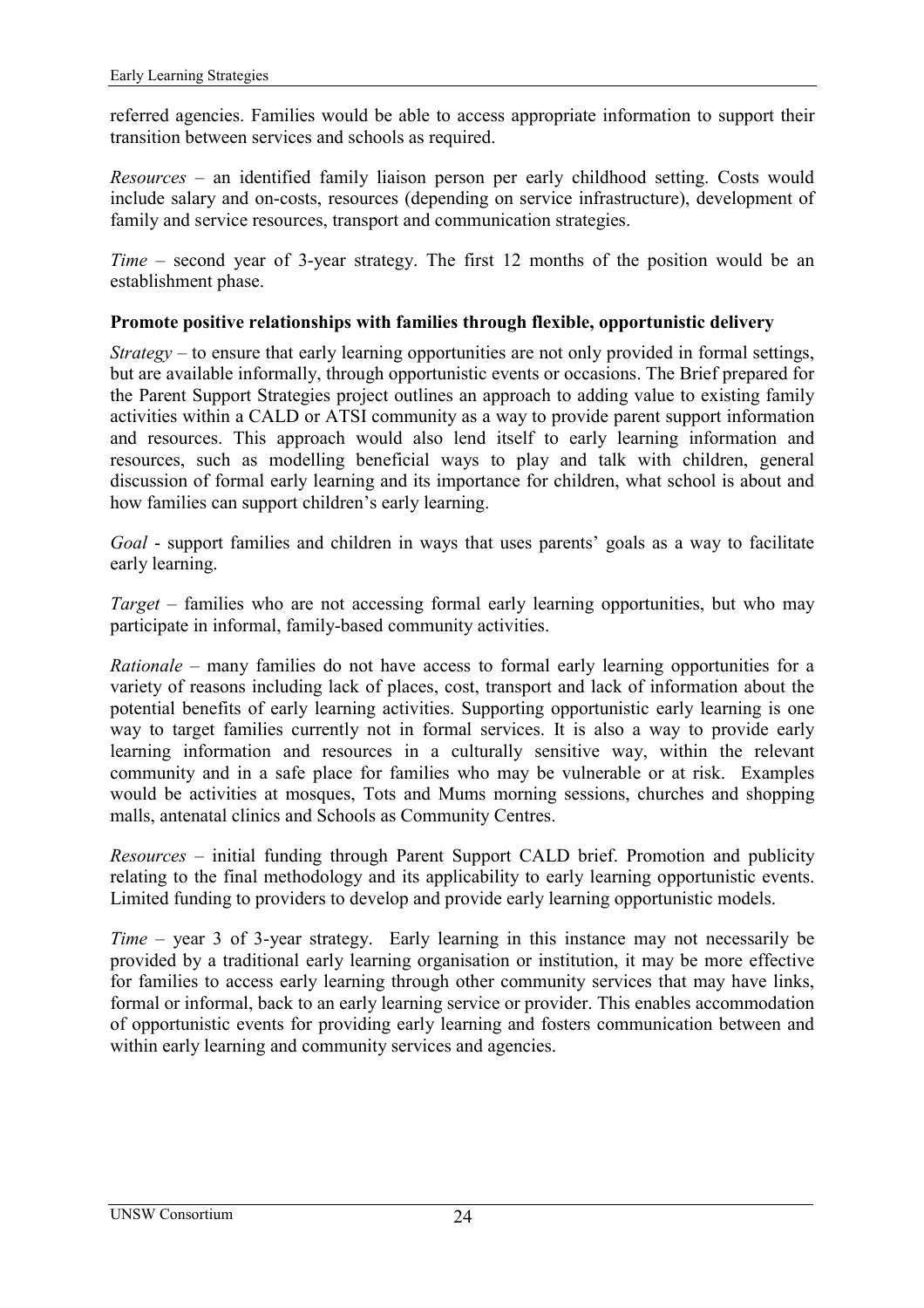### <span id="page-34-0"></span>**5 Management**

This section lists some of the considerations for management of the 3-year early learning strategy. They relate to management structure, funding, timeframe, communication, sustainability and review.

#### **Management structure**

Recommendations from this research provide the Cumberland Prospect Families First Implementation Group (FFIG) with a framework for current and future funding plans.

We recommend that any future Families First Reference Groups that manage subsequent funding grants continue to maintain an oversight of the strategy as a whole, in addition to the individual projects funded. In this way, the establishment and operation of the programs will continue to be managed in the context of ensuring continuity of the strategy objectives over the three year budget period and longer if appropriate.

Many of the suggestions are prioritised for target populations. It may therefore be useful to include resource and support representatives from the specific target groups in the future Reference Groups to assist in enhancing appropriate and relevant child and family outcomes.

#### **Funding**

Families First funding complements core service funding. Some Forum participants were not aware of the funding structure for Families First. Clarifying this for service providers would enhance the effectiveness and acceptance of Families First strategies.

It is also important that as part of its role in the family services system that supports families and children, the Families First human service agencies actively seek secure and sustainable funding for core early learning services as part of its vision for children's health and wellbeing. This includes universal access to affordable preschool and child care services.

Funding for Families First projects in Cumberland Prospect must reflect the needs and ability to pay of local target populations. For example, funding for toy libraries should prioritise locations where families are less likely to have the ability to contribute or purchase suitable early learning toys and equipment. This may also impact on the potential for a service to provide a sustainable program. It may be appropriate to specify priority funding to services in locations depending on the capacity of families in that area. Considerations described in the review of current services (Section [2.3\)](#page-18-0) include family income and other measures of disadvantage, transport and availability of other services.

#### **Timeframe**

The timeframe has been developed to allow for development of project briefs, community response, allocation of funding and roll out of the approved program.

Weekly supported playgroups and home visits - first 12 months of 3-year strategy for roll out of initial playgroups.

Mobile outreach services with multidisciplinary teams - first 6 months identification of need and additional resources by existing mobile services, roll out of multidisciplinary mobiles next 6-12 months of 3-year strategy.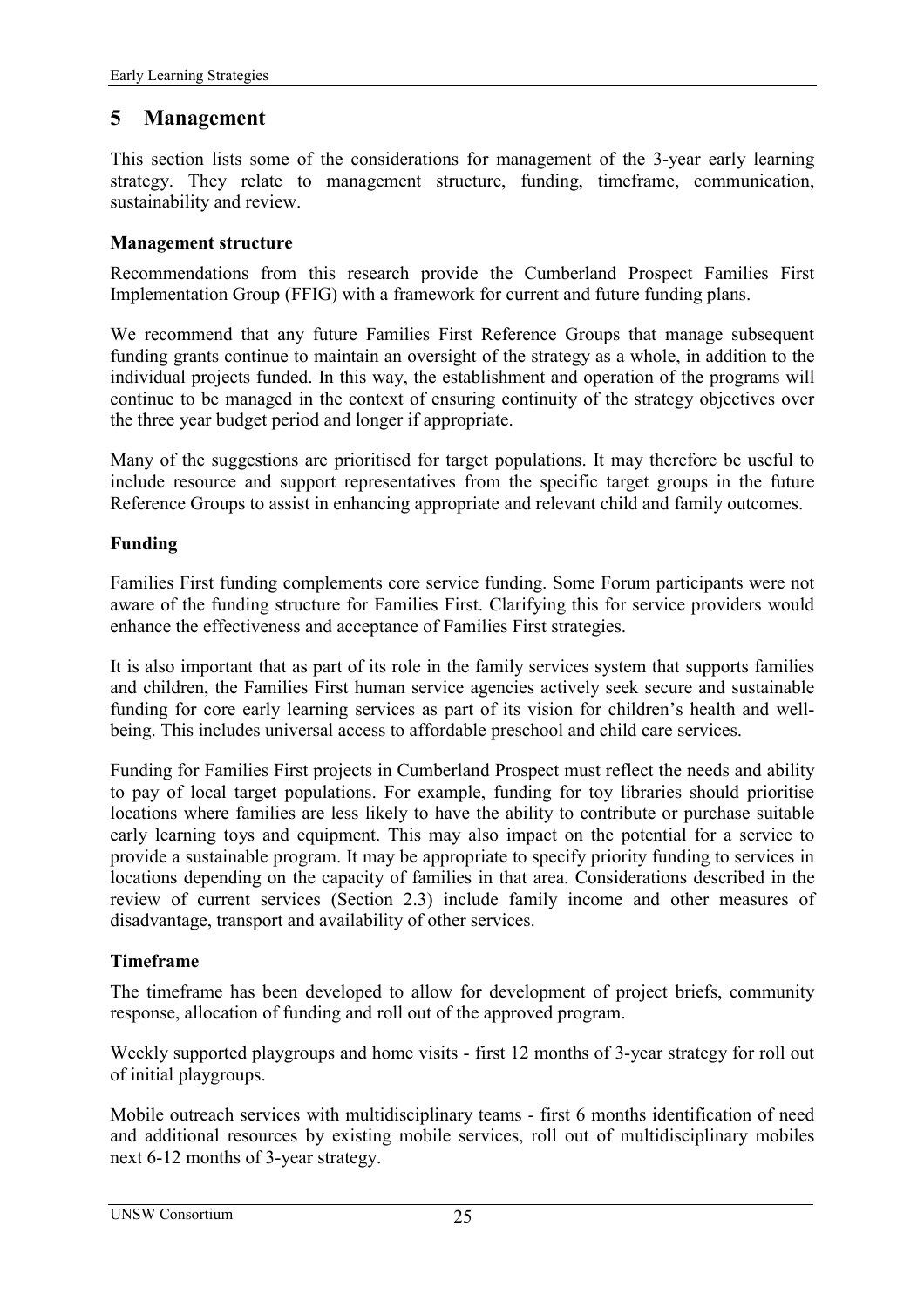<span id="page-35-0"></span>Enhance linkages between services and families, assist in transition between services and school - second year of 3-year strategy for first 12-month establishment phase.

Promote positive relationships between families and services through flexible, opportunistic delivery - year 3 of 3-year strategy.

#### **Communication and publicity**

Forum participants commented on the value of the day, having an active role in the future of Families First in Cumberland Prospect. Effective communication of Families First strategies, services that are funded and outcomes would enhance the current level of provision of early learning services. It may be useful to consider how ongoing service participation, information sharing, feedback from current and future Families First programs can form part of a regular Families First process for the area.

All early learning and parent support services should receive information regarding all Families First funded programs as they are established. This is important in order to increase linkages between all services and thereby to assist in supporting more effective program to families and children.

#### **Sustainability**

One of the critical issues facing programs that aim for higher-level intervention, is funding sustainability. The strategy should be funded and implemented through a progressive process that builds in existing services, skills and resources, and only where necessary add new services and resources. For ongoing and successful programs, funding should be applied to services with current viable programs that could be adapted or extended, have the internal capacity to look at opportunities for self funding (full or partial) and have a commitment to effective community partnerships.

Alcorso echoes this in her research, stressing the importance of continuity of funding to ëallow strong programs to be developed, workers to become known and trusted and different program options to be trailed'  $(2003: 17)$ . This is even more critical for CALD and ATSI families who need firstly to find out about a service and then to develop trust in the workers and services provided.

#### **Review of funding outcomes and evaluations**

Evaluation needs to be incorporated into the strategy to monitor the success of the programs funded from the perspectives of Families First, service providers, communities, families and children.

Outcome measurements from Families First projects need to be flexible enough to accommodate the macro Families First goals, while ensuring that local needs are not lost, with opportunities to track data as a means to evaluate and establish evidence of good child outcomes.

Outcome measures for children accessing early learning opportunities should be included in funding contracts, drawing upon the Families First Outcome Framework. Formal early learning services such as long day care centre have access to state licensing and national accreditation systems, but these rely on a service demonstrating its ability to meet family needs. (The accreditation system includes a written parent survey, which relies on parents being literate in English.)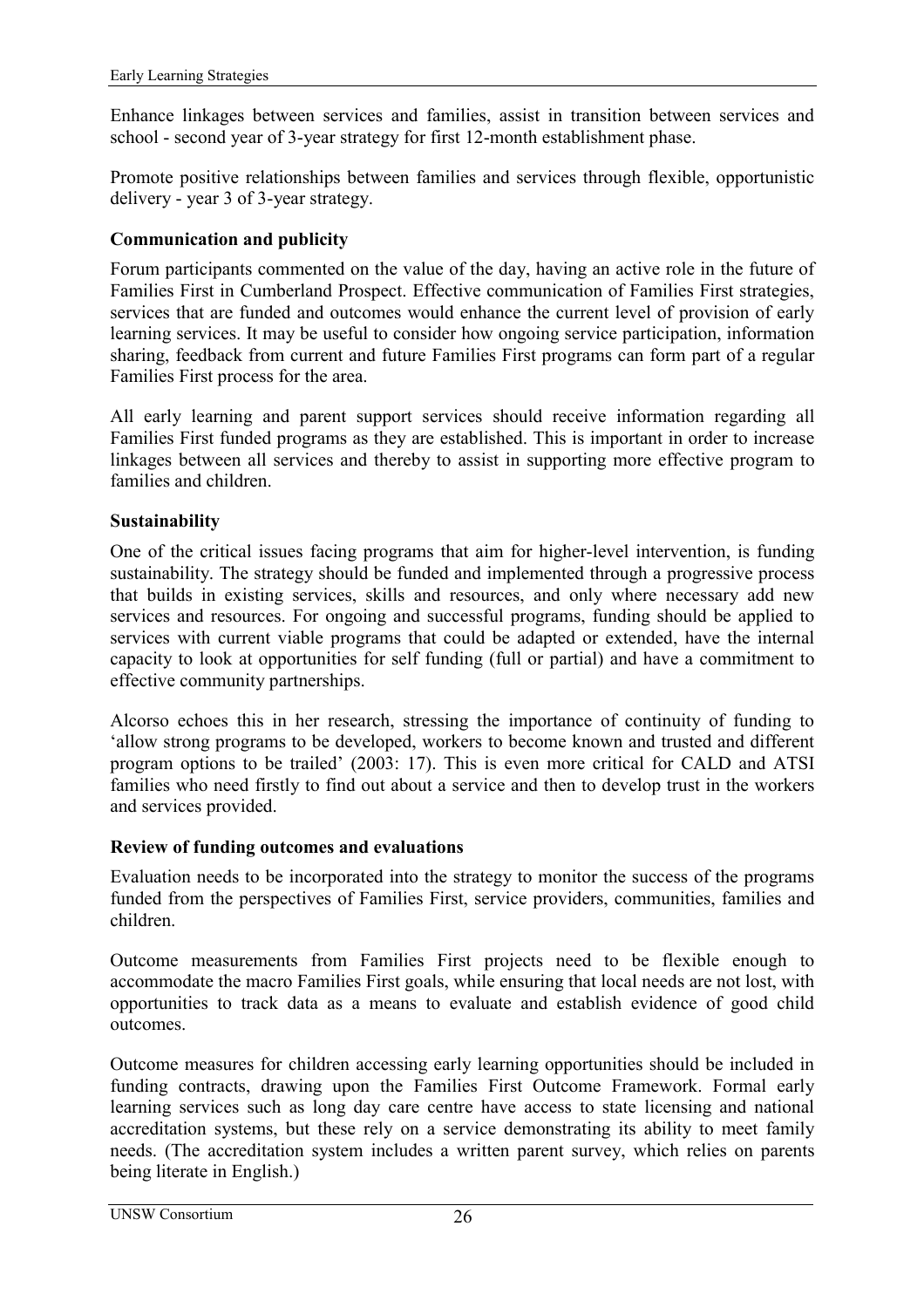#### <span id="page-36-0"></span>**Conclusion**

This strategic plan set out principles and strategies to aim to achieve universal, inclusive early learning opportunities throughout Cumberland Prospect over the next three years. Strategies include supported playgroups and early learning home-visits; mobile outreach services; enhanced linkages; and enhanced family and service relationships. The plan includes management considerations from which the Families First planning process can prioritise its forward planning in relation to the further implementation of early learning opportunities.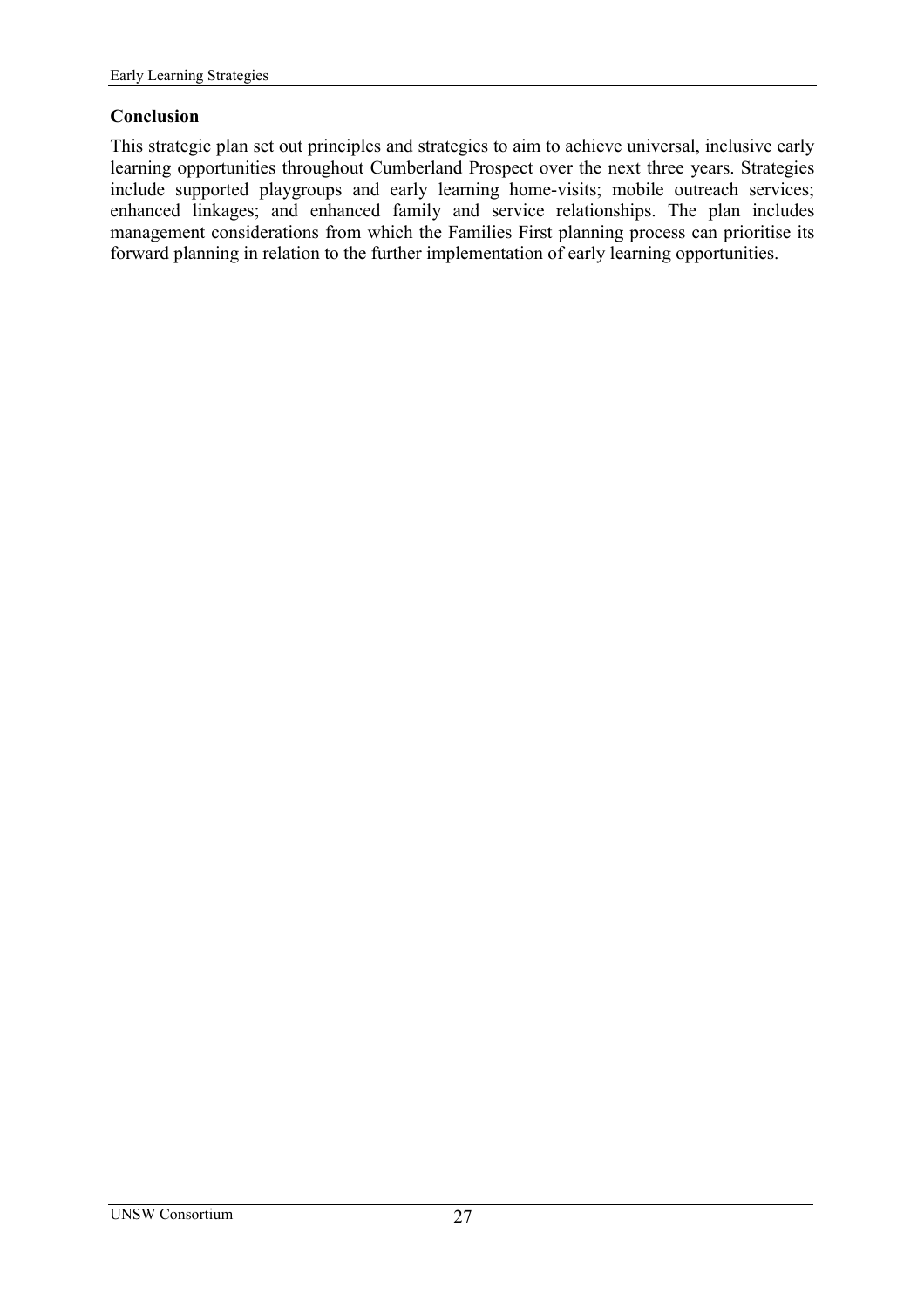# <span id="page-37-0"></span>**Appendix A Methodology**

#### **Literature review**

A literature review of documents relating to the initiative was conducted to identify key concerns for early learning strategies in the local government areas, Cumberland Prospect Area, NSW national and international and to assist in the service and utilisation mapping exercises.

The review also included early learning models from other national and international jurisdictions to develop options for future directions in the service plan for the Area. Focus was on strategies that remove barriers to access for target groups, address needs of families and build on the strengths of existing services and networks. The findings from the literature review were situated in the local context. This included:

- local and NSW *Families First* research on early learning strategies, existing service directories and past research;
- contact with services and interagency mechanisms;
- materials referred to in the brief (attachments, consultation report, plan, New South Wales Child Health Survey (Centre for Epidemiology and Research (2002)), Quinn (2002));
- Families First data base: and
- a brief review of related Australian and international research.

#### **Interviews with key stakeholders and families**

Stakeholders were recruited through initial stakeholder representatives recommending further key informants.

Information to be collected included type, description and size of service; number of clients and type of target groups; facilitators or obstacles to access; suggestions for early learning access improvement; models of best practice; and family consultation.

A total of twelve key stakeholders were interviewed. Representatives of the following organisations were interviewed.

- Barnardos
- Children First (formerly Blacktown Kindergarten Association)
- Children's Services Advisers, Department of Community Services
- $CORRE Women's Activities and Self-help House$
- Early Education, Rouse Hill/Auburn, Holroyd, Parramatta
- Hebersham Aboriginal Youth
- Holy Family Centre, Mt Druitt
- Mt Druitt Blacktown Learning Difficulties Support Group
- ! Parents As Teachers
- **Parent Effectiveness Training**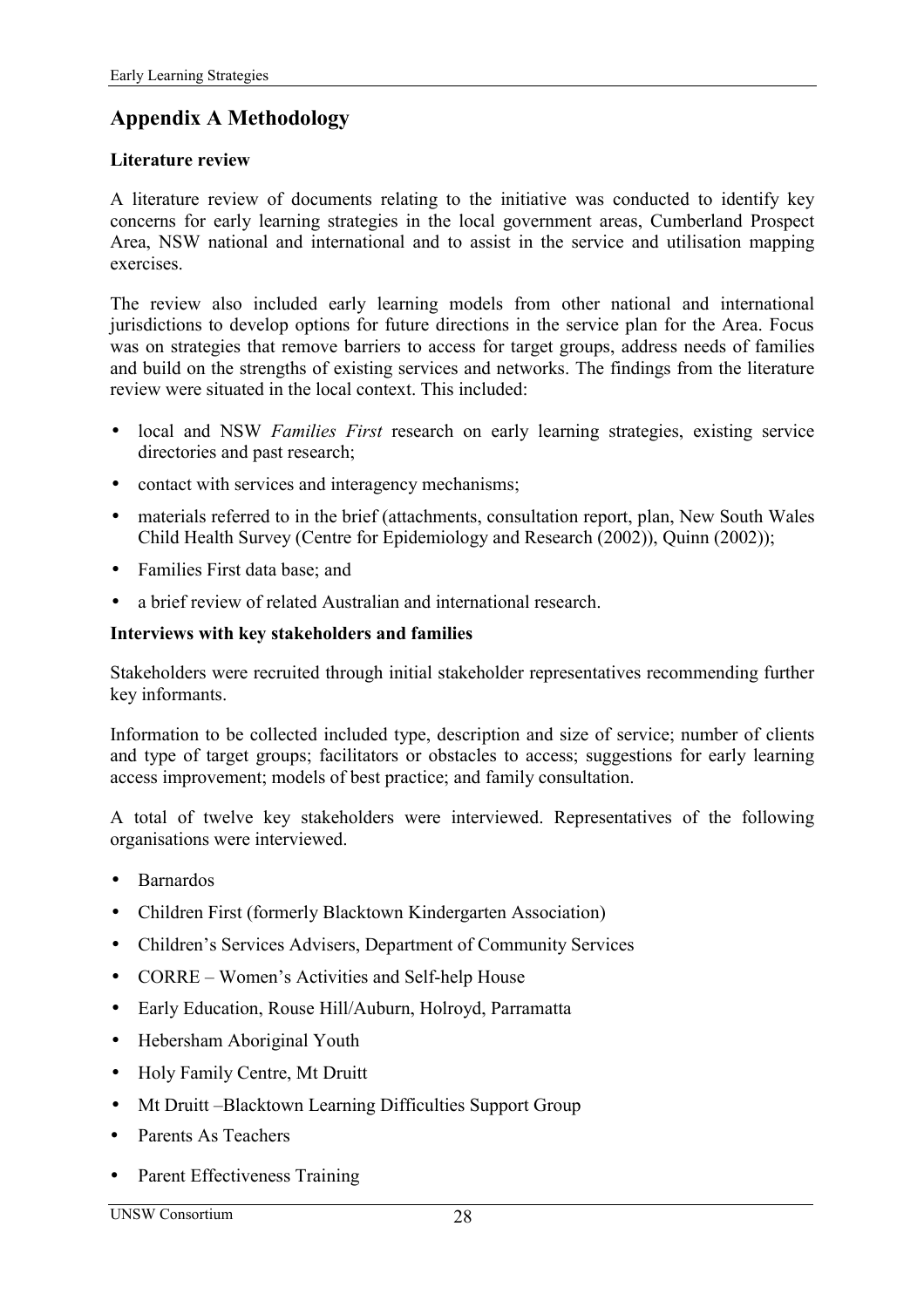- ! SDN Childrenís Services, Focus Support Service, Parramatta
- ! Telopea Family Support Service.

Fieldwork to gain a consumer perspective was conducted, particularly targeting family types with priority status for the Families First strategy and Cumberland/Prospect plan. Five family interviews were conducted. The fieldwork explored the views of families' experiences accessing early learning services, child and family early learning needs, facilitators and barriers to access and suggestions for improvements.

Because of the diversity of willingness and ability to engage in consultation, a range of methods was available, although only face to face interviews were conducted. Families were paid \$30 for participation in the research. Where necessary interpreters were engaged to assist in meeting the cultural needs of families.

Questions to families focused on: their experience of service provision for themselves or their family members, their participation in early learning services, their unmet early learning needs, suggestions to make services and information more relevant and accessible.

Children were not interviewed or observed because of the short time frame, which prevented an accessible focus on the child's experience of different early learning services. The project relied on the literature review to reveal children's experience of the issue.

#### **Early learning forum**

A half day Forum of early learning providers was organised to inform the development of the three year strategic plan. Information discussed included existing early learning opportunities, characteristics and capacity, what's working well and issues in relation to early learning and what could be possible for early learning in the next three years. Approximately 35 service provider representatives attended.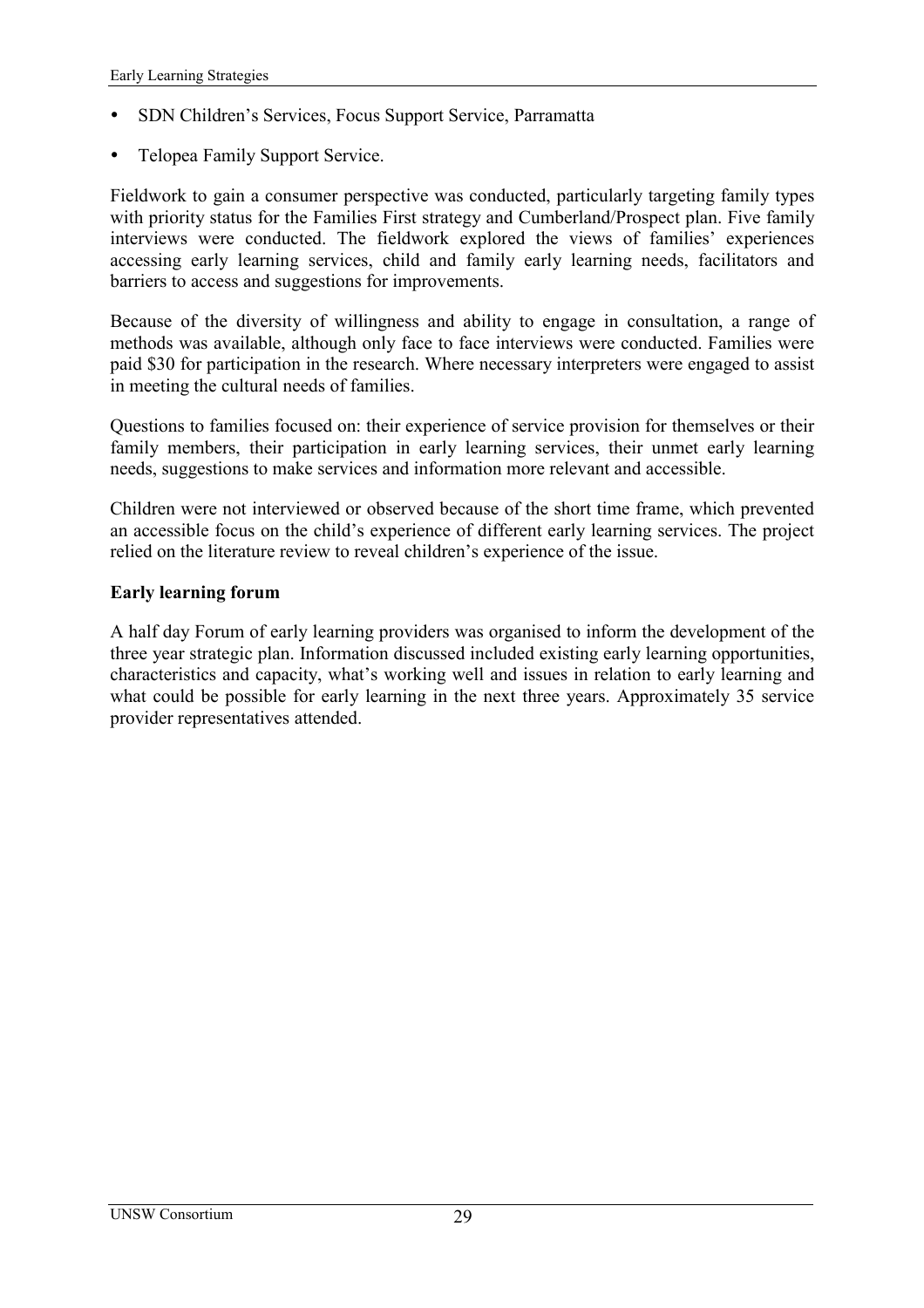# <span id="page-39-0"></span>**Appendix B Selected Map of Early Learning Services**

Selected services as listed in databases held by DoCS July 2003.

| <b>Service</b>                                                                                                  | <b>Description</b>                                                                                                                                                                                                                                                                                             | Capacity                      | Location               | Area                                          | Cost                 |
|-----------------------------------------------------------------------------------------------------------------|----------------------------------------------------------------------------------------------------------------------------------------------------------------------------------------------------------------------------------------------------------------------------------------------------------------|-------------------------------|------------------------|-----------------------------------------------|----------------------|
| provider                                                                                                        |                                                                                                                                                                                                                                                                                                                |                               |                        | served                                        |                      |
| details                                                                                                         |                                                                                                                                                                                                                                                                                                                |                               |                        |                                               |                      |
| <b>Blacktown</b>                                                                                                |                                                                                                                                                                                                                                                                                                                |                               |                        |                                               |                      |
| Blacktown<br>Kindergarten<br>Association Inc                                                                    | Small family Centre                                                                                                                                                                                                                                                                                            | 20 places for<br>children 3-5 | Blacktown              | Blacktown<br><b>LGA</b>                       |                      |
| <b>Blacktown Roving</b><br>Child Care Inc                                                                       |                                                                                                                                                                                                                                                                                                                |                               | Plumpton               |                                               |                      |
| <b>Blacktown South</b><br>Children's<br><b>Activities Centre</b><br>Inc                                         | Before and after<br>school care, vacation<br>care activities                                                                                                                                                                                                                                                   |                               | Blacktown              | Blacktown                                     |                      |
| Coolamon Cottage<br>Child Care Centre                                                                           |                                                                                                                                                                                                                                                                                                                |                               | Blacktown              |                                               |                      |
| Margaret Druitt<br>Day Care Centre                                                                              | Educational program<br>for the individual<br>child needs                                                                                                                                                                                                                                                       |                               | Plumpton               | Blacktown                                     |                      |
| Kids Activity<br>Centre Ltd - Mount<br>Druitt Community<br>cottage<br>Mt Druitt<br>Occasional Child<br>Care Inc | Provides a range of<br>community<br>development activities<br>including information<br>and referral services.<br>before and after<br>school hour's care and<br>vacation care. Also<br>runs adult interest<br>classes, activities to<br>assist in developing<br>parenting skills and a<br>mobile resource unit. |                               | Mt Druitt<br>Mt Druitt | Blacktown<br>LGA and<br>Penrith<br><b>LGA</b> | For some<br>services |
| Yawarra<br>Community &<br>Child Care Centre<br>Ltd                                                              |                                                                                                                                                                                                                                                                                                                |                               | Mt Druitt              |                                               |                      |
| Mt Druitt Church<br>of Christ Child<br>Care Centre Inc                                                          | Long day care child<br>Centre                                                                                                                                                                                                                                                                                  |                               | Mt Druitt              | Sydney<br>Metro                               |                      |
| <b>Marist Education</b><br>Centre                                                                               |                                                                                                                                                                                                                                                                                                                |                               | Granville              |                                               |                      |
| <b>Blacktown Bunyip</b><br>Inc                                                                                  | Mobile pre-school<br>operating in the<br><b>Blacktown Local</b><br>Government Area.                                                                                                                                                                                                                            |                               | Blacktown              | Blacktown<br><b>LGA</b>                       |                      |
| Blacktown-Mt<br>Druitt Community<br><b>Health Service</b><br>Auburn (no data)                                   |                                                                                                                                                                                                                                                                                                                |                               | Mt Druitt              |                                               |                      |
|                                                                                                                 |                                                                                                                                                                                                                                                                                                                |                               |                        |                                               |                      |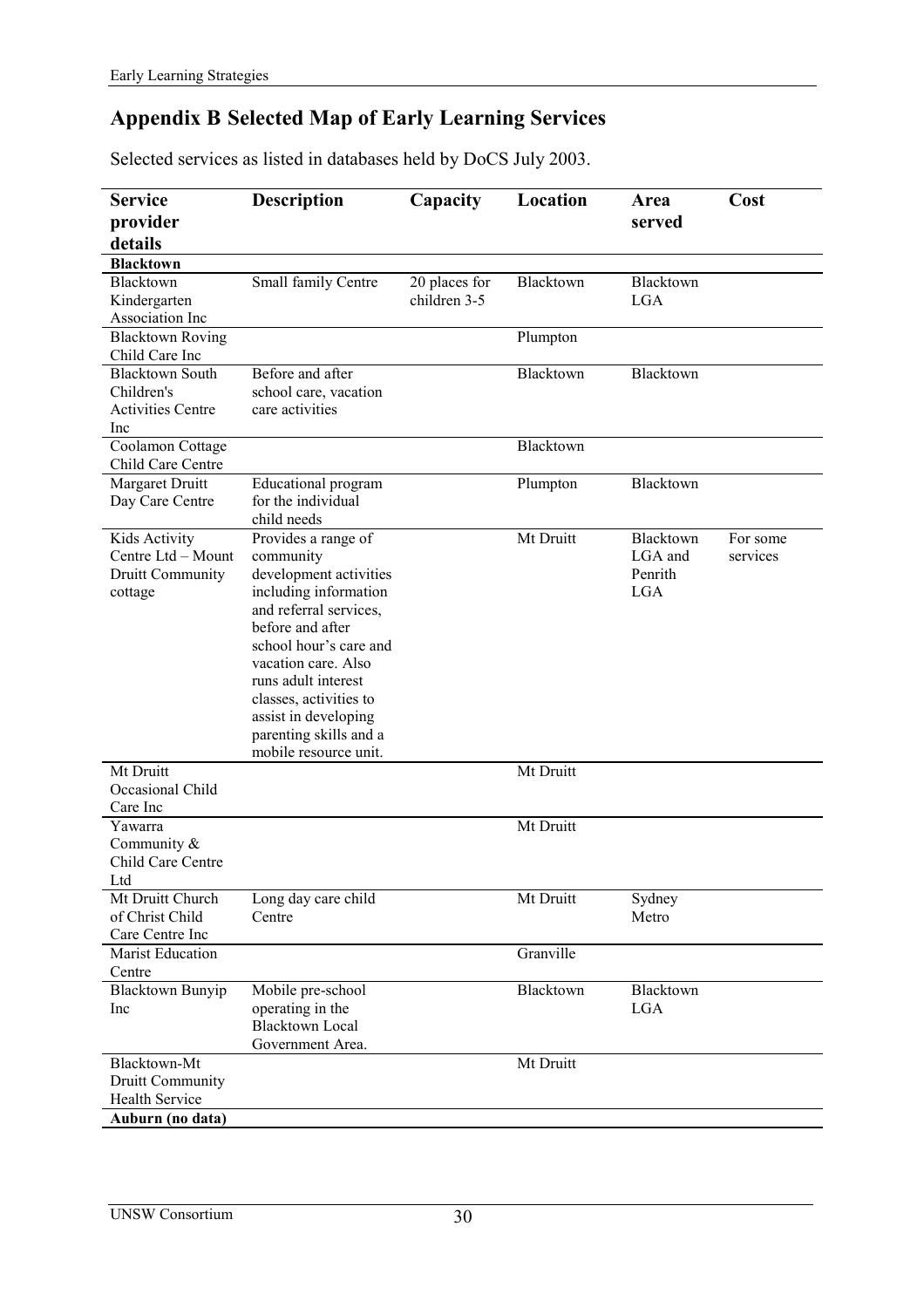| <b>Service</b>                                             | <b>Description</b>                                                                                                                                                                                        | Capacity                                                                                                                                                          | Location       | Area                                                                         | Cost                                       |
|------------------------------------------------------------|-----------------------------------------------------------------------------------------------------------------------------------------------------------------------------------------------------------|-------------------------------------------------------------------------------------------------------------------------------------------------------------------|----------------|------------------------------------------------------------------------------|--------------------------------------------|
| provider                                                   |                                                                                                                                                                                                           |                                                                                                                                                                   |                | served                                                                       |                                            |
| details                                                    |                                                                                                                                                                                                           |                                                                                                                                                                   |                |                                                                              |                                            |
| Holroyd                                                    |                                                                                                                                                                                                           |                                                                                                                                                                   |                |                                                                              |                                            |
| <b>Happy Days</b><br>Kindergarten                          | Educational pre-<br>school program for 3 -<br>6yrs. Community<br>based pre-school -<br>state funded. Priority<br>given to children<br>going to school the<br>following year.                              |                                                                                                                                                                   | Wentworthville | Holroyd                                                                      | \$24 per day<br>full rate, \$14<br>per day |
| Westmeadow Child<br>Care Centre                            | Provides long day<br>care for children aged<br>6 weeks to 5 years and<br>evening care for<br>children aged 6 weeks<br>to 12 years. Also<br>provides vacation care<br>for primary school<br>children.      |                                                                                                                                                                   | Wentworthville | Parramatta<br><b>LGA</b><br>(Westmead<br>area)                               |                                            |
| Merrylands<br>Christian Pre-<br>School Association<br>Inc  |                                                                                                                                                                                                           |                                                                                                                                                                   | Merrylands     |                                                                              |                                            |
| St Mary's<br>Guildford Pre-<br>School                      |                                                                                                                                                                                                           |                                                                                                                                                                   | Guildford      |                                                                              |                                            |
| Churches of Christ<br>Community Care                       | Provides a range of<br>voluntary welfare<br>services, including a<br>crisis Centre.                                                                                                                       |                                                                                                                                                                   | Pendle Hill    | <b>NSW</b>                                                                   |                                            |
| Merrydays<br>Kindergarten<br>Society Inc                   | Long day care Centre<br>offering an<br>educational based<br>program for children<br>2-5 years old.                                                                                                        |                                                                                                                                                                   | Merrylands     | Holroyd                                                                      | \$43 per day,<br><b>CCB</b><br>applicable  |
| Parramatta                                                 |                                                                                                                                                                                                           |                                                                                                                                                                   |                |                                                                              |                                            |
| Toongabbie Baptist<br>Christian<br><b>Community School</b> |                                                                                                                                                                                                           |                                                                                                                                                                   | Toongabbie     |                                                                              |                                            |
| SDN Children's<br>Service                                  |                                                                                                                                                                                                           |                                                                                                                                                                   | Harris Park    |                                                                              |                                            |
| Telopea Family<br><b>Support Services</b>                  | Information and<br>Referral<br>Family Worker<br>Services (in home &<br>Centre based)<br>Supported craft group<br>Playgroup<br>Nutrition program<br>Groups<br>Community<br>Development<br>Emergency relief | 9 staff<br>working the<br>equivalent of<br>4.7 full-time<br>positions;<br>usually<br>working in<br>home with<br>about 30<br>client families<br>at any one<br>time | Telopea        | Provide<br>services to<br>Eastern part<br>of the<br>Parramatta<br><b>LGA</b> |                                            |
| <b>Baulkham Hills</b><br><b>Baulkham Hills</b>             |                                                                                                                                                                                                           |                                                                                                                                                                   | Baulkham       |                                                                              |                                            |
| Pre-School<br>Association                                  | Early childhood<br>education. Extended<br>hours by arrangement.                                                                                                                                           |                                                                                                                                                                   | Hills          | Baulkham<br><b>Hills LGA</b>                                                 | \$25 per day                               |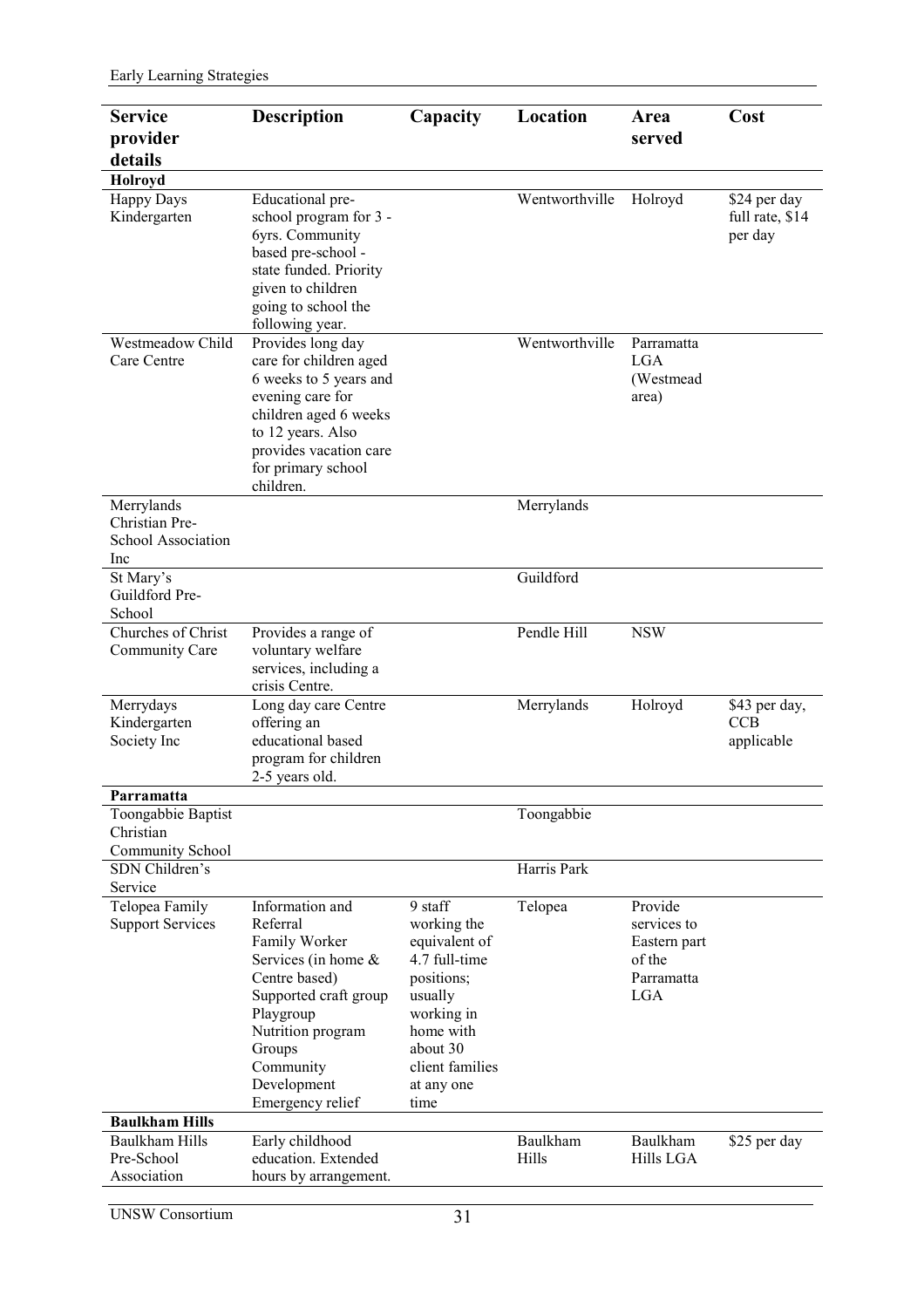| <b>Service</b>                                      | <b>Description</b>                                                                                                                                                                                                                                                                                                    | Capacity | Location          | Area                         | Cost                                                                    |
|-----------------------------------------------------|-----------------------------------------------------------------------------------------------------------------------------------------------------------------------------------------------------------------------------------------------------------------------------------------------------------------------|----------|-------------------|------------------------------|-------------------------------------------------------------------------|
| provider                                            |                                                                                                                                                                                                                                                                                                                       |          |                   | served                       |                                                                         |
| details                                             |                                                                                                                                                                                                                                                                                                                       |          |                   |                              |                                                                         |
| The Hills<br>Community<br>Kindergarten Inc          | Pre-School 3-5 Years                                                                                                                                                                                                                                                                                                  |          | Baulkham<br>Hills | Baulkham<br><b>Hills LGA</b> | 2003 Fees -<br>\$27 per day;<br>\$13.50 per<br>half day                 |
| Castle Hill Pre-<br>School<br>Kindergarten Inc      | Pre-school 3-6 years                                                                                                                                                                                                                                                                                                  |          | Castle Hill       | Baulkham<br>Hills LGA        | \$28 per day<br>(2003)                                                  |
| Kids of the Castle<br>Occasional Care<br>Centre Inc | Occasional child care                                                                                                                                                                                                                                                                                                 |          | Castle Hill       | Baulkham<br>Hills LGA        | Annual<br>Registration<br>Fee of<br>\$25.00, then<br>\$5.50 per<br>hour |
| Kellyville Pre-<br>School<br>Kindergarten Inc       | Preschool care and<br>education (community<br>based). Assistance<br>provided for children<br>with specific needs<br>from Aboriginal and<br><b>Torres Straight</b><br>Islander backgrounds<br>and from non-English<br>speaking<br>backgrounds. Parent<br>Management<br>Committee and<br>Parents Club -<br>Fundraising. |          | Kellyville        | Baulkham<br><b>Hills LGA</b> | $2003 -$<br>\$28.50                                                     |
| <b>Thomas Pattinson</b><br>School                   |                                                                                                                                                                                                                                                                                                                       |          | North Rocks       |                              |                                                                         |
| North Rocks Pre-<br>School Inc                      | Offers an educational<br>program to children<br>aged 3-5 years. The<br>service also offers a<br>unique English as a<br>second language<br>program to children of<br>non-English speaking<br>backgrounds.                                                                                                              |          | North Rocks       | Baulkham<br>Hills LGA        | \$24.00 per<br>day                                                      |
| North                                               |                                                                                                                                                                                                                                                                                                                       |          | North Rocks       |                              |                                                                         |
| Rocks/Carlingford<br>Casual Child Care<br>Centre    |                                                                                                                                                                                                                                                                                                                       |          |                   |                              |                                                                         |
| Waratah<br>Montessori Pre-<br>School                |                                                                                                                                                                                                                                                                                                                       |          | North Rocks       |                              |                                                                         |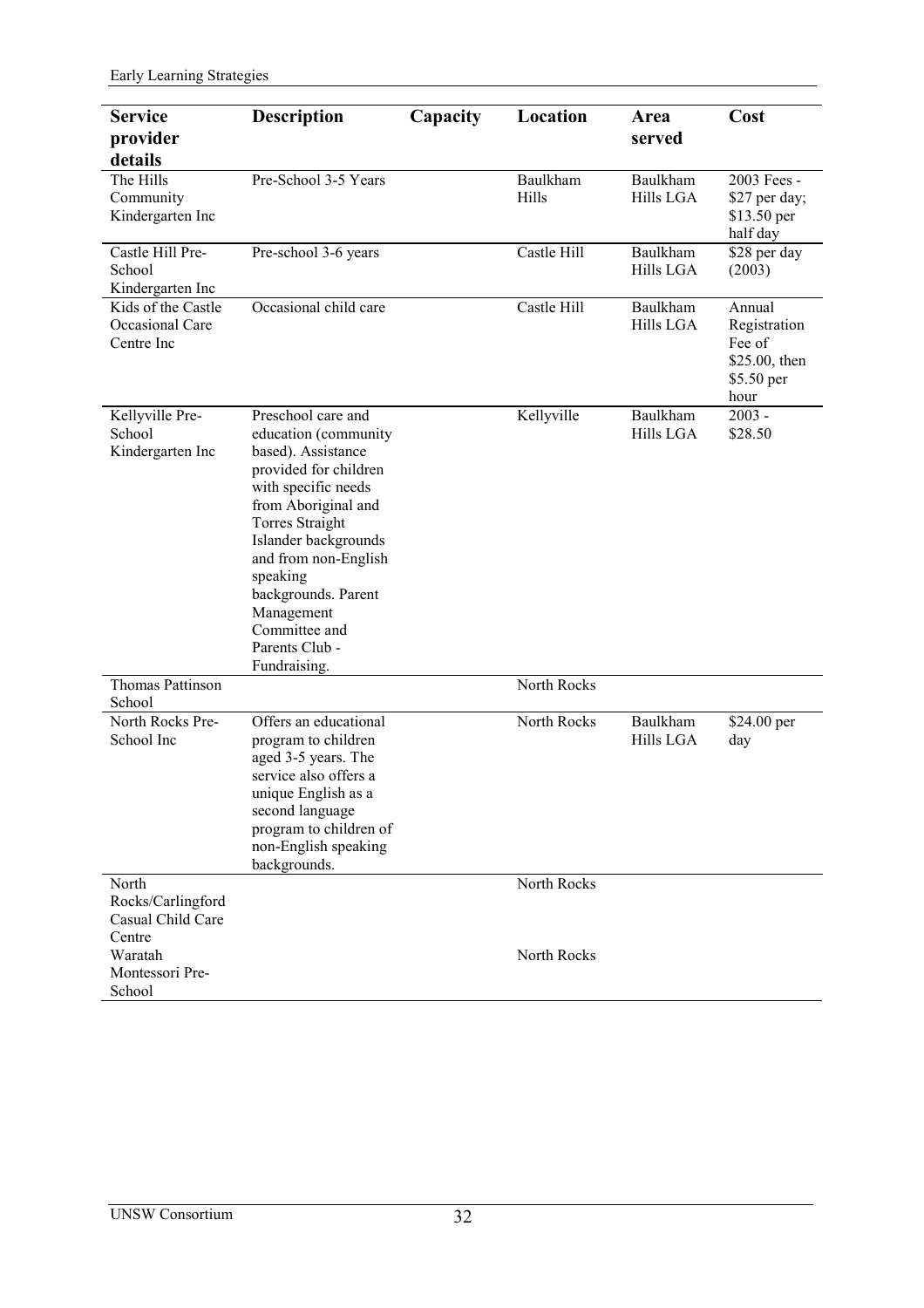### <span id="page-42-0"></span>**References**

- Alcorso, C. (2003), Services and Strategies for Linking CALD Families and Communities, Draft Report, Consultancy for Families First Cumberland Prospect Area, NSW Department of Community Services.
- Ali, Z., Q. Fazil, P. Bywaters, L. Wallace and G. Singh (2001), ëDisability, ethnicity, and childhood: a critical review of research', *Disability & Society*, 16(7), 949-68.
- Bennett, K.K., D.J. Weigel and S.S. Martin (2002), 'Children's acquisition of early literacy skills: examining family contribution<sup>'</sup>, *Early Childhood Research Quarterly*, 17(3), 295-317.
- Berruta-Clement, J. R. (1984), *Changed lives: the effects of the Perry Preschool Program on youths through age 19*,*.* Ypsilanti, Michigan: The High/Scope Press.
- Brennan, L. (1999), *Report and Recommendations on current issues within the NSW Aboriginal Early Childhood Sector*, Families At Work, Sydney.
- Birth to Kindergarten (2002), The Birth to Kindergarten Literacy Project, www.eccentrix.com/members/birthtokindergarten/, accessed 30 September 2003.
- Campbell, Frances A. and Craig T .Ramey (1994), ëEffects of early intervention on intellectual and academic achievement: a follow-up study of children from lowincome families', *Child Development*, 65, 684-698.
- Centre for Epidemiology and Research (2002), NSW Department of Health. 'New South Wales, Child Health Survey 2001', *NSW Public Health Bulletin Supplement* 13(S-4).
- Child Care Benefit (Eligibility of Child Care Services for Approval and Continued Approval) Determination 2000, *A New Tax System (Family Assistance) (Administration) Act 1999* (Australia) s205 (1), Schedule Priority of Access Guidelines.
- Child Protection Council (CPC) (1997)*, Preventing Child Abuse and Neglect in NSW: Findings from a State Audit,* NSW Child Protection Council, Sydney.
- Dowling, M. and L. Dolan (2001), 'Families with children with disabilities inequalities and the social model', *Disability & Society*, 16(1), 21-25.
- D'Urso & Associates and Spasojevic & Associates (2001), Research Study Into The Needs of Families in The Lakemba/Punchbowl/Wiley Park Area, Canterbury City Council, Families First Project.
- Families First (2002), Consultations Cumberland/Prospect Metro West, April.
- Fisher, K. R., L. Kemp and J. Tudball (2002), *Families First Outcomes Framework*, report prepared for The Cabinet Office of NSW, Social Policy Research Centre, SPRC Report Series, 7/02, Sydney: University of New South Wales.
- Fisher, K. R., M. McHugh, C. Thomson (2000), *The Link Between Children's Services and Child Protection Project: Final Report*, Consultancy for the Office of Childcare, NSW Department of Community Services, SPRC Report Series 1/00, Sydney: University of New South Wales.
- Holloway, S.D., M.F. Rambaud, B. Fuller and C. Eggers-Piérola (1995), 'What is "appropriate practice" at home and in child care?: Low-income mothers' views on preparing their children for school'. *Early Childhood Research Quarterly*, 10,451-473.
- Gilliam, W.S. and E.F. Zigler (2000), ëA critical meta-analysis of all evaluations of statefunded preschool from 1997 to 1998: implications for policy, service delivery and program evaluation<sup>'</sup>, *Early Childhood Research Ouarterly*, 15(4), 441-473.
- Gomby, D., M. Larner, C. Stevenson, E. Lewit and R. Behrman (1995), ëLong-term outcomes for early childhood programs: analysis and recommendations', *The Future of Children*, 5(3), 6-24.
- Grantham-McGregor, S., C. Walker, S. Chang and C. Powell (1997), Effects of early childhood supplementation with and without stimulation on later development in stunted Jamaican children. *American Journal of Clinical Nutrition* 66: 247-253.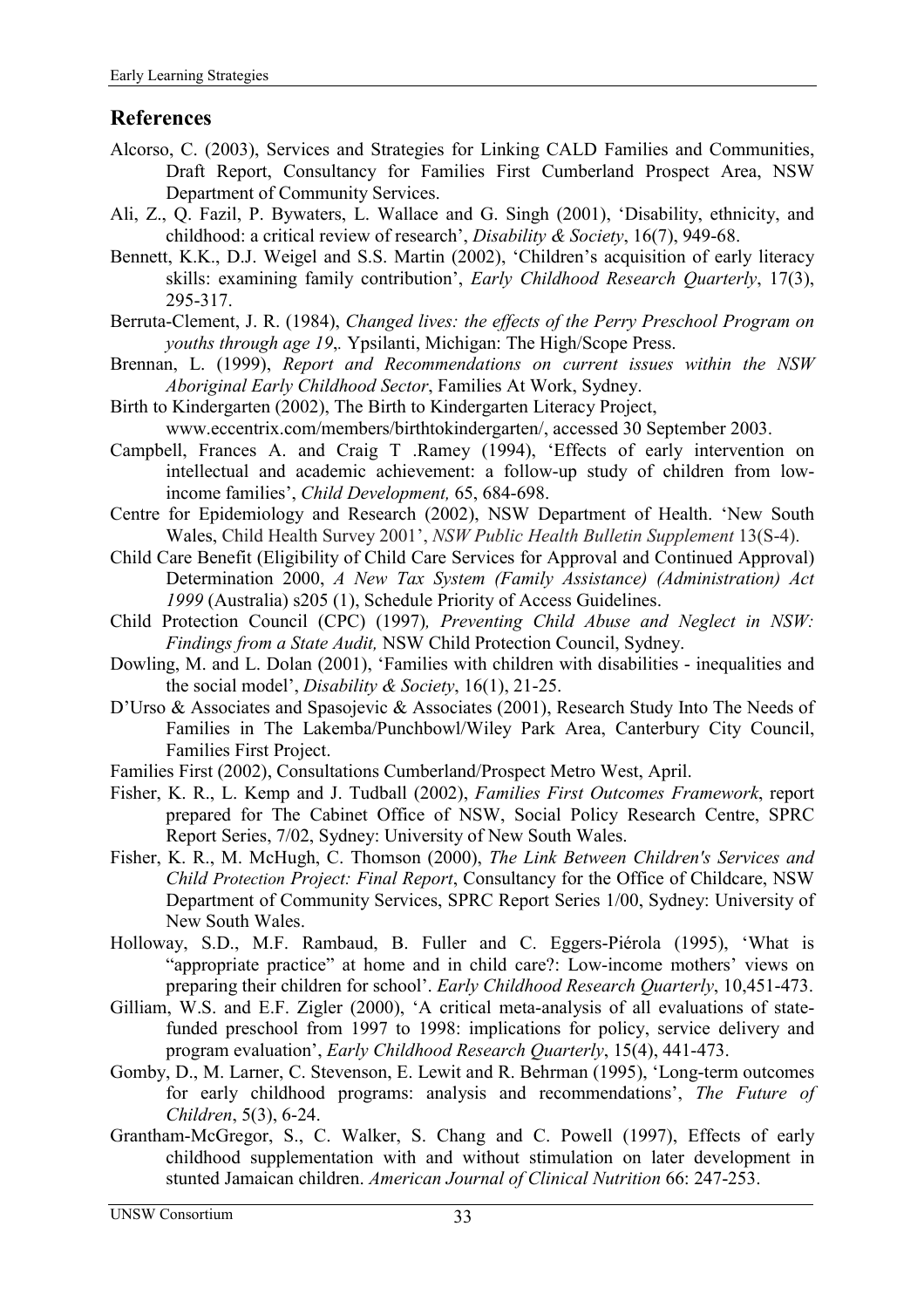- Johnson, D. and T. Walker (1987), 'Primary prevention of behaviour problems in Mexican-American children', *American Journal of Community Psychology*, 15(4), 375-385.
- Kingwell, S. (2003), Supporting Families Through Children's Services, unpublished paper presented at Families First Conference, September 2003. Contact Inc, Program for isolated children, families and communities, Sydney, NSW.
- Llewellyn, G., P. Dunn, M. Fante, L. Turnbull and R. Grace (1996), *Families with young children and disabilities and high support needs*, Report to Ageing and Disability Department, Sydney: University of Sydney.
- McCain, M. and J.F. Mustard (1999), *Reversing the Real Brain Drain: Early Years Study,*  **Final Report, Ontario Children's Secretariat, Toronto.**
- Miller, J. and J. Whittaker (1988), 'Social services and social support: blended programs for families at risk of child maltreatment', *Child Welfare*, 67(2), 161-74.
- Millward, C. (2003) *The Growing Up in Australia study content*, paper presented at the 8<sup>th</sup> Australian Institute of Australian Studies Conference, Melbourne.
- Mustard, F. (2003), 'Presentation to Australian Early Childhood Association', Australian Early Childhood Association Conference, Hobart, Tasmania, July 2003. www.founders.net, accessed 18 September 2003.
- National Crime Prevention (1999), *Pathways to Prevention: Developmental and Early Intervention Approaches to Crime in Australia*, National Crime Prevention, Commonwealth Attorney General's Department, Canberra.
- Oates, R., J. Gray, L. Schweitzer, R. Kempe and R. Harmon (1995), ëA therapeutic preschool for abused children: the KEEPSAFE Project', *Child Abuse and Neglect*, 19(11), 1379-86.
- Ochiltree, G. (1994), *Effects of Child Care on Young Children: Forty Years of Research*, Early Childhood Study Paper no. 5, Australian Institute of Family Studies, Melbourne.
- Office of Childcare NSW (2002), NSW Curriculum Framework for Children's Services: The practice of relationships, Office of Childcare, NSW Department of Community Services, Sydney.
- Parents and Citizens Association (2003), 'Books in homes goes "live" to 39 public schools', Journal P&C, Term 4: 32.
- Press, F. and A. Hayes (2000), *OECD Thematic Review of Early Childhood Education and Care Policy, Australian Background Report*, Department of Family and Community Services, Canberra.
- Provence, S. and A. Naylor (1983), *Working with Disadvantaged Parents and Children: Scientific Issues and Practice*, Yale University Press, New Haven.
- Quinn, C. (2002), *Supporting Families Understanding Parents' and Carers' Needs*, Nepean Families First, Sydney.
- Ramey, Craig T. (1990), *Early intervention for high-risk children: the Carolina Early Intervention Program*, The Haworth Press.
- Ramey, Craig T. (1999), ëPersistent effects of early childhood education on high risk children and their mothers', *Applied Development Science*.
- Schweinhart, L. J. (1993), 'Significant benefits: the High/Scope Perry Preschool study through age 27', Ypsilanti, Michigan: The High/Scope Press.
- Siegel, D. (1999), *The Developing Mind: Toward a Neurobiology of Interpersonal Experience*, Guilford Press, New York.
- Snow, C.E., W.S. Barnes, J. Chandler, I.F. Goodman and L. Hemphill (1991), *Unfilled expectations: Home and school influences on literacy*, Harvard University Press, Cambridge, MA.
- TVNZ, Books in homes, http://knowledge.nzoom.com/knowledge\_detail/0,2210,108146-7- 181-187,00.html, accessed 30 October, 2003.